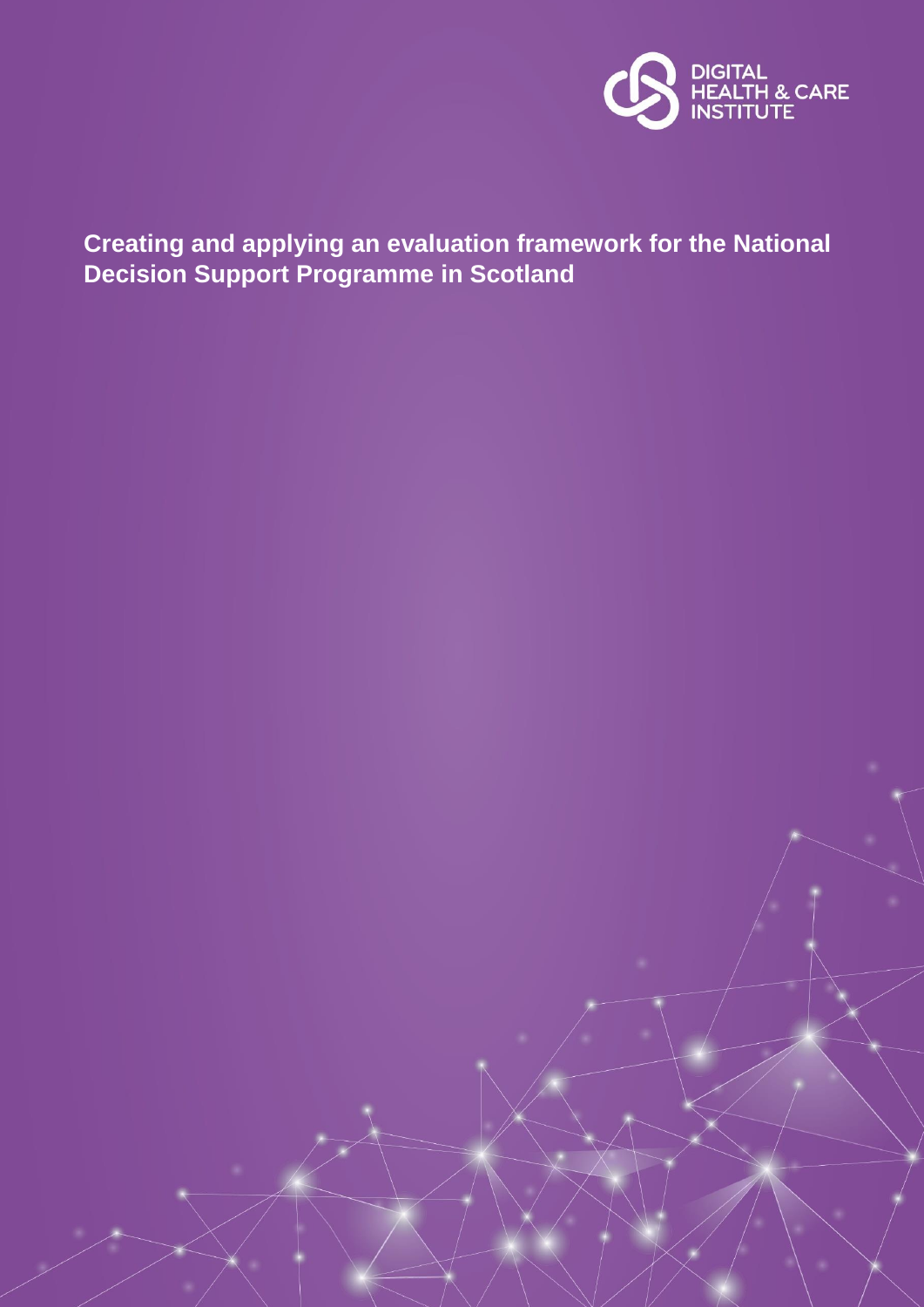

Kathrin Cresswell, Chief Scientist Office Chancellor's Fellow, Director of Innovation, Usher Institute of Population Health Sciences and Informatics, The University of Edinburgh, UK

Margaret Callaghan, Decision Support Evaluation Research Manager, Usher Institute of Population Health Sciences and Informatics, The University of Edinburgh, UK

Hajar Mozaffar, Lecturer in Innovation, Business School, The University of Edinburgh, UK

Aziz Sheikh, Professor of Primary Care Research & Development and Director, Usher Institute of Population Health Sciences and Informatics, The University of Edinburgh, UK

Report submitted to the Digital Health & Care Institute in March 2019

**Acknowledgements:** We gratefully acknowledge all participants' time and input, and Ann Wales' advice throughout the process of the evaluation.



a collaboration between



**Cite this document**: Cresswell, K., Callaghan, M., Mozaffar, H., Sheikh, A., & Digital Health & Care Institute (DHI) (2019). *Creating and applying an evaluation framework for the National Decision Support Programme in Scotland*. Glasgow: Digital Health & Care Institute. DOI[: https://doi.org/10.17868/67863](https://doi.org/10.17868/67863)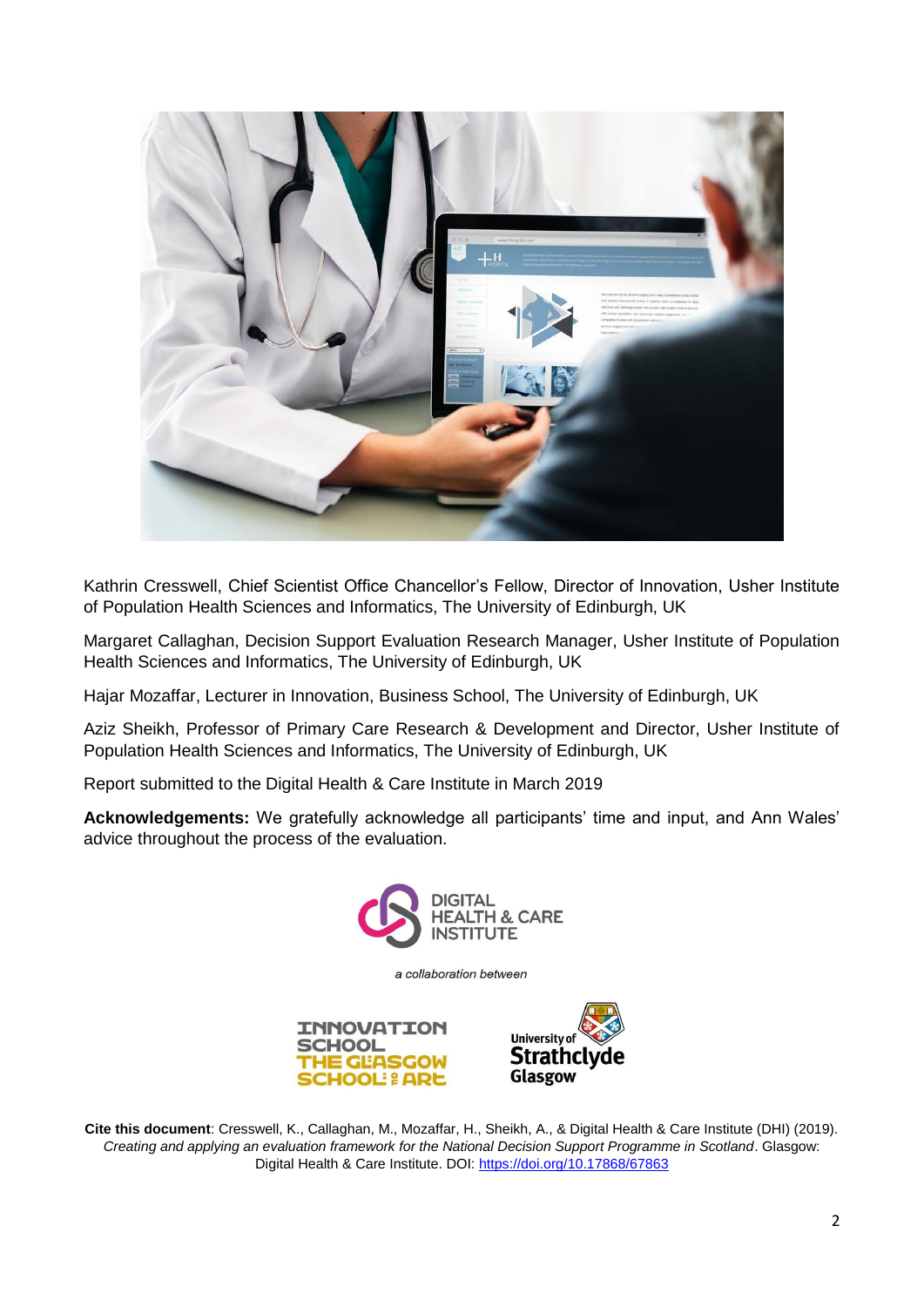# Executive summary

**Context:** The Scottish Government recognises the importance of decision support to improve knowledge management in health and care settings as a strategic priority. To this end, they funded the 2015 National Decision Support Roadmap. This laid out a plan for procuring and building a Decision Support Platform delivering a range of small-scale demonstrators (including several mobile platforms for specific user groups e.g. polypharmacy and diabetes), and building clinician and policy engagement for further funding.

**Aims:** We were commissioned to undertake a formative evaluation of the National Decision Support Programme to help facilitate the effective roll-out of systems included in the Roadmap more widely.

**Methods:** We collected qualitative data through a series of in-depth interviews and observations of workshops demonstrating technological systems. Participants included policy makers and clinical leads involved in the National Decision Support Programme. As the Programme was in the early stages of strategy development and system implementation at the time of data collection, we focused on exploring expectations and drivers of Cambio (a pilot platform) being tested in primary care. This system delivers an open standards based algorithm editor and engine which is linked with bespoke decision support applications delivered as web and mobile products and integrated into primary care electronic health record systems. The web and mobile solutions linked to the Cambio algorithms platform were developed by Scottish partners (Tactuum and University of West of Scotland).

Employing a flexible methodological approach tailored to changing circumstances and need offered important opportunities for realising true impact through ongoing formative feedback to policymakers and active engagement of key clinical stakeholders. Our work was informed by sociotechnical principles and a health information infrastructure perspective. Qualitative data were coded with the help of NVivo software and analysed through a combination of inductive and deductive approaches.

**Findings:** We collected data through 30 interviews and eight non-participant ethnographic observations of early stakeholder engagement workshops. We developed and applied a theoreticallyinformed evaluation framework, which we refined throughout our analysis.

Overall, we observed a strong sense of support from all stakeholders for Cambio as an exemplar of an open standards based, customisable decision support platform, and proposals to roll this model out across NHS Scotland. Strategic drivers included facilitating integration of care, preventative care, patient self-management, shared decision-making, patient engagement, and the availability of information. However, in order to achieve desired benefits, participants highlighted the need for strong national leadership, system usability (which was perceived to be negatively affected by alert fatigue and integration with existing systems), and ongoing monitoring of potential unintended consequences emerging from implementations (e.g. clinical workloads).

**Conclusions and implications:** In order to address potential tensions between national leadership and local usability as well as unintended consequences, there is a need to have overall national ownership to support the implementation of the Roadmap, whilst the implementation of individual applications needs to be devolved. This could be achieved through allowing a degree of local customisation of systems and tailoring of alerts, ongoing system development with continuing stakeholder engagement including "hands-on" experience for clinicians, a limited number of pilots that are carefully evaluated to mitigate emerging risks early, and development of a nuanced benefits realisation framework that combines smaller and locally relevant measures determined by implementing sites with national progress measures.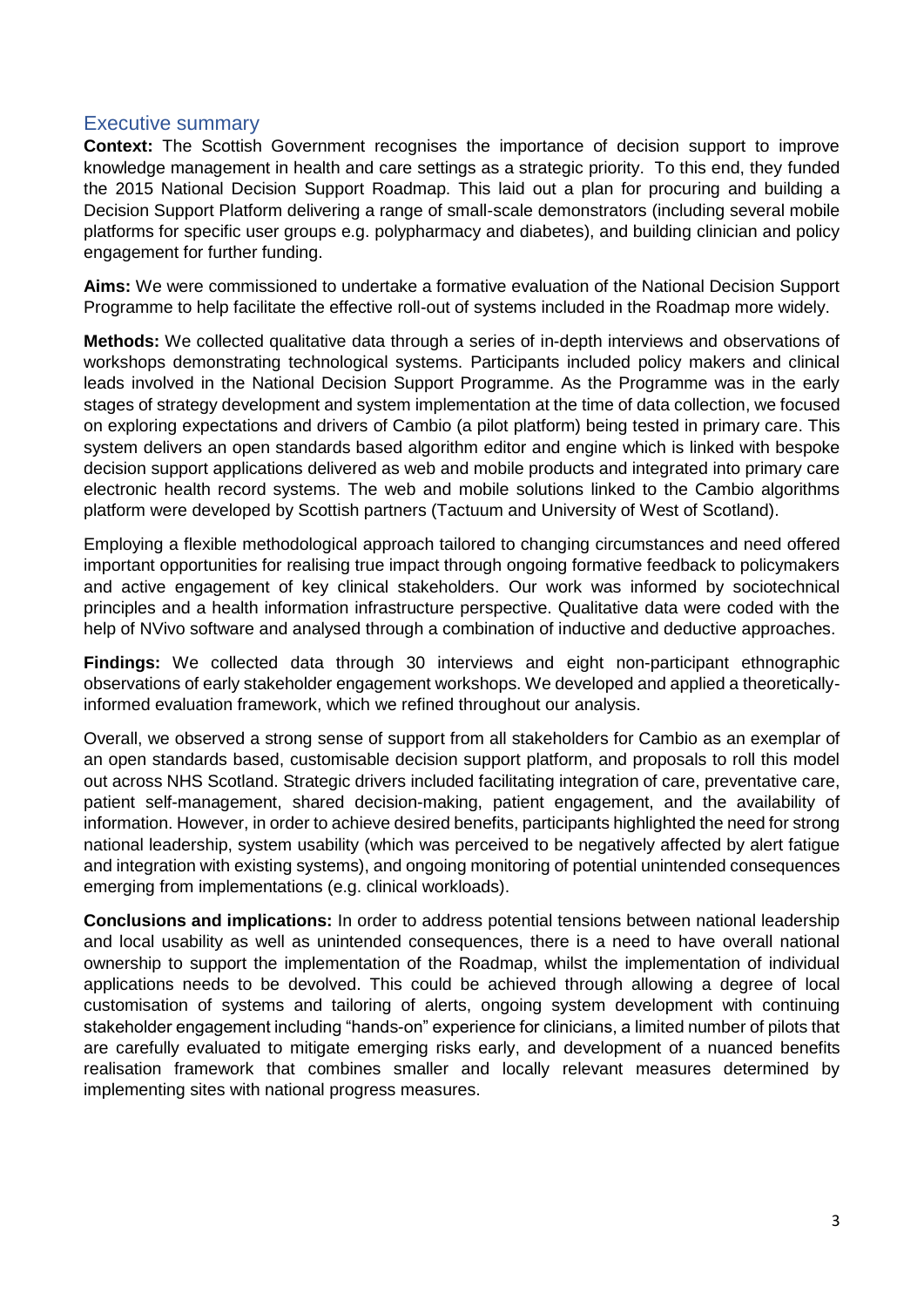# **Introduction**

There is a national strategic drive towards participatory, personalised, predictive and preventive medicine.(1) Decision support systems (DSS) are key enablers in the delivery of such a vision. DSS are characterised as information systems that draw on an active knowledge base to support the decision making of its user.(2) They are used globally by health and social care professionals and now also by citizens who have an interest in tracking and quantifying their health and activities (e.g. in diaries, appointment reminders, wearables).

Electronic health record (EHR) infrastructures and the drive to integrate additional data streams, ranging from administrative, social, genetic and patient-generated wearable data, harbour the potential for a major step-change across the Scottish health and care landscape. Yet, using appropriate data to improve health and care outcomes, is dependent on an evidence-based strategy and associated delivery framework for a Scotland-wide DSS. This is reflected in the development of the national Decision Support Roadmap for NHS Scotland to support the implementation of the decision support objectives within the national eHealth Strategy.(3) The Roadmap widens the scope of DSS from professionals (which was the focus of the previous eHealth Strategy) to citizens and shared decision-making. The development of a new National Digital Platform is an associated new development and is in the longer term likely to have an impact on DSS.(4)

Clinical decision support (CDS) systems are a subset of DSS used by clinicians drawing on real-time patient-specific information to generate individualised advice. They can be independent (apps or websites), interfaced (e.g. to patient management systems or portals) or integrated (with EHRs). CDS systems produce alerts (such as warnings and reminders) tailored to the individual case at hand. Some platforms can be accessed by clinicians, patients/citizens/carers and third parties, which is particularly relevant for social care providers and can promote shared decision making with citizens.

CDS to support prescribing is a key strategic priority area throughout much of the world including Scotland, since medication-related harm is associated with a substantial proportion of potentially avoidable morbidity and mortality.(5-7) Real-time support and electronic alerts/prompts have under some circumstances demonstrated benefit in improving clinicians' prescribing behaviour and/or reducing error rates, but there remains an important risk that CDS implementation can introduce new areas of clinical risk and unexpected threats to patient safety. Koppel and colleagues, for example, reported how fragmented computerised provider order entry (CPOE) displays prevented a coherent view of patients' medication and how separation of functions contributed to double dosing of medication.(8) Another study has highlighted how implementation generated errors associated with the process of entering and retrieving information, and with communication and coordination processes.(9) Similarly, we have found that many systems can produce clinically spurious alerts, which frustrate end-users and results in these commonly being over-ridden or ignored.(10) More recent work has highlighted the potentially serious treatment delays that can inadvertently be associated with the introduction of 'hard stops' to reduce risk of serious prescribing errors.(11,12) This illustrates a need for careful evaluation of the introduction of such technologies and their impact.(13)

We here report on the development and application of an evaluation framework for the Scottish National Decision Support Programme. This work is designed to help inform the ongoing development of the Roadmap through identifying early drivers and implementation strategies, anticipated challenges, and potential ways to address these. In doing so, we hope that our work will help to ensure that DSS are implemented/used in a way that is person centred, safe, reliable and inclusive whilst at the same time supporting service re-design and innovation.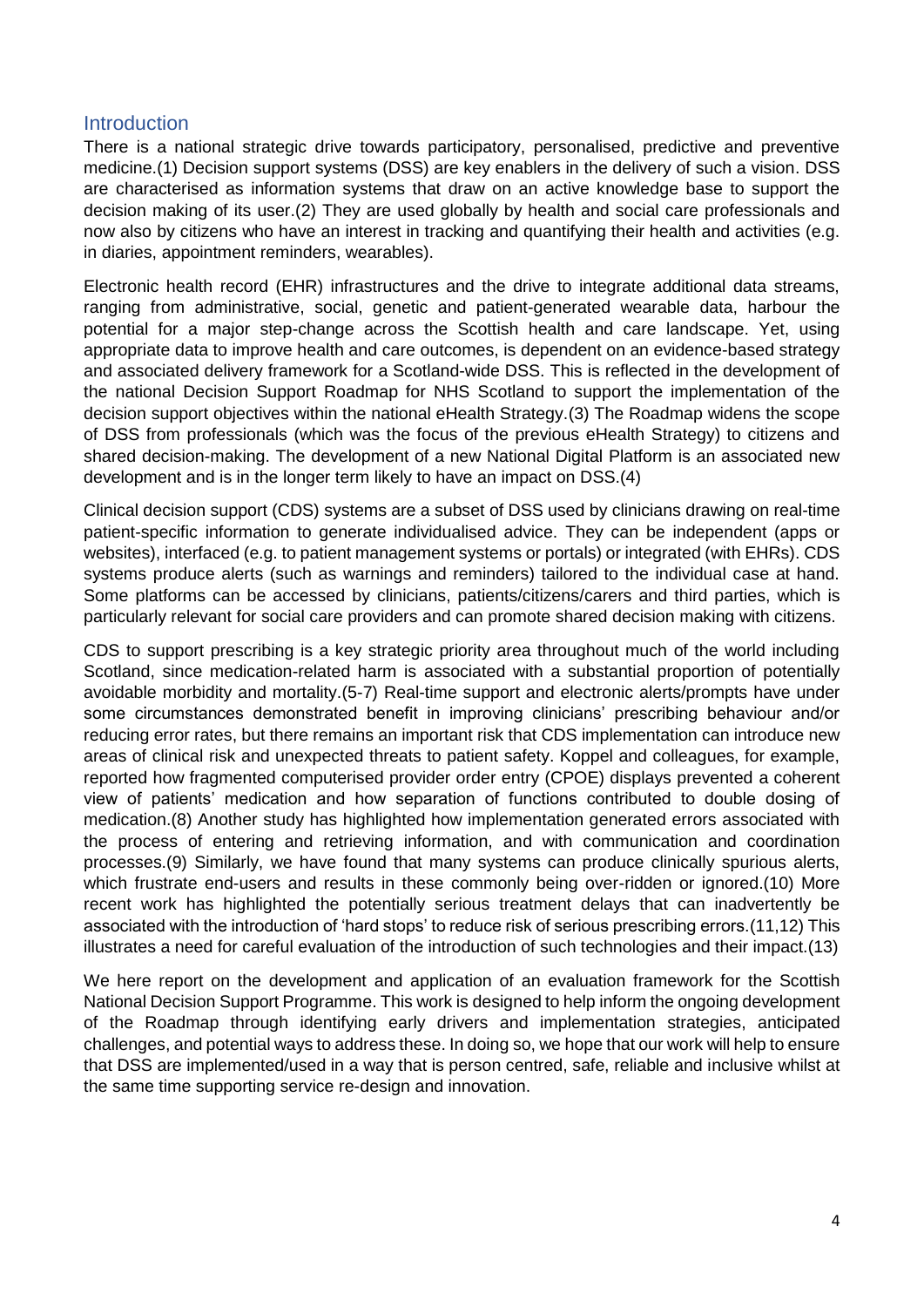# Analytical approach and conceptual framework

The development of our evaluation framework was based on the sociotechnical approach.(14) This focuses on exploring both structural technological factors and associated social processes as well as the interrelationship between the two during implementation and optimisation (see Figure 1). The sociotechnical approach has been applied widely to understanding, for example, how technological change can result in changes to work practices of healthcare professionals, and vice versa, how users can shape technological designs.

The majority of existing empirical work on the implementation/optimisation of information systems and associated care and business process transformation across sectors – i.e. not only in health and social care – strongly suggests that paying attention to sociotechnical factors is imperative to achieve improvements in processes and outcomes. These are not only dynamically linked, but also evolving over time. Key tenets here include:

- Achieving joint optimisation of social, technical and organisational sub-systems. Inadequate attention to one or more of these components may jeopardise optimisation of the whole system (e.g. focusing solely on improving technological functions may sub-optimise the overall system performance as humans will no longer be satisfied with their tasks and lose motivation).
- As the technological, social and organisational sub-systems are interdependent (Figure 1), changes in one sub-system are likely to affect the other. Careful attention therefore needs to be paid to adjust work and organisational processes if technological elements are changed.

Insights obtained through the application of the sociotechnical framework are formative and summative in nature, informing ongoing implementation/optimisation activities (the formative component), and also giving an overall assessment of merit (the summative component).(15-17)





In addition to sociotechnical approaches, we also drew on the health information infrastructures (HII) perspective. This highlights how simple, stand-alone "discrete" information technology (IT) systems become knitted together into increasingly complex "systems of systems".(18) DSS needs to be seen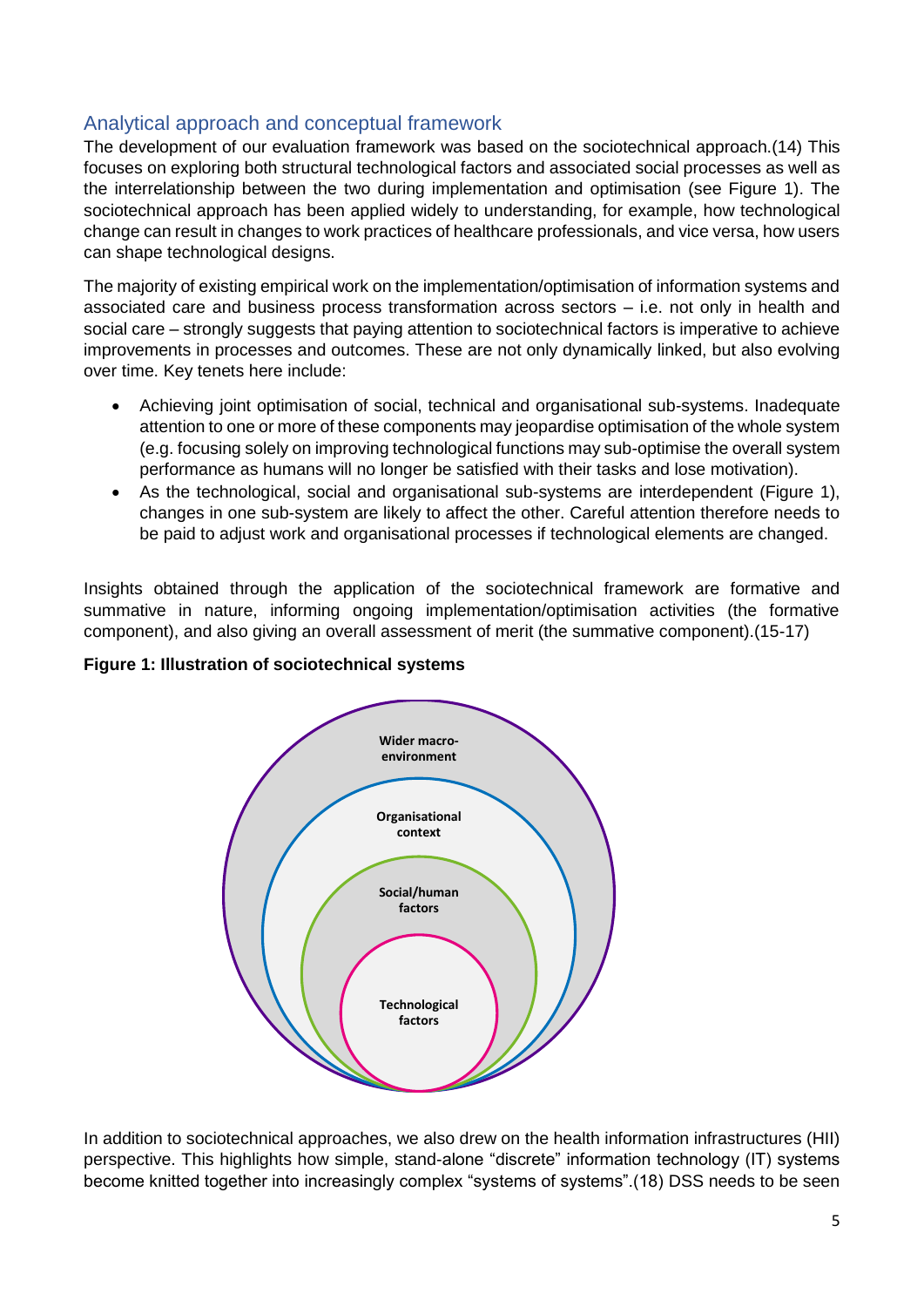as one part of this evolving health information infrastructure. HIIs emerge and evolve over extended periods of time. They are never finished. Major upgrades (for example through the acquisition of a "mega-software" packages) are extremely expensive, slow and difficult to implement. Generic options available within the package have to be matched against the specific methods and procedures of particular settings and specialties. Benefits evolve only slowly as organisational stakeholders learn to exploit the new functionality. Eventually the package becomes taken for granted – "invisible except on breakdown"– when organisation members feel they cannot do their work without it.(19)

# Aims and objectives

The methods of this work have evolved significantly over the course of the project. When commissioned, our aims were to:

- 1. Develop an evaluation framework to enable Scotland's health and social care to measure and optimise the impact of developments delivered through the national Decision Support Roadmap
- 2. Refine this framework and apply it to selected settings (i.e. the Demonstrator Projects delivered through the Roadmap currently in progress)
- 3. Inform the development of the national decision support infrastructure and its roll-out by providing formative and summative feedback to Scottish Government and NHS Scotland eHealth Leads

To keep the project manageable and achieve immediate impact, we decided in collaboration with funders to apply the evaluation framework to the Cambio system in primary care rather than the full range of demonstrator projects included in the Roadmap. This focus would mean that the work could contribute to the business case for national roll-out and continuous evaluation of DSS in Scotland.

# **Methods**

We originally proposed three complementary work packages (WPs, see Figure 2).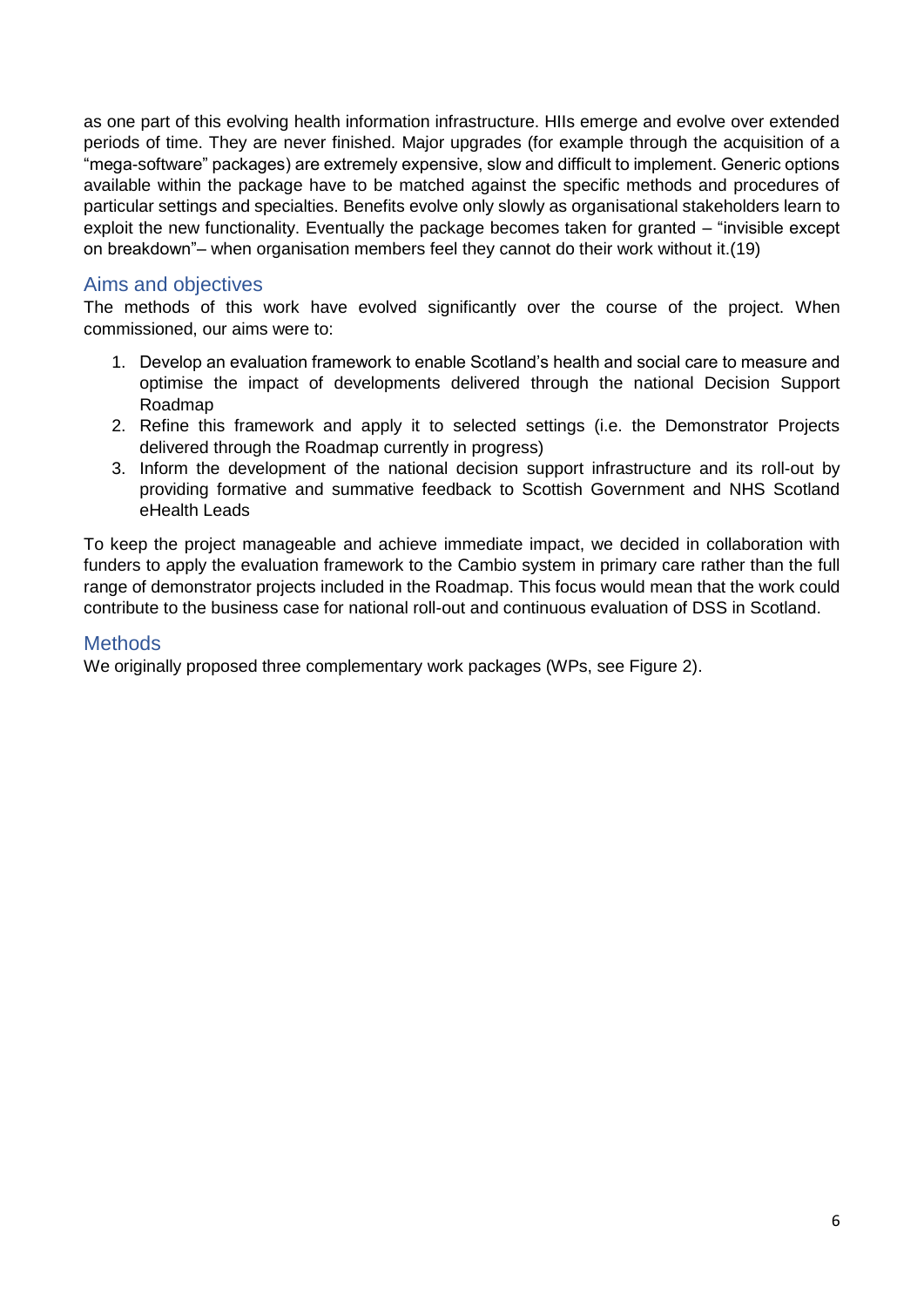# **Figure 2: Illustration of the three originally proposed WPs**

| WP1: Creation of an evaluation framework for decision support solutions in<br><b>Scotland</b>                                                                                                                                                                                                                                                                                    | WP2: Application and piloting of the framework                                                                                                                                                                                                |  |  |  |  |  |  |
|----------------------------------------------------------------------------------------------------------------------------------------------------------------------------------------------------------------------------------------------------------------------------------------------------------------------------------------------------------------------------------|-----------------------------------------------------------------------------------------------------------------------------------------------------------------------------------------------------------------------------------------------|--|--|--|--|--|--|
| WP1a: Review the literature and interview experts to scope existing<br>developments, measures and frameworks<br>WP1b: Assess to what extend these are applicable to Scotland and what the<br>existing barriers/facilitators are - interviews with key stakeholders (that have<br>already implemented as part of Phase 1 of the Roadmap) to refine relevance and<br>applicability | WP2a: Pilot the framework on dummy datasets<br>WP2b: Test and refine the framework in selected NHS Scotland settings that<br>have developments planned or underway as part of Phase 2 of the Roadmap<br>$-$ concurrent qualitative evaluation |  |  |  |  |  |  |
|                                                                                                                                                                                                                                                                                                                                                                                  |                                                                                                                                                                                                                                               |  |  |  |  |  |  |
| WP3: Facilitating continuous evaluation and quality improvement of decision support solutions and their implementation                                                                                                                                                                                                                                                           |                                                                                                                                                                                                                                               |  |  |  |  |  |  |
| Place the framework within the wider socio-political context and set up mechanisms for continuous refinement structures -focus group with key stakeholders<br>Inform implementation of Phase 3 of the Roadmap                                                                                                                                                                    |                                                                                                                                                                                                                                               |  |  |  |  |  |  |

A detailed outline of the original protocol in provided in Appendix 1.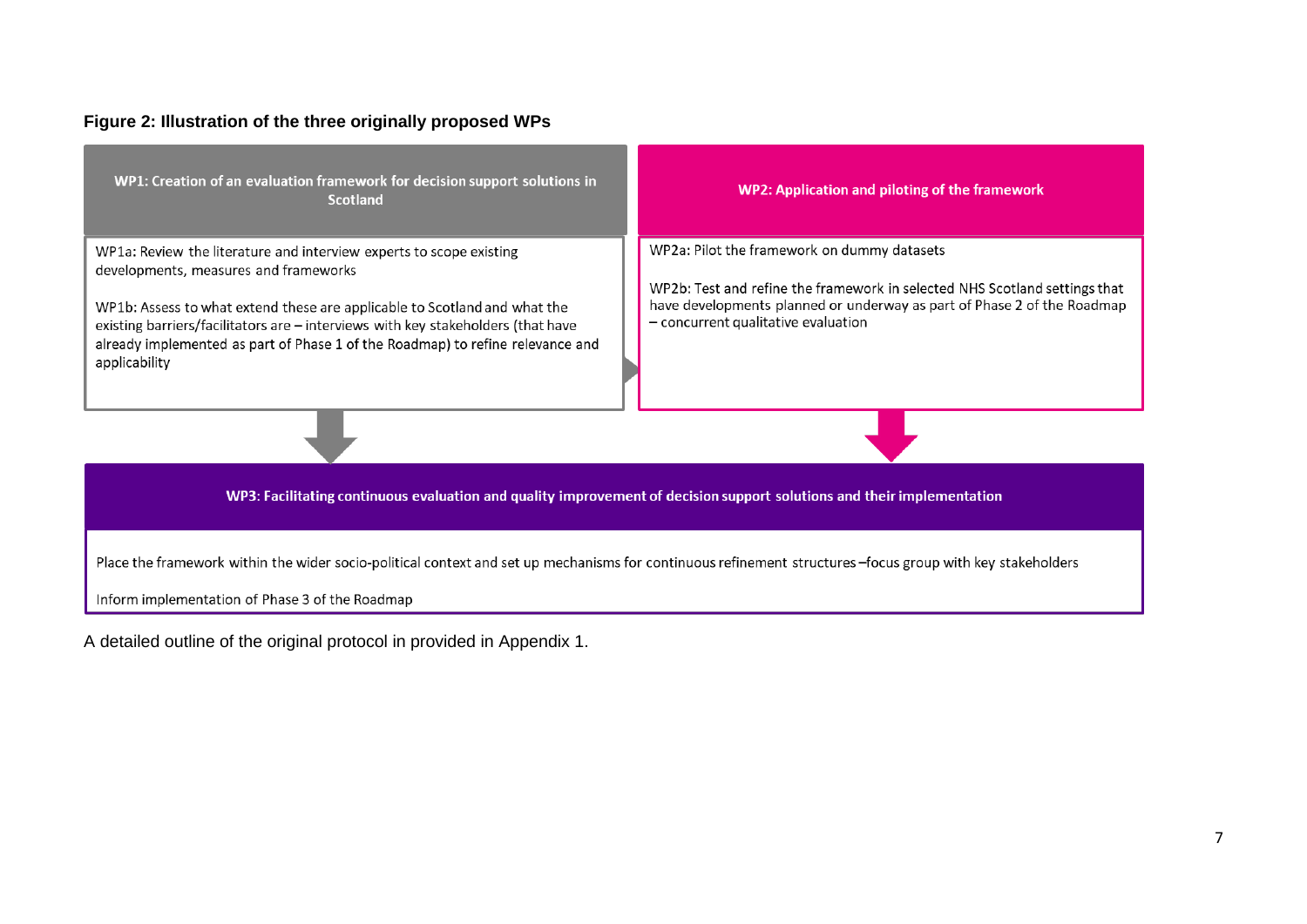After liaising with funders and scoping existing needs, the methods were revised to reflect a closer focus on the various stakeholder needs and the potential impact delivered through the Cambio decision support platform (Figure 3) in primary care. Cambio integrates with primary care systems to combine patient-specific information with existing guidelines. It issues alerts and provides applications including shared decision-making tools in the context of the individual patient record. These alerts and applications provide recommendations and options to guide clinical decisions and shared decisions in collaboration with patients. Applications are delivered as web solutions and downloadable mobile apps as well as embedding in the patient record. The open standards based approach adopted by Cambio means that it is vendor-neutral, so can provide a common decision support platform that integrates with multiple EHR systems.

The implementation of decision support in live electronic health record systems is dependent on the approval of a national business case and on implementation of new and updated primary care systems through a major reprocurement process taking place at the same time as the DSS pilot. Therefore, while the mobile and web solutions were released as live products, embedding of DSS could at the time of the research only be observed in test environments. We therefore decided to focus on qualitative methods of enquiry, as concrete outcome measures would not be realised during our work.

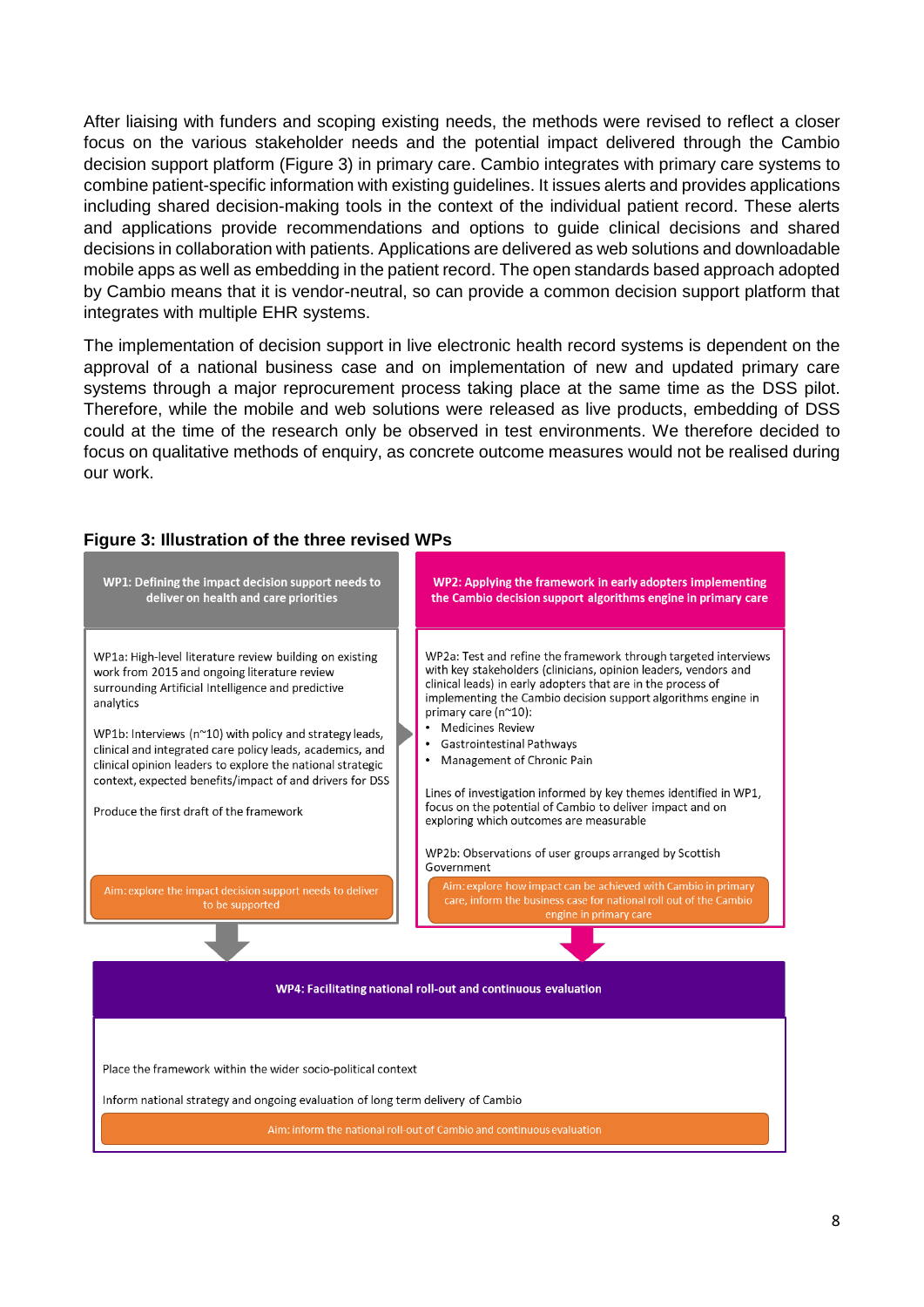The 2015 DSS Roadmap was informed by a literature review of DSS in health and social care settings conducted by Scottish Government in 2014.(20) This clearly highlighted the significant potential of these systems. Since then there has been increasing policy interest the potential of DSS linked to artificial intelligence (AI) and machine learning (ML),(21,22) but these are new technologies and their impact and associated challenges are to date uncertain. Therefore, we began a systematic literature review to identify the existing evidence base surrounding the effectiveness of data-driven AI to support decision making in health and social care, which is still in progress (see Appendix 2 for protocol).

#### Ethical approval

We obtained Institutional Review Board (IRB) approval for interviews and observations from the Centre for Population Health Sciences at The University of Edinburgh. All places, names and organisations have been anonymised to ensure confidentiality. Individual participants provided written informed consent for participation.

#### **Design**

We conducted a formative qualitative longitudinal evaluation consisting of a combination of face-toface/telephone interviews and observations of workshops with representatives of different stakeholder groups including policy and strategy leads, system vendors and clinical opinion leaders (primarily general practitioners (GPs) and pharmacists).

#### Sampling

Sampling was facilitated by Scottish Government who helped to establish contacts with key stakeholder groups. We used purposeful sampling to select stakeholders that were involved in planning, comissioning, development, and early testing/use of Cambio and DSS more generally.(23) We attempted to ensure maximum variation in terms of background (clinical, managerial, strategic) and geographical location.

To address the potential risks of bias caused by purposeful sampling facilitated through Scottish Government, we used a degree of respondent-driven sampling to promote a maximum variation sample.(24)

# Data collection

We used semi-structured interviews as the main method of data collection. We also undertook nonparticipant observation of workshops where Cambio with its linked web and mobile solutions was demonstrated to clinical leads to observe the dynamics of prospective user reactions in situ (see Appendix 3 for interview topic guides and observation recording sheet). Combining different methods enabled us to triangulate the data sources to validate emerging findings.(25)

The interviews consisted of open-ended questions about the experiences of existing solutions and expected outputs of a Scotland wide system. The interview guides were tailored to the roles and organisations of individuals. Each interview took between 20 minutes to one hour. Interviews with policymakers explored strategic drivers for decision support systems and how these fit within the wider political and supplier landscape within NHS Scotland. Interviews with clinicians explored their attitude towards DSS, how it would impact their work and how it could be integrated with existing practices and designed most successfully.

During workshops, the researcher (MC) recorded the layout of the room, the actors and their roles, how Cambio with its linked web and mobile solutions was perceived to be received, emerging attitudes and reactions, and the researcher's own impressions/feelings in relation to the observation.

With written consent from participants, interview data were digitally audio-recorded and transcribed verbatim by a professional transcriber. The researchers (KC and MC) also recorded fieldnotes.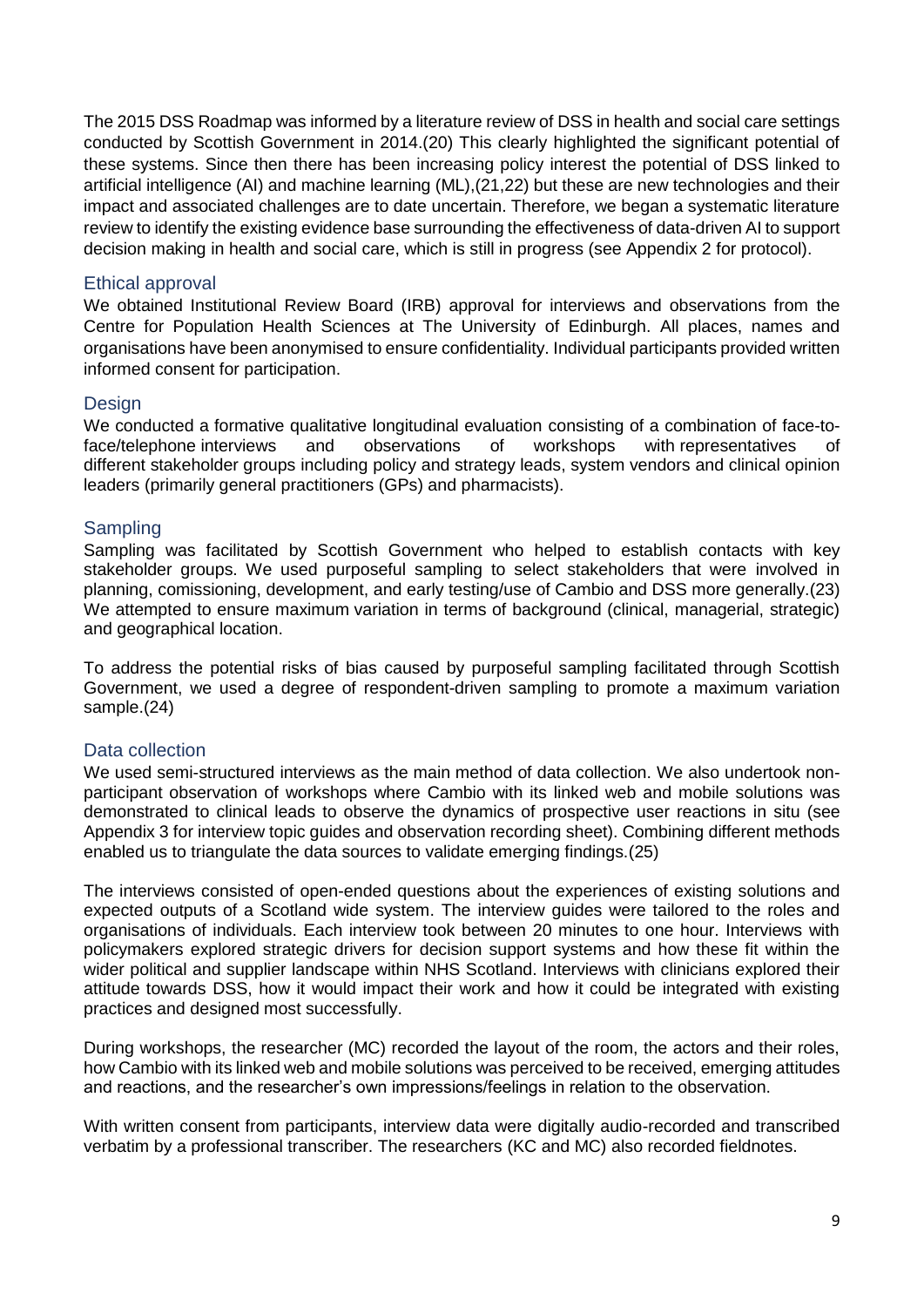#### Data analysis

Data were thematically analysed, initially within WPs in order to explore different viewpoints and triangulate data sources. We drew on our previous work in this area as a deductive coding framework, where possible. In addition, we inductively identified emerging themes.(26) Themes were developed based on frequency of occurrence and salience amongst different stakeholder groups. Negative cases, i.e. those that did not fit within the narrative, were explored, keeping potential implications for the national DSS strategy and evaluation framework in consant focus.

Findings across WPs were then compared in analysis meetings of the research team. This involved discussing commonalities and differences across data sources and participant groups, as well as exploring potential underlying explanations for differences and remaining tensions. Although we observed subtle differences across participant groups (which we explain in the Results section), our general findings were comparable, so consensus was achieved though aggregating findings at higher analytical levels.

#### Development of evaluation framework

The evaluation framework is shown in Table 1 (we also provide an extended version in Appendix 4). It was developed iteratively based on emerging findings and the existing literature. We updated our previous work exploring the implementation and adoption of health information systems records as a basis for developing the initial version of the evaluation framework.(27) In doing so, we identified technological, social/human, organisational and wider macro/environmental dimensions, which we integrated with more recent literature (Figure 1). Each of the overall headings in the evaluation framework includes a range of more detailed evaluation questions that we have iteratively built on during the conduct of this evaluation.

However, it is important to note that these factors are both interrelated and context dependent (in line with our analytical framework), somewhat complicating the conclusions that can be drawn. Even if all factors are adequately attended to, this does not necessarily guarantee implementation success. Dimensions are also evolving over time, necessitating frequent updating of the framework. It is further important to note that, as the system was still being developed and was not "live" at the time of data collection, stakeholders commented on their *perceptions* of the system based on workshop demonstrations rather than based on hands-on experience in real-world situations.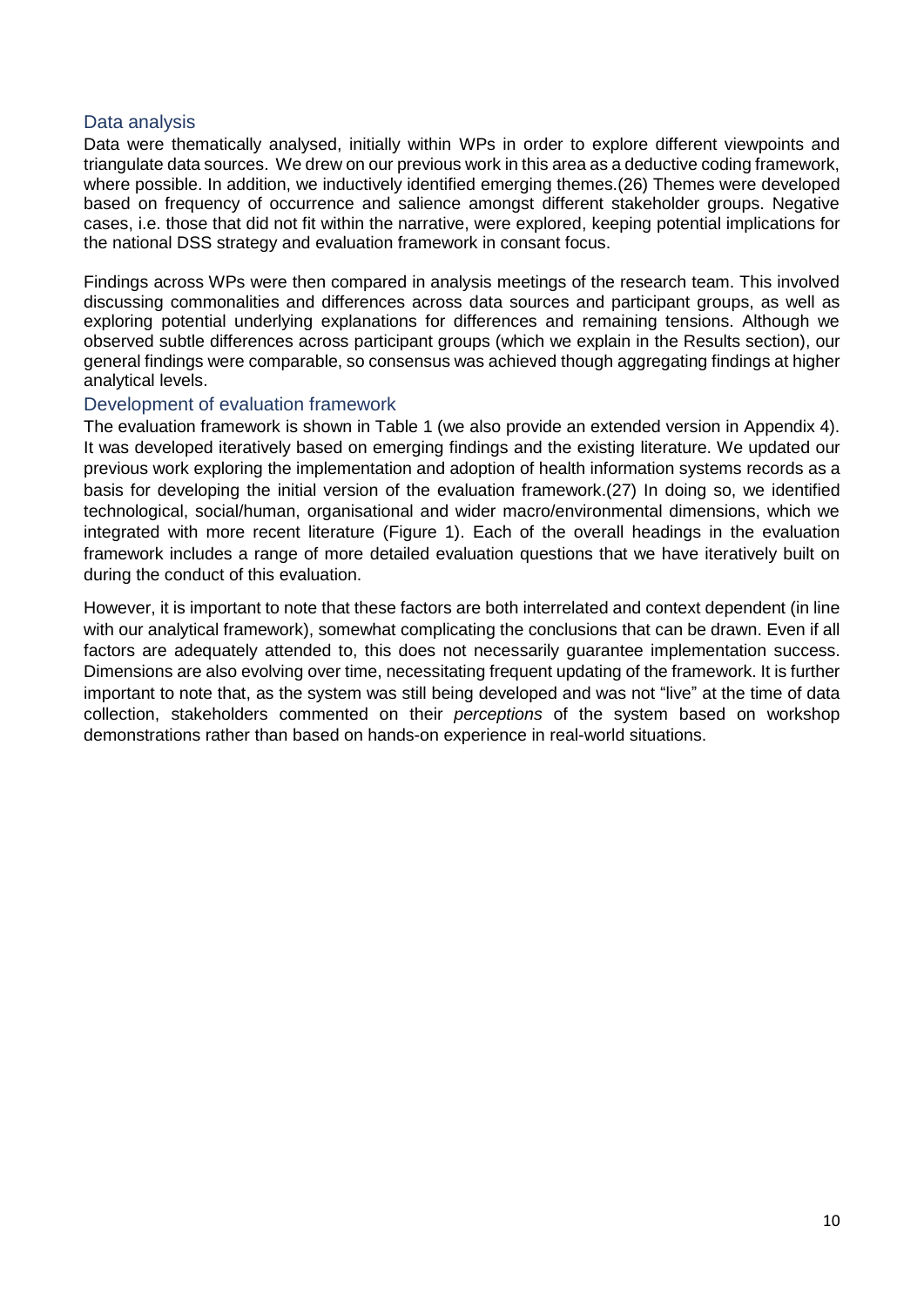| Technological<br>factors           | <b>Usability</b>                                                                 | Performance                                                                  | Adaptability<br>and flexibility                                                                       | <b>Dependability</b>                                                                                                    | <b>Data</b><br>availability,<br>integrity and<br>confidentiality                                        | Data accuracy                                                                | Sustainability                                                                                                                                                                       |                                                                                                                                                  |
|------------------------------------|----------------------------------------------------------------------------------|------------------------------------------------------------------------------|-------------------------------------------------------------------------------------------------------|-------------------------------------------------------------------------------------------------------------------------|---------------------------------------------------------------------------------------------------------|------------------------------------------------------------------------------|--------------------------------------------------------------------------------------------------------------------------------------------------------------------------------------|--------------------------------------------------------------------------------------------------------------------------------------------------|
|                                    | What is the<br>ease of use and<br>learnability of<br>the technology?             | Does the<br>technology function<br>as intended by<br>developers?             | Can system<br>design be<br>changed to<br>some extend to<br>suit emerging<br>needs?                    | Is the system<br>reliable and<br>stable?                                                                                | Is data held<br>within the<br>system<br>available,<br>accessible and<br>usable to those<br>who need it? | Is the data held in<br>the system<br>accurate?                               | Is use of the<br>technology<br>sustainable?                                                                                                                                          |                                                                                                                                                  |
| Social/human<br>factors            | <b>User</b><br>satisfaction                                                      | <b>Complete/correct</b><br>use                                               | <b>Attitudes and</b><br>expectations                                                                  | Engagement                                                                                                              | <b>Experiences</b>                                                                                      | <b>Workload/benefits</b>                                                     | <b>Work processes</b>                                                                                                                                                                | User input in<br>design                                                                                                                          |
|                                    | Are users<br>satisfied with<br>the technology?                                   | Are features and<br>functionality<br>implemented and<br>used as intended?    | What benefits do<br>users expect<br>from using the<br>technology and<br>how can these<br>be measured? | Are users<br>actively engaged<br>in<br>implementation,<br>adoption, and<br>optimisation?                                | Have users got<br>negative<br>experience with<br>previous<br>technologies?                              | Are the benefits and<br>efforts relatively<br>equal for all<br>stakeholders? | Does the system<br>change<br>relationships with<br>patients, patterns<br>of communication,<br>and professional<br>responsibilities<br>(e.g. increase of<br>administrative<br>tasks)? | Is there effective<br>communication<br>between<br>designers, IT<br>staff and end-<br>users as well as<br>between<br>management<br>and end-users? |
| Organisational<br>context          | Leadership<br>and<br>management                                                  | Communication                                                                | <b>Timelines</b>                                                                                      | <b>Vision</b>                                                                                                           | <b>Training and</b><br>support                                                                          | <b>Champions</b>                                                             | <b>Resources</b>                                                                                                                                                                     | <b>Monitoring and</b><br>optimisation                                                                                                            |
|                                    | Are<br>management<br>structures to<br>support the<br>implementation<br>adequate? | Have aims,<br>timelines and<br>strategy been<br>effectively<br>communicated? | Are<br>implementation<br>timelines<br>adequate?                                                       | What benefits do<br>organisations<br>expect from<br>implementing the<br>technology and<br>how can these be<br>measured? | Is the training<br>adequate and<br>realistic?                                                           | Are champions and<br>boundary spanners<br>effectively utilised?              | Is implementation<br>adequately<br>resourced?<br>(includes)<br>technology,<br>change<br>management and<br>maintenance)                                                               | Is system<br>performance and<br>use monitored<br>and optimised<br>over time?                                                                     |
|                                    |                                                                                  |                                                                              |                                                                                                       | Is a coherent and<br>realistic vision<br>driving<br>developments?                                                       |                                                                                                         |                                                                              |                                                                                                                                                                                      | Are lessons<br>learnt captured<br>and incorporated<br>in future efforts?                                                                         |
| <b>Wider macro-</b><br>environment | <b>Media</b>                                                                     | Professional<br>groups                                                       | <b>Political</b><br>context                                                                           | <b>Economic</b><br>considerations<br>and incentives                                                                     | <b>Legal and</b><br>regulatory<br>aspects                                                               | <b>Suppliers</b>                                                             | <b>Measuring</b><br>impact                                                                                                                                                           |                                                                                                                                                  |

# **Table 1: Evaluation framework for the National Decision Support Roadmap**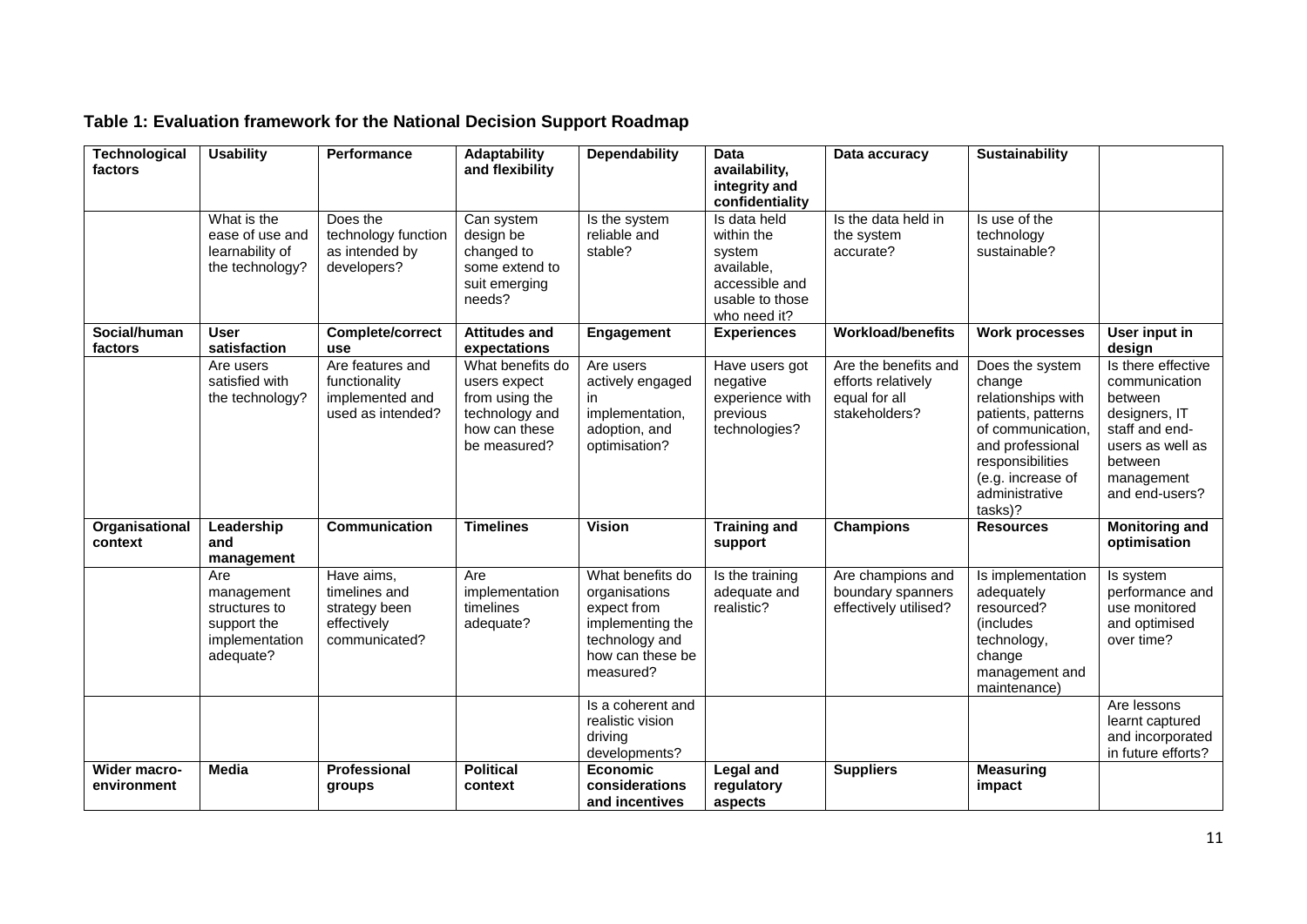| How is the    | How is the        | What benefits do   | Are there clear  | Have legal and | Is supplier | Are various          |  |
|---------------|-------------------|--------------------|------------------|----------------|-------------|----------------------|--|
| technology    | technology viewed | policymakers       | incentives for   | regulatory     | management  | stakeholders         |  |
| viewed by the | by professional   | expect from the    | organisations    | frameworks     | effectively | working together     |  |
| media?        | groups?           | technology and     | and users to     | been           | organised?  | to define, validate, |  |
|               |                   | how can these      | implement? (e.g. | established?   |             | test and refine      |  |
|               |                   | be measured?       | improvements in  |                |             | outcome              |  |
|               |                   |                    | quality of care) |                |             | measures and         |  |
|               |                   |                    |                  |                |             | measurement          |  |
|               |                   |                    |                  |                |             | strategies?          |  |
|               |                   | What is the        | Is sufficient    |                |             | Are outcome          |  |
|               |                   | national           | funding in place |                |             | measured             |  |
|               |                   | approach to        | to support the   |                |             | important,           |  |
|               |                   | achieving          | initiative?      |                |             | clinically           |  |
|               |                   | interoperability   |                  |                |             | acceptable,          |  |
|               |                   | and does the       |                  |                |             | transparent,         |  |
|               |                   | system align       |                  |                |             | feasible and         |  |
|               |                   | with this?         |                  |                |             | usable?              |  |
|               |                   | Is there a         |                  |                |             |                      |  |
|               |                   | coherent vision,   |                  |                |             |                      |  |
|               |                   | consistent         |                  |                |             |                      |  |
|               |                   | approach and a     |                  |                |             |                      |  |
|               |                   | clear direction of |                  |                |             |                      |  |
|               |                   | travel allowing a  |                  |                |             |                      |  |
|               |                   | degree of local    |                  |                |             |                      |  |
|               |                   | input?             |                  |                |             |                      |  |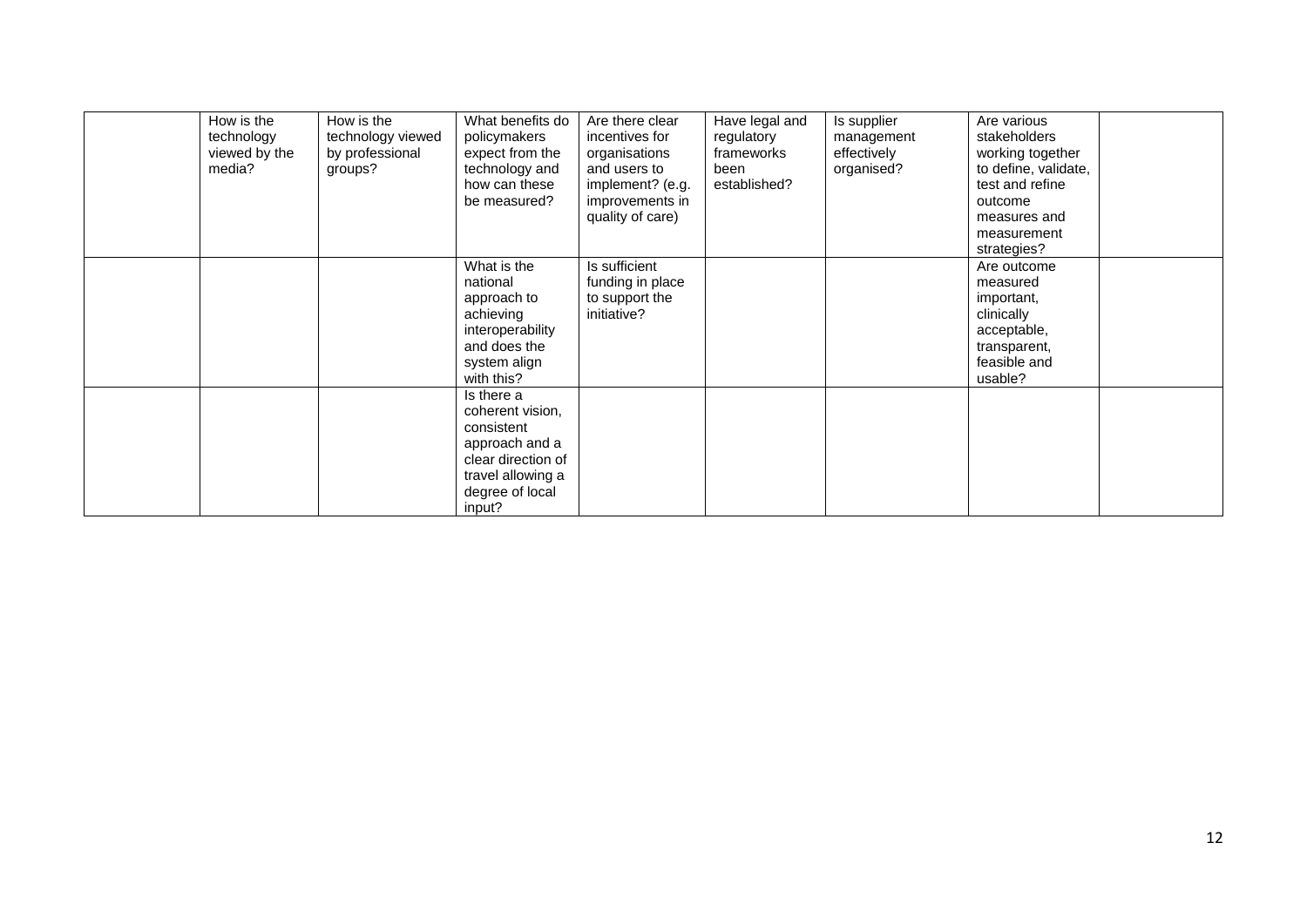# **Results**

We conducted 30 one-to-one interviews and observed eight workshops between 10<sup>th</sup> of May 2018 and 30<sup>th</sup> of October 2018. Participants interviewed are summarised in Table 2.

| <b>Participant number</b> | Gender | <b>Background</b>        |
|---------------------------|--------|--------------------------|
| $\mathbf{1}$              | Male   | Primary care             |
| $\overline{2}$            | Female | Social care              |
| $\overline{3}$            | Male   | Patient                  |
| $\overline{4}$            | Male   | Performance and delivery |
| $\overline{5}$            | Female | Prescribing              |
| 6                         | Male   | Public health            |
| $\overline{7}$            | Female | Planning and quality     |
| $\overline{8}$            | Male   | Doctor                   |
| $\overline{9}$            | Male   | Developer                |
| 10                        | Female | Social services          |
| 11                        | Female | Public health            |
| $\overline{12}$           | Female | Nursing                  |
| $\overline{13}$           | Male   | Doctor                   |
| $\overline{14}$           | Male   | Doctor                   |
|                           |        |                          |
| 15                        | Male   | Consultant<br>GP         |
| 16<br>17                  | Male   | Pharmacist               |
|                           | Female |                          |
| $\overline{18}$           | Male   | GP                       |
| 19                        | Female | Pharmacist               |
| $\overline{20}$           | Male   | GP                       |
| 21                        | Male   | GP                       |
| $\overline{22}$           | Male   | Pharmacist               |
| $\overline{23}$           | Male   | GP                       |
| 24                        | Female | Pharmacist               |
| 25                        | Male   | GP                       |
| 26                        | Male   | GP                       |
| $\overline{27}$           | Female | GP                       |
| $\overline{28}$           | Male   | GP                       |
| $\overline{29}$           | Female | GP                       |
| 30                        | Male   | Pharmacist               |

|  |  |  | Table 2: High-level interview participants |
|--|--|--|--------------------------------------------|
|--|--|--|--------------------------------------------|

The following paragraphs will summarise our emerging findings. We have identified four key themes which we explore in detail with illustrative quotes:

- Widespread recognition of the potential value of DSS
- Leadership and strategy to implement DSS nationally
- The important role of usability and interoperability
- Potential of unintended consequences emerging from implementations

# Widespread recognition of the potential value of DSS

All interviewees and workshop attendees agreed that, in line with existing empirical evidence, the strategic decision to implement DSS in NHS Scotland was the right way forward.

*"With good supportive decision-making, people have a better chance of getting the right care at the right time in the right place. Not the wrong care too late at excessive cost, with disabling consequences."* Participant 1, Male, Policy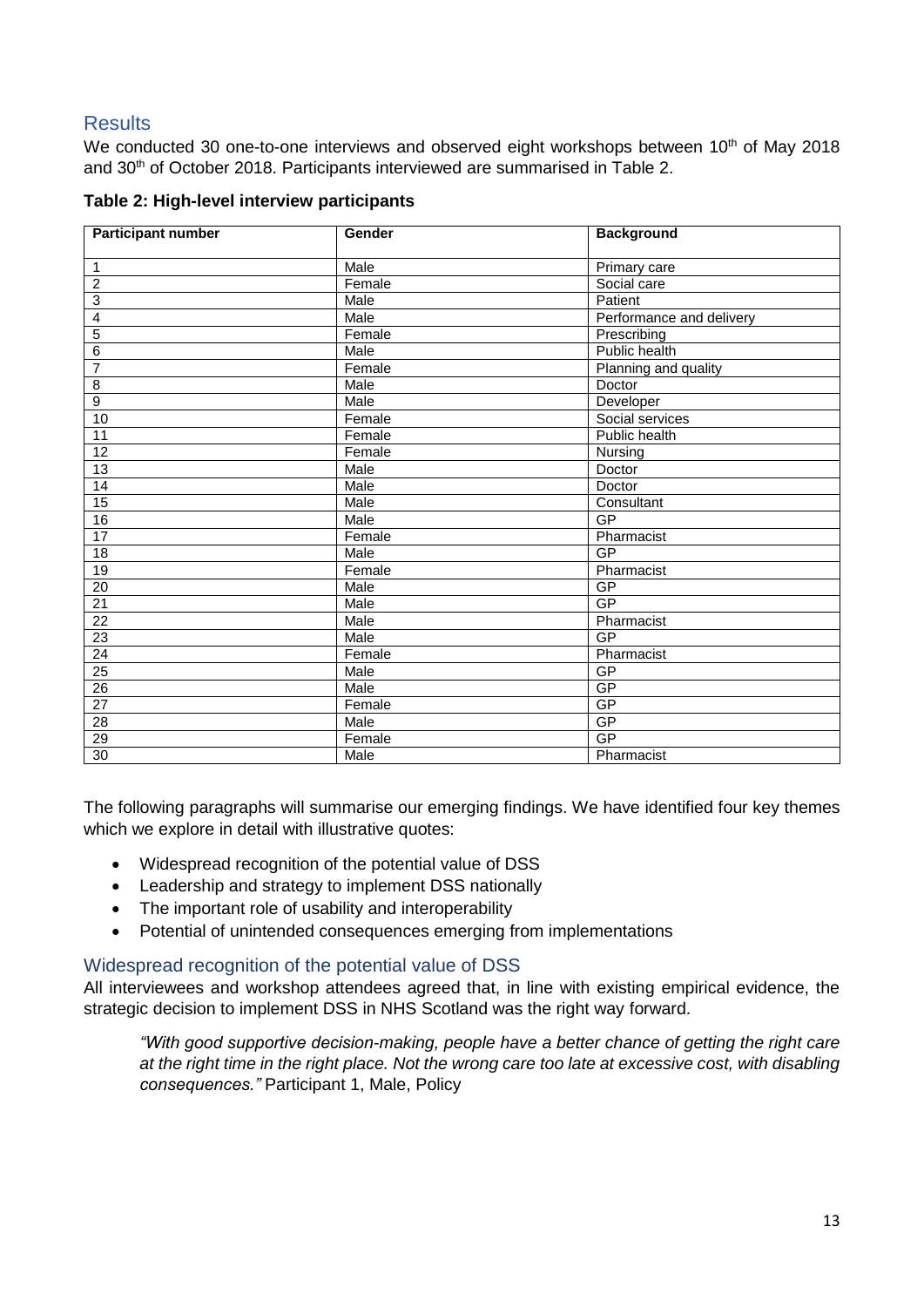Participants expected DSS to have a positive impact on safety, quality and efficiency. Areas and potential outcomes mentioned most frequently are summarised in Table 3.

|  | Table 3: Expected areas of impact and potential outcomes of DSS |  |
|--|-----------------------------------------------------------------|--|
|  |                                                                 |  |

| <b>Expected area of DSS impact</b>                                                                                                         | <b>Potential outcomes</b>                                                                                                                                                                                                                                                                                                                                                                                                                                                                                      |
|--------------------------------------------------------------------------------------------------------------------------------------------|----------------------------------------------------------------------------------------------------------------------------------------------------------------------------------------------------------------------------------------------------------------------------------------------------------------------------------------------------------------------------------------------------------------------------------------------------------------------------------------------------------------|
| Integration of care through securely shared digital<br>information across primary, secondary and social care<br>settings                   | Reduced duplicate data entry<br>Patient satisfaction/feedback (by not being asked the<br>same questions in a variety of settings, especially<br>those with multiple chronic conditions)<br>Frequency of medication reviews at care transitions<br>Medicines reconciliation between care settings<br>Reduction in delayed discharge<br>Improved data availability                                                                                                                                               |
| Adherence to guidelines                                                                                                                    | Reducing inappropriate variation of clinical practice<br>Improved adoption of current evidence in clinical<br>practice                                                                                                                                                                                                                                                                                                                                                                                         |
| Patient self-management                                                                                                                    | Adherence to treatment regimen<br>Patient access to digital records and illness/ wellness<br>information<br>Reduced travel for patients<br>Reduced visits to primary care<br>Improved patient quality of life<br>Improved patient autonomy/confidence in managing<br>chronic conditions                                                                                                                                                                                                                        |
| Patient engagement and shared decision-making by<br>supporting clinicians to explain choices of treatment<br>and reasons for prescriptions | Patient access to digital records, consultation<br>information, and digital information tailored to them<br>Patient and carer involvement in determining their own<br>needs and outcomes<br>Supported self-management for patients<br>Improved patient confidence in discussing their care<br>needs with clinicians and in making treatment choices<br>Increased involvement of social care<br>Improved attitude amongst and training for clinicians<br>towards shared decision-making<br>Patient satisfaction |
| Availability of appropriate information tailored to the<br>needs of patients and clinicians                                                | Facilitating access to relevant information when it is<br>needed<br>Facilitating access to up-to-date evidence                                                                                                                                                                                                                                                                                                                                                                                                 |
| Time savings for clinicians                                                                                                                | Less<br>time spent manually<br>searching<br>through<br>guidelines<br>Shorter length of appointments<br>Increased patient contact<br>Shorter appointments<br>Supporting changing roles within the multi-disciplinary<br>healthcare team e.g. facilitated delegation of patients<br>with less complex needs to other practice staff (e.g.<br>pharmacists, nurse practitioners)                                                                                                                                   |

The expected areas of impact frequently aligned with important policy drivers around guideline implementation and Realistic Medicine.(28) For example, stakeholders talked of giving patients more power to decide on their own treatment. A typical response was:

*"…the drive with the polypharmacy guideline and realistic medicine [will] help doctors to have a better understanding of the risks and benefits of treatments that they're offering, to try and help patients have and then, as a knock-on effect, patients have a better understanding of risks and benefits of a treatment that is being considered..."* Participant 22, Male, Tayside Pharmacist

However, the definition of outcome measures was perceived to be difficult and the long time to realise potential benefits was highlighted. Participants also acknowledged that outcomes would be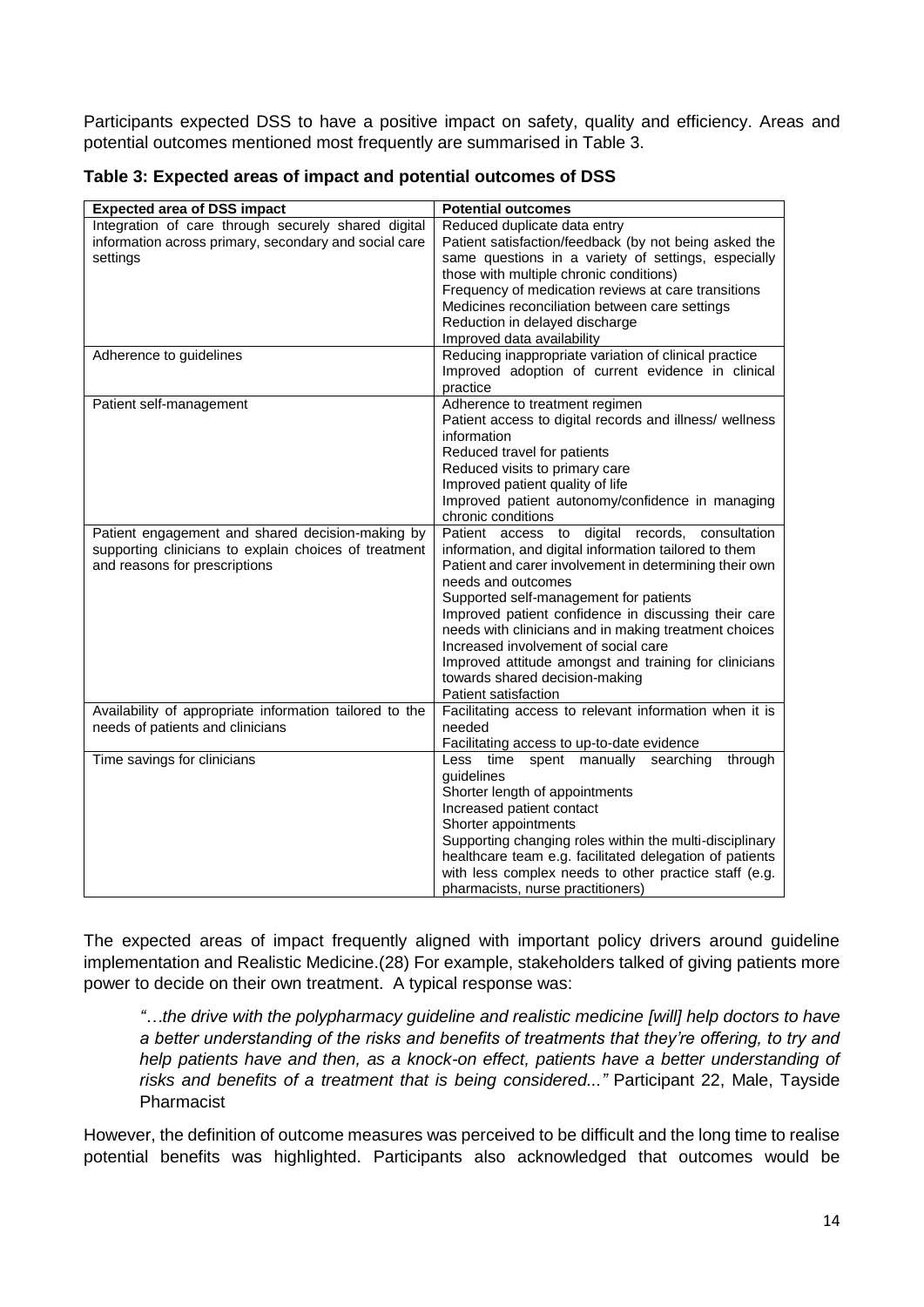dependent on the DSS application in question, and some interviewees were not entirely clear which functionality was included in the Roadmap.

*"I come across decision support in various different guises. Or for what I would consider decision support."* Participant 13, Male, Clinical Lead

Despite the overall positive attitudes amongst participants, we also observed concerns that expectations may not necessarily match system functionality. For example, many clinicians discussed a more general problem of information overload and the difficulty of navigating different sources of information. One GP stated that she often had open 10 tabs on her computer at a time, whilst another mentioned going in and out of different systems, and several stated carrying folders of paper-based records. Participants therefore highlighted evaluation of benefits as a priority area.

#### Leadership and strategy to implement DSS nationally

Whilst no participant expressed a negative opinion on the concept of DSS, early and ongoing engagement with clinicians and other healthcare staff was viewed as crucial during system development and implementation. At one workshop, a male GP emphasised that his comments should not be seen as negative but *"in the spirt of improving the system"*. Typical comments in relation Cambio were:

*"So their forward travel seems to be in the right direction providing that…the final product will work as it's supposed to work…we've got 10 minutes. That has a big impact on your time whereas if you've got something popping up that can do these things then it should work far more efficiently."* Participant 20, Female, GP, Tayside

Ongoing stakeholder engagement was also stated to be necessary to raise the profile of the Roadmap amongst the wider healthcare workforce.

*"The actual workshop…was a good step in the right direction, but I think for people who aren't aware of these things, not just GPs but pharmacists, nursing and other kind of clinicians, I think a wee bit of work needs to be done to raise its profile. I really enjoyed looking at the screens and saw great potential."* Participant 27, Female, GP, Glasgow

We also observed a tension between a perceived lack of strong national level leadership (which was considered to be needed for the successful implementation of the strategy) and staff changes within the eHealth Directorate at Scottish Government. Several interviewees stated that these changes caused challenges surrounding strategic priorities and direction of travel.

*"…my preference is…we have a sense of where we're going to prioritise the initial investment and that that is all coordinated from the one position, rather than from a variety of different piecemeal pockets and funded…it needs the central coordinating function."* Participant 13, Male, Clinical Lead

Whilst calling for central leadership and direction, participants also acknowledged that a variety of different projects had to be managed under a portfolio-based approach. Here, there appeared to be a tension between the perceived need to have a firm direction of travel beyond Cambio implementation and the multitude of ongoing DSS initiatives across settings (including primary, secondary and social care). Whilst leadership was seen to be required to ensure alignment of initiatives and avoid silos, there was also a perceived need to recognise that strategy was sufficiently agile to cope with changing demands and stakeholder experiences.

*"I think [Cambio] is one of the potential ways…the fact that there's a number of pilots which have been started to test and to see what learning we can take from that, to me feels that the right approach. But it might not be the only approach…we have to make sure that we look slightly beyond that to say, okay, and this is what we've got, this is the tools that we have in the here and*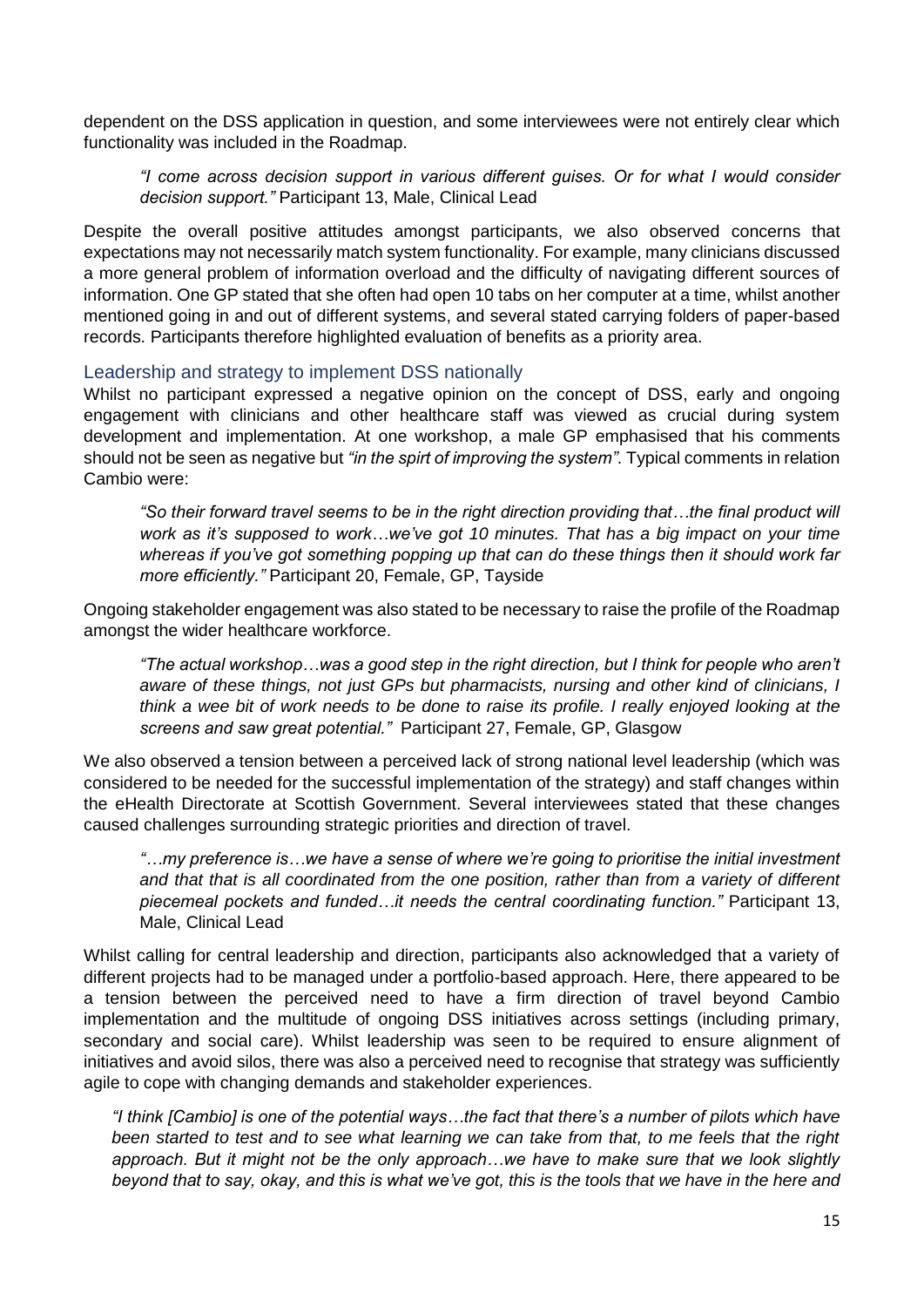*the now. But we know that the world is changing…as technology's concerned it's changing really, really quickly. So, we need to be preparing ourselves for that next leap, as well."* Participant 12, Female, Policy

#### System usability and interoperability

The Digital Health and Care Strategy provides a mandate for integration of digital health systems in Scotland and Cambio (which adheres to OpenEHR and Fast Healthcare Interoperability Resources (FHIR) open standards) fits in well with this.(21) However, it did at the time of our work not integrate with EMIS and Vision, primary care systems procured centrally in Scotland. Participants expressed hope that this integration would be possible in the future. In the interim, developers had created temporary interfaces.

*"I think it will have to [integrate], but how we get to that point, I'm not sure. So we do have a contractual requirement for [developer] to deliver, and interact with our clinical decision support systems. So any supplier would, notionally, at least, have to be able to do that."* Participant 14, Male, Clinical Lead

*"What we do now is we are using a demonstrator environment with the look and feel exactly like it will look in reality, but for the real integration we will most likely use a third-party developer in the first phase."* Participant 9, Male, Developer

System integration was also perceived to be crucial from a usability viewpoint and clinical interviewees expressed strong concerns that Cambio may not effectively integrate with other primary and secondary care systems (as well as their existing inbuilt CDS). This lack of integration, it was feared, may lead to slowing down of existing systems and parallel data entry (leading to duplication and data inconsistency).

*"We feel like we've got lots of systems that work separately. Now, they don't talk to each other...so you end up having to put data into more than one system…so if they could talk to*  each other a bit better I think that would help." Participant 25, Male, Consultant, Tayside

Another perceived factor potentially affecting end-user usability was perceived to be the degree of local customisation needed to tailor the number of pop-ups to local needs and avoid alert fatigue. Clinicians also mentioned that they were already presented with pop-ups in their own GP systems and that alerts from various sources needed to be aligned and thresholds for alerting set carefully in close consultation with them to ensure usability.

*"Pop-ups come up from all different places, so there's the notes that practices put on the systems to try and remind you to do something…you're potentially going to throw another set of pop-ups in there to have your clinical decision support…"* Participant 21, Male, GP, Glasgow

#### Potential of unintended consequences emerging from implementations

As clinicians had only seen pilot versions of the software in test environments and some had previous negative experiences of using new digital systems, there were uncertainties around the use of Cambio in real-life settings. For example, clinicians mentioned the risk of duplication of work and increased workloads despite their desire for more time with patients.

*"… to introduce that amount of potentially new information into a consultation that's very, very tight time wise is always going to be a challenge." Participant 21, Male, GP, Glasgow*

It was also viewed as important avoid over-reliance and to ensure that the system did not attempt to replace the expertise of clinicians.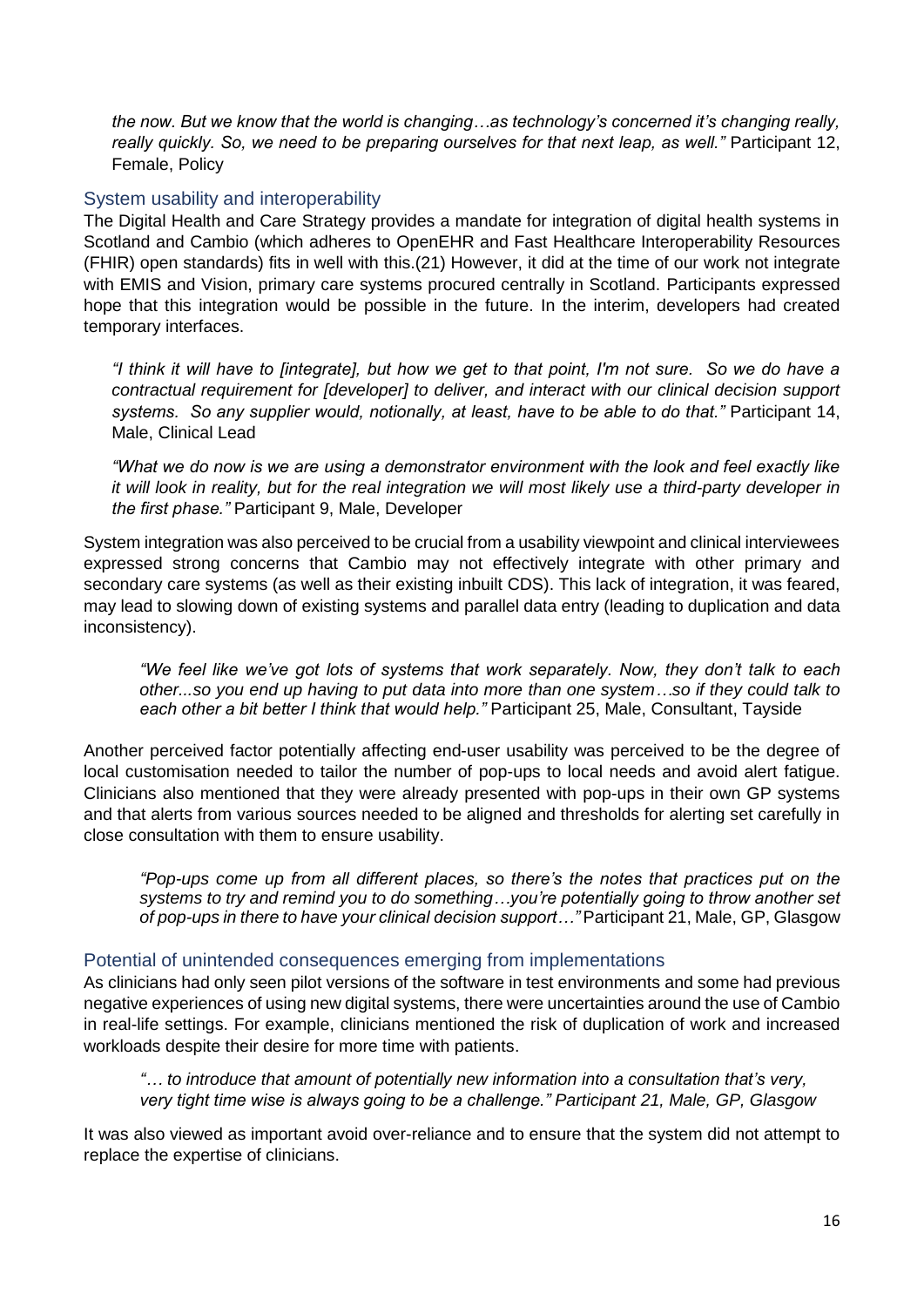*"It's useful to see amount of information available, but it could lead you down the wrong pathway and be in charge rather than the doctor. They [GPs] have the background knowledge of the patient and want to use their expertise." Glasgow Workshop, Table Feedback*

Several stakeholders in the workshops and in interviews also highlighted some potential tensions between decisions of clinicians and patients, with GPs generally being more risk averse than patients. Some therefore argued that DSS should be patient-informed and not patient-led, with the ultimate decision of treatment being in the hands of the clinician.

*"Patients take more risks than doctors but the clinician is responsible for them it should be patient-informed but not patient-led."* Participant 20, Male, GP, Tayside

Another concern expressed at workshops and in interviews was that, for clinicians, the Realistic Medicine policy may be in direct contrast to other policy drivers such as efficiency and patient outcomes. GPs described scenarios where patients might choose minimal intervention and therefore have a worse outcome.

*"You're trying to reduce variability for drugs etc. but this can go against Realistic Medicine where you are giving personal choice. How can success be measured?"* Glasgow Workshop Table Feedback

# **Discussion**

#### Summary of key findings

Overall, we observed a strong sense of support from all stakeholders for the Cambio platform model and capabilities as well as associated plans to roll it out across NHS Scotland. Its development and implementation is well-aligned with existing strategic priorities and has traction with national clinical leads.

As this was a first-of-type and as Cambio, at the time of our evaluation, only existed in pilot settings, there were also some tensions.

Key observations in our work included:

- Leadership: There was a perceived tension between strong national level leadership (which was perceived to be needed for the successful implementation of the strategy) and the ongoing changes at Scottish Government and staff changes within the eHealth Directorate.
- Strategy: Participants highlighted that the perceived need to have a firm direction of travel beyond Cambio implementation may be at odds with the multitude of ongoing DSS initiatives across settings and including a multitude of different systems in various settings (e.g. Hospital Electronic Prescribing and Medicines Administration (HEPMA) in some hospitals, patientfacing apps).
- Benefits realisation: Policymakers highlighted the need for the Roadmap to align to existing national strategic priorities surrounding value and efficiency. Whilst clinical leads did not discount the importance of these, they did highlight emerging local priorities as being an important driver of adoption behaviour.
- Usability and interoperability: Clinicians highlighted that degree of end-user usability of Cambio is dependent on: 1) the level of interoperability with primary and secondary care systems and, 2) the degree of local customisation to tailor the number of pop-ups to local needs and avoid alert-fatigue.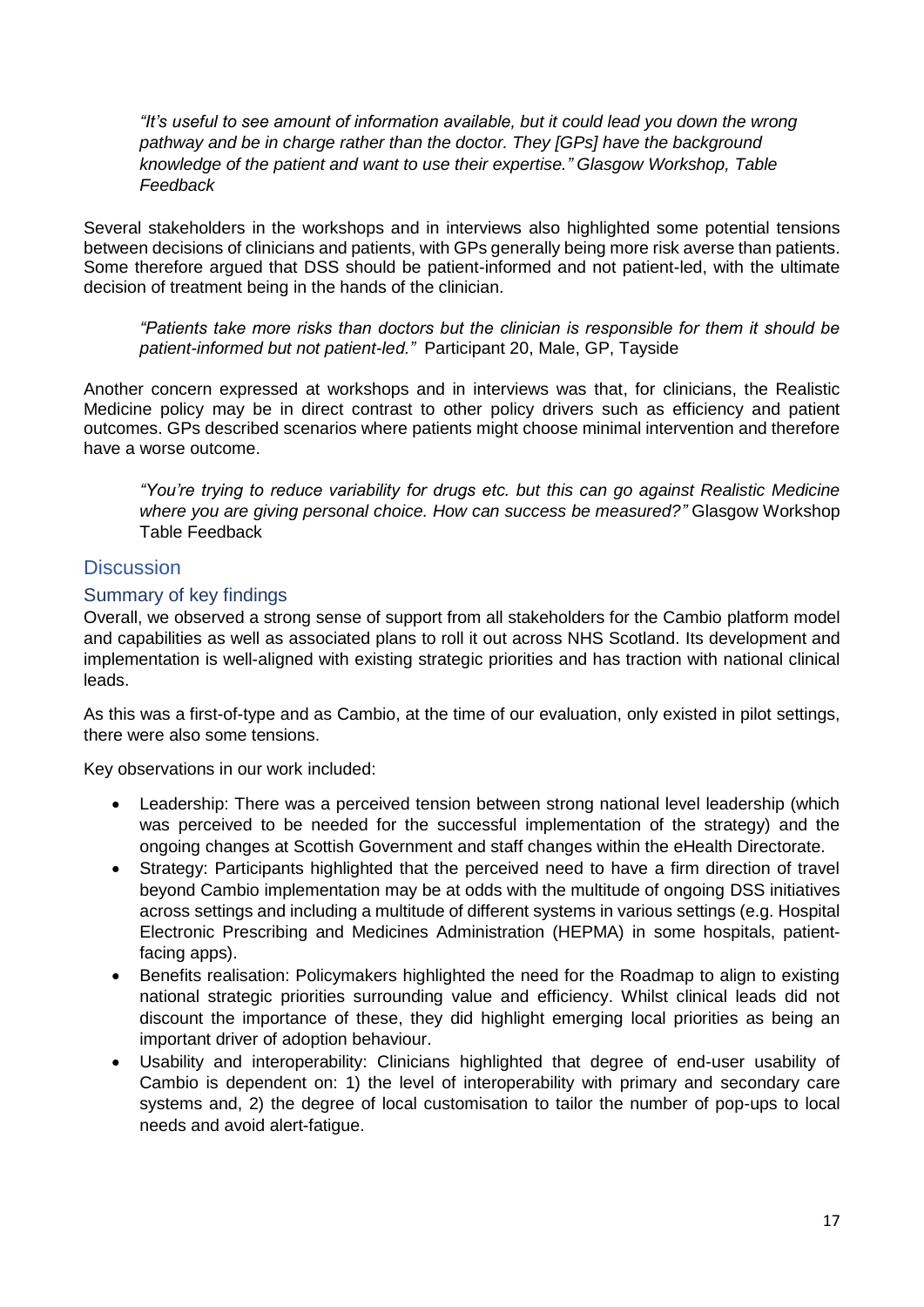Unintended consequences: Although clinicians stated that Cambio had the potential to save time allowing them to focus on more complicated patients, there were some concerns around duplication of work and increased workloads.

### Strengths and limitations

This evaluation offered important opportunities for realising true impact through ongoing formative feedback to policymakers. In doing so, our written progress reports have informed a business case submitted to Scottish Government in October 2018 for further funding of the Cambio platform beyond pilot sites. Our methods also allowed to adjust flexibly to changing policy landscapes and emerging priorities and contributed to building clinical- and policy-level engagement.

The formative real-time nature of this work has, however also posed some challenges for all involved. Changes in policy priorities and emerging findings necessitated flexible changes to our initially planned methodology over the course of our work in order to ensure that it remained relevant. For example, although we had initially planned to work with settings that had implemented systems as part of the Roadmap, only some functionality existed at the time we began our work.

Moreover, our funders also acted as gatekeepers to participants and workshops. The sample may therefore not be representative of wider stakeholder groups surrounding the DSS landscape. As a result, our findings are likely to provide an incomplete picture of reality and should be interpreted with caution, despite (or precisely because of) fulfilling their purpose of delivering political impact.

It is further important to recognise that this work presents only a snapshot of an early evaluation of the beginnings of a national programme. This calls for more in-depth and longitudinal work to assess ongoing developments over time.(29) For example, it was in some instances not clear to us if clinicians and policy makers really understood the implications of using Cambio in the "real world" as the workshop demonstrations were based on an idealised scenario. Real challenges may only come out when the system is used in practice.

#### Integration of findings with the current literature

Emerging issues in this work reflect tensions present in many large scale digital change initiatives in healthcare settings. Whilst the rationale for change and the value proposition of DSS was clear to all participants in this work, the leadership and governance model going forward was an important concern. One common theme was the agreement that there needed to be a mixture between "bottomup" and "top-down" approaches to implementation, ensuring a degree of central leadership and direction whilst also allowing for local input in decision making.(30) This balance is crucial, as many existing "failed" change initiatives such as the National Programme for Information Technology (NPfIT) have illustrated that national "top-down" approaches alone are insufficient to realise the anticipated benefits. In the NPfIT, "top-down" strategies were superseded by locally driven strategies and ultimately changed to a more "middle-out" model, where national strategic direction aligned more closely with local strategy.(31)

Both clinical and policy stakeholders in our sample had a strong desire for systems to save time and improve safety, quality and efficiency of care. Time savings, however, stand in stark contrast to the often long and painful implementation experiences in healthcare settings where benefits of digital systems can take a long time to materialise, and where benefits are often not visible to those who take the additional burden associated with their implementation.(32,33) This long pathway to benefits is partly due to social dimensions surrounding the technology, including for example adverse impacts on work practices and increased workloads, the potential introduction of new errors, adverse impacts on time spent with patients, and unrealistic stakeholder attitudes/expectations.(34-36)

Whilst most participants were optimistic in relation to potential benefits of Cambio, there were also some key concerns. These related mainly to the would-be adopters interacting with technologies, and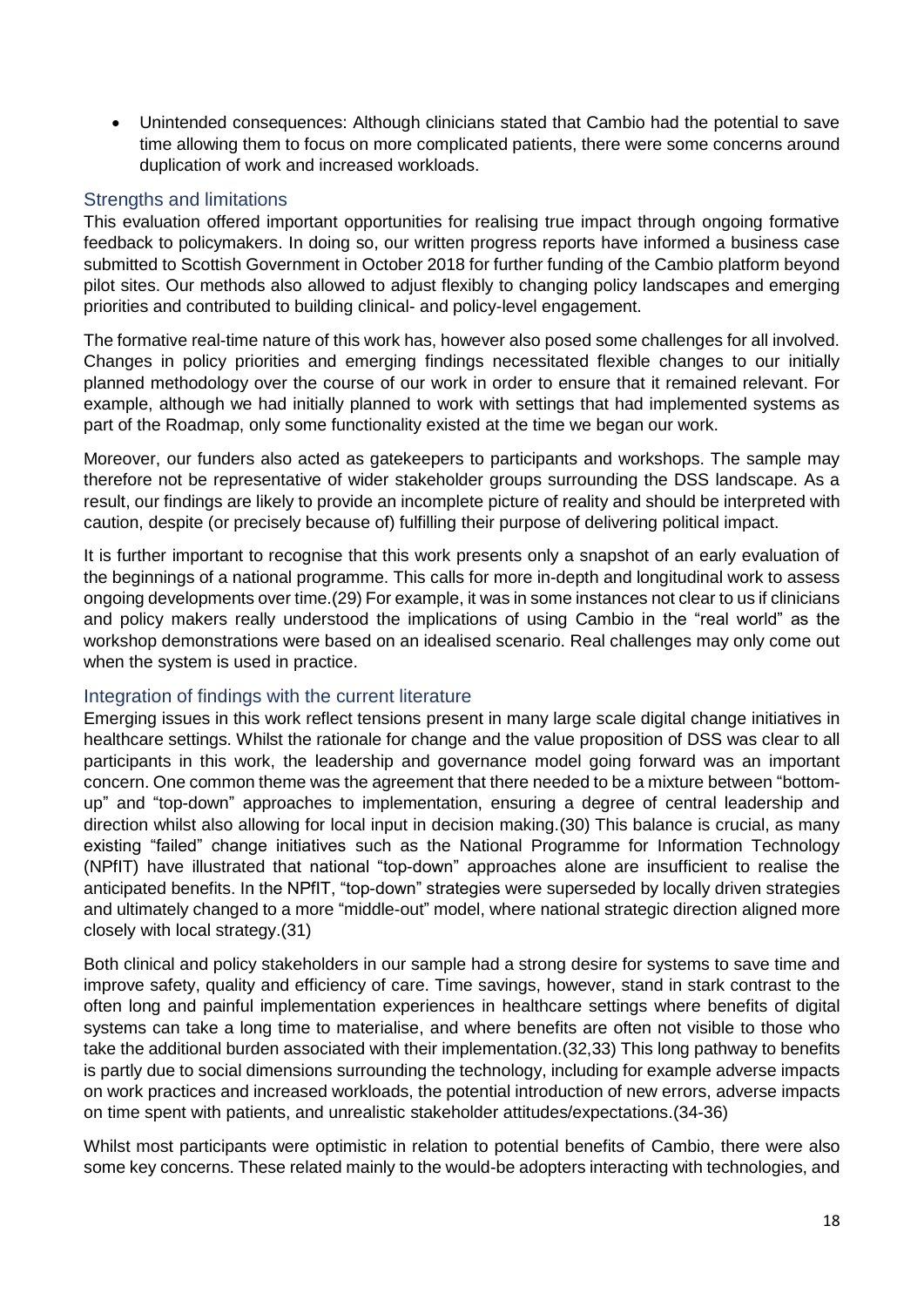specifically usability and integration with existing workflows. Issues with system usability adversely affecting adoption patterns feature consistently in the empirical literature. In particular, the issue of alert fatigue in CDS and information overload amongst clinicians remains an unresolved area internationally.(37,38) There is a degree of trade-off between the number of alerts and the attention of clinicians, which has led some to advocate the use of a limited user-determined number of carefully designed pop-ups.(39)

An increasing number of interfaces can adversely impact system performance and usability. They can also lead to the introduction of new errors.(40,41) We have shown this in the context of hospital electronic prescribing systems, where we observed that integration and interfacing problems in some cases inhibited effective information transfer, leading to duplicate data entry and adverse effects on the availability of information.(40,41)

# Policy recommendations and implications for practice

Recognising the early stages of this evaluation, our work has some preliminary implications for policy to ensure long-term sustainable delivery of the Roadmap. Most importantly, sufficient time and resources need to be made available to implement Cambio and manage its optimisation over time. This will need to include plans for knowledge management with iterative stages involved in monitoring systems over time.(17)

There is a need to have overall national ownership to support the implementation of the Roadmap within the eHealth Directorate potentially supported by NHS National Services Scotland as the delivery partner, whilst the implementation of individual applications needs to be devolved. This work also needs to be closely aligned with the development of the National Digital Platform as part of the wider HII and the wider Scottish Digital Health and Care Strategy to facilitate alignment with national strategic priorities.(4,18,19) Should this work not be supported going forward, there is a danger that stakeholders will be disillusioned and this may contribute to negative narratives surrounding national digital health initiatives in NHS Scotland.

As technology landscapes and needs are constantly changing, future iterations of the Roadmap have to be sufficiently agile. Revisiting the original document at pre-defined time points informed by ongoing evaluation and stakeholder engagement is likely to facilitate these developments. This should also be accompanied by ongoing communications about the current strategy and associated timescales, stakeholder engagement opportunities and resulting actions, as well as "hands-on" experience of system use.

In order to promote usability, there is a need to negotiate seamless integration with existing primary care systems, as temporary interfaces can adversely impact on user experiences. The negotiation with primary care system suppliers and promoting seamless integration through effective user interfaces is therefore key going forward. At the time of writing, Cambio does not integrate with the three re-procured GP systems that have now been confirmed for use in primary care from 2020 onwards, but agreement with suppliers to implement this integration has been reached.

There are further a number of potential ways to tackle tensions between local and national dynamics. We recommend the following:

- Developing a strategy allowing for a degree of local customisation of systems and managed tailoring of alerts. The devolving of responsibility to local level needs to be tempered by the legal requirement to comply with the Medical Device Regulations for DSS that are classified as medical devices.
- Ongoing system development and optimisation with continuing stakeholder engagement including "hands-on" experience for clinicians.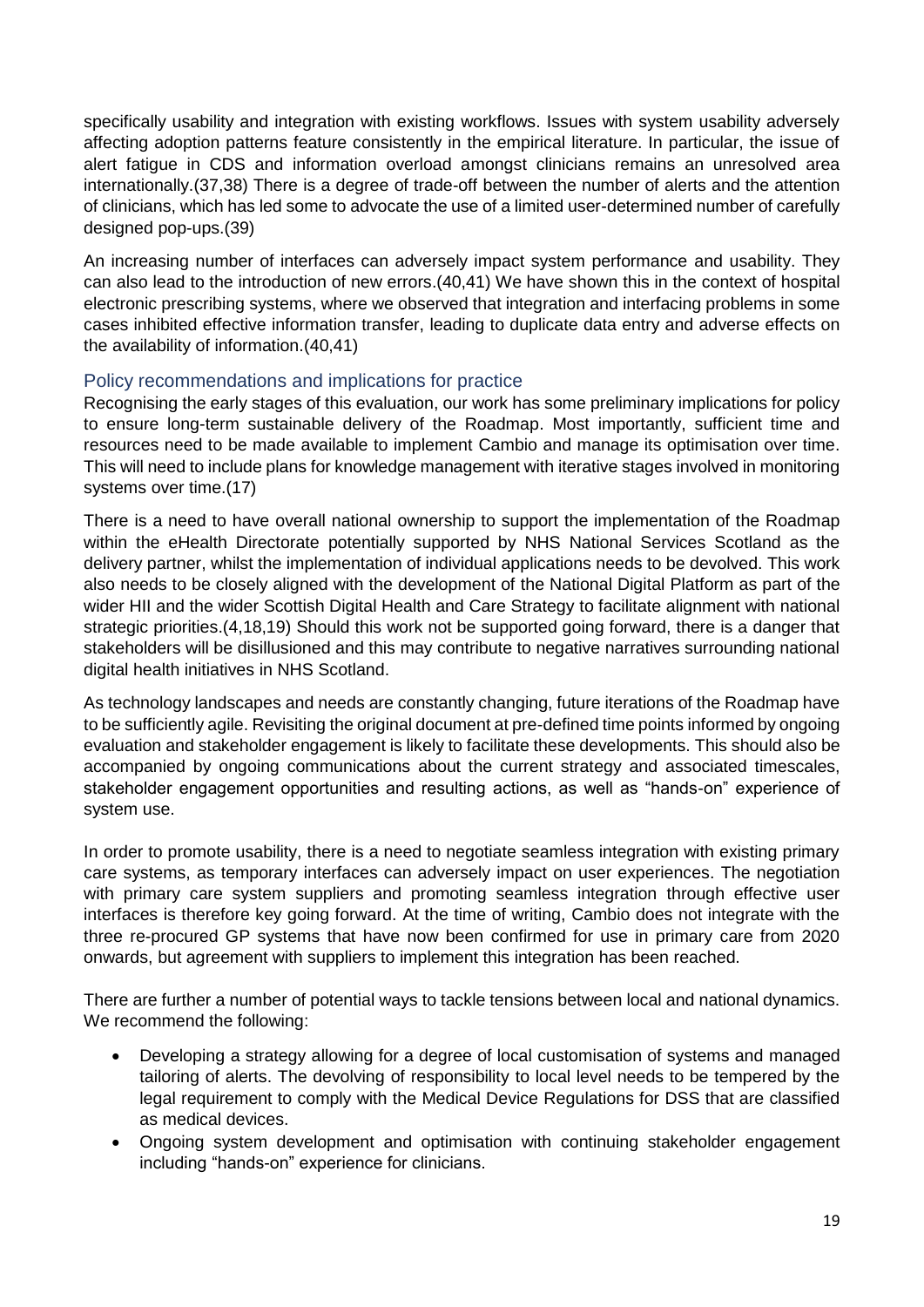- Local organisations need to recognise the value of systems a limited number of pilots that are carefully evaluated will help to engage other organisations yet to implement and will help to identify and mitigate emerging risks early.
- There is a need to develop a nuanced benefits realisation framework that combines smaller and locally relevant measures determined by implementing sites with national progress measures.

Promoting informal knowledge flows to create a national digital learning economy surrounding Cambio will be an important accelerator of learning going forward. This may consist of for instance creating national risk registers or sharing of implementation and optimisation experiences through formal and informal channels.

As this evaluation has focused on the very early stages of piloting, our findings are preliminary. We strongly recommend ongoing formative evaluation of DSS implementation through longitudinal work to ensure effective alignment with wider strategy, and continuous stakeholder engagement. This work needs to include a designated strand exploring evolving policy and supplier landscapes and market management. Our evaluation framework developed as part of this work, is designed to guide implementers and evaluators through this journey (see Appendix).

# **Conclusions**

We have laid the early foundations for a formative longitudinal evaluation of the DSS Roadmap in Scotland. Our work has helped to promote early engagement of key stakeholders and also informed policy planning by identifying key clinical and political drivers of systems implementation, and challenges that are likely to warrant negotiation going forward. These include achieving a balance between national targets and local incentives, system usability, and benefits realisation. Careful ongoing formative evaluation guided by the developed evaluation framework developed as part of this work will help systems to realise their maximum potential whilst minimising disruption to existing services.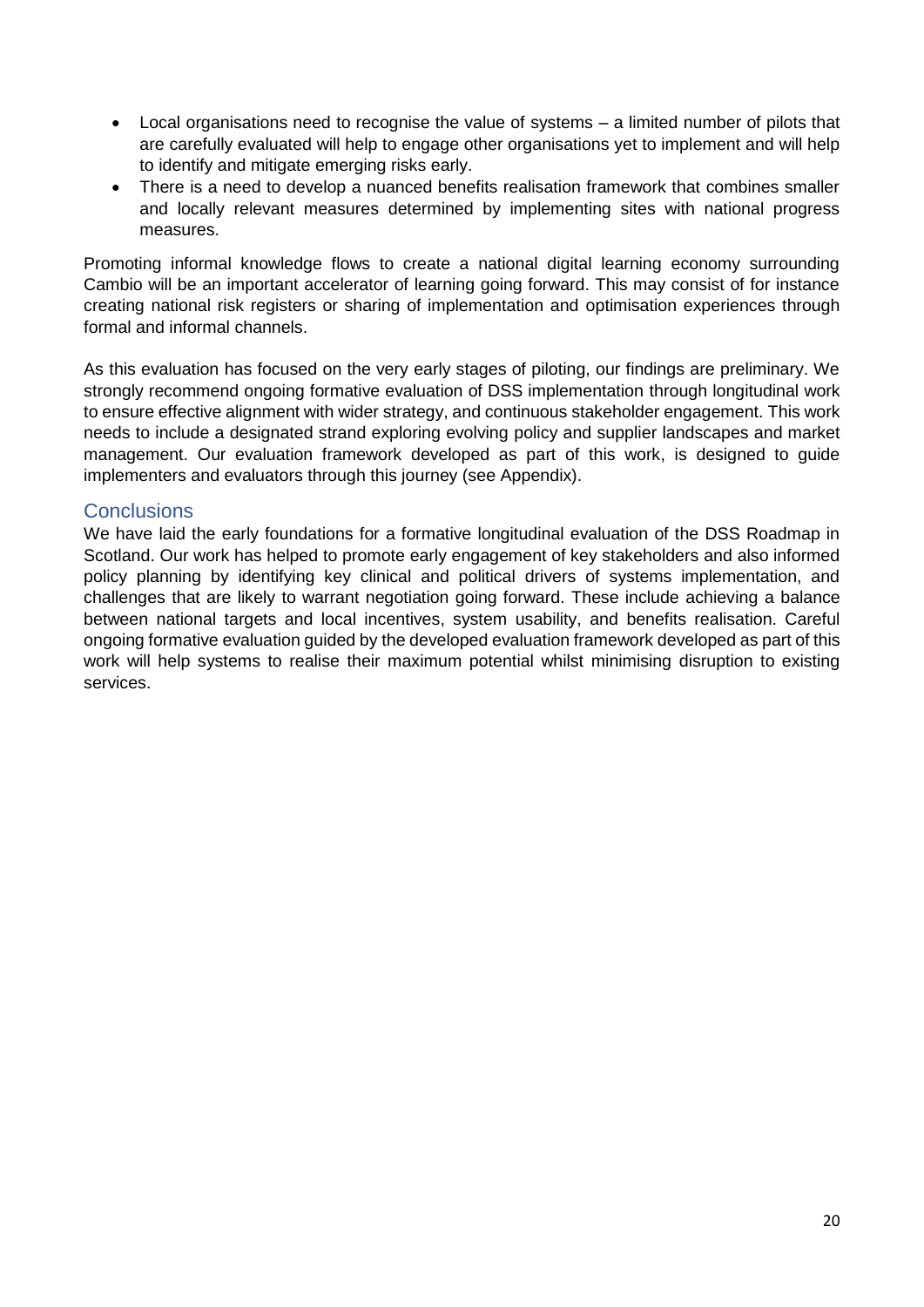# Appendix 1 – Original study protocol

WP1: Creation of an evaluation framework for decision support solutions in Scotland This WP will be concerned with developing an initial evaluation framework that will then be applied and refined in the subsequent WPs. WP1 will consist of two components:

- WP1a Exploring the relevant academic and grey literature and undertaking interviews with key topic experts: This will involve a review of the existing literature to scope existing national and international DSS developments, outcome measures, and evaluation frameworks. It will build on previous systematic reviews we have been involved in on EHRs, CPOE, DSS, telehealth, and consumer informatics tools.(1) Approximately five targeted qualitative interviews with key international experts will complement this. We have previously used this approach and found it to be very helpful in adding depth of insight.(2) We will begin by consulting individuals who we already have established relationships with and who are international leaders in the field of DSS and wearables (Prof Robert Greenes from Arizona State University and Prof Karandeep Singh from the University of Michigan).(3) We will draw on the DSS knowledge management lifecycle as an initial structure for the first iteration of the evaluation framework.
- WP1b Assessing to what extend the developed framework is applicable to Scotland and exploring existing barriers/facilitators to its application: In order to refine the framework developed in WP1a and explore potential barriers to and facilitators for its application, we will conduct approximately 10-15 interviews with selected representatives of different stakeholder groups including health and social care providers from Demonstrator Projects of the Roadmap, policymakers, system vendors (including app developers, TrakCare, Cambio Healthcare Systems), and healthcare managers. Participants will be snowball sampled in collaboration with the funders, through our extensive existing networks, the Scottish Government and Healthcare Improvement Scotland. We will attempt to ensure maximum variation in terms of background (clinical, managerial, strategic) and geographical location. Discussions will be structured around the evaluation framework components identified in WP1a including evaluation methodology, definitions of success, quantitative indicators and risk management. They will be digitally recorded and transcribed verbatim for analysis. The number of interviews will be determined through the principle of thematic saturation, that is we will stop collecting new data when no significantly new themes emerge in the concurrent analysis. Thematic analysis will lead to the creation of a refined evaluation framework.

#### *Deliverables*

- Completion of a draft evaluation framework for DSS in Scotland (there may be more than one suitable framework version tailored to different health and social care settings)
- Completion of alignment of the framework with the higher-level evaluation of the Primary Care **Strategy**

# WP2: Application and piloting of the framework

The prototype framework developed in WP1 will then be refined throughout WP2 through identifying barriers and potential strategies to overcome these to maximise successful routine application. We will initially pilot and refine quantitative indicators for impact assessments on dummy datasets, in order to minimise disruption to NHS services and explore potentially adverse consequences early. We have access to asthma related data using the Optimum Patient Care Research Database (OPCRD) free of charge. This has data on six million patients and is available in the University safe haven following development of an Anonymised Data Ethics & Protocol Transparency Committee (ADEPT) protocol.

**Design:** We will then explore how applicable and useful the framework is by testing it in four early adopter projects that have developments planned or underway as part of Phase 2 of the Roadmap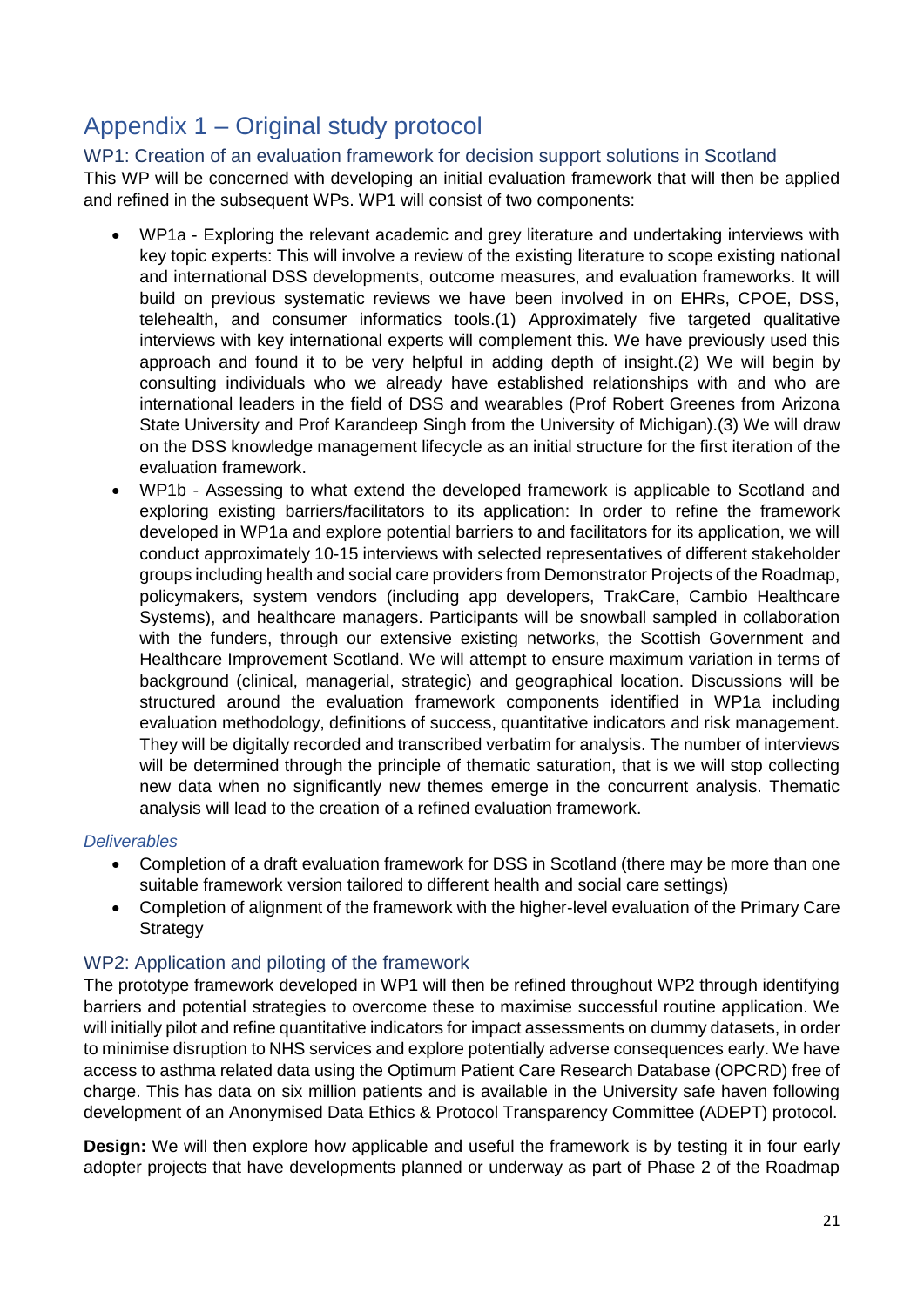(i.e. DSS functionality delivered through EMIS-PCS, mobile apps, rule-based platforms, web page access linked to TrakCare). These settings will be conceptualised as case studies and purposefully sampled according to type outlined in the Roadmap (increased shared decision-making, selfmanagement and enablement, personalised care provided closer to home, focus on quality and reducing unwarranted variation).(4)

**Sampling:** Within each case, we will use purposive sampling to identify a diverse range of stakeholders including users of the technology (health and care staff, patients, citizens), implementers (managers), and system vendors (those providing individual systems, hardware, as well as infrastructures, including app developers, TrakCare, Cambio Healthcare Systems, EMIS Health).

**Data collection:** Data collection at each site is anticipated to consist of semi-structured in-depth oneto-one or (if necessary due to distance or more convenient for interviewees) telephone interviews (approximately six per case study site) to capture perspectives on different components of the evaluation framework. We have considerable experience with conducting such case studies.(28,29)

Interviews will be conducted with topic guides exploring views on usability, integration, expected and experienced benefits, early experiences, lessons learnt, safety threats, and perceived barriers/facilitators. They will, with permission, be recorded and transcribed verbatim together with accompanying field notes.

Data generation will end when saturation has been reached and no new relevant data are being collected. The above described numbers of interviews are based on our previous experience and should therefore be seen as indicative; they will be adjusted as necessary.

**Analysis:** Qualitative data collection and analysis will be iterative, allowing emerging themes to be explored further and disconfirming evidence to be sought. Thematic analysis will allow us to access a diverse range of settings/uses, interviewees/perspectives, technologies and contexts. Detailed within case analysis will be followed by analysis across cases to identify over-arching themes. similarities and differences between cases, and implications for revising the evaluation framework. Our findings will feed into Phase 3 of the Roadmap (i.e. the national roll-out of the decision support infrastructure).

#### *Deliverables*

- Production of quantitative indicators for the framework
- Completion of framework application to selected settings and report on impact of the decision support developments delivered through the Decision Support Roadmap
- Production of version two of the framework based on this

# WP3: Facilitating continuous evaluation and quality improvement of decision support solutions and their implementation

This WP will explore the potential applicability of the framework beyond case study settings and inform its roll-out nationally (Phase 3 of the Roadmap).

**Design:** We will conduct a multi-disciplinary round-table discussion in focus group format with a designated facilitator to explore different perspectives and dynamics. We have significant experience with this format.(5-7)

**Participants:** Participants will be purposefully sampled for maximum variation to consist of a diverse range of stakeholders including Scottish policymakers, representatives from industry, patients/citizens and carers, and health and care staff from case study sites identified in WP2. We anticipate up to 15 participants to join, from a range of geographical locations.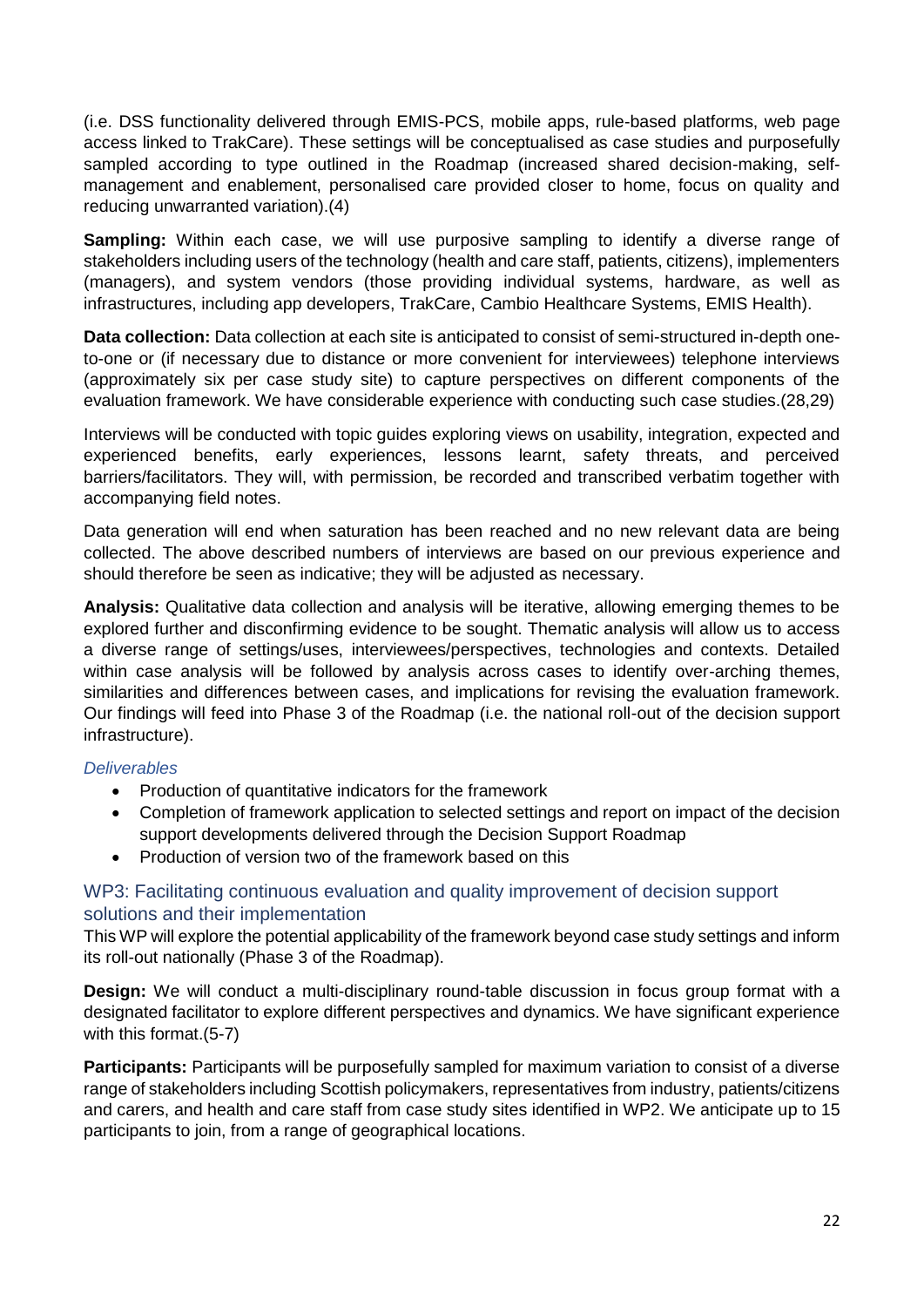**Data collection:** The preliminary evaluation framework will provide structure to the discussion, focusing on placing it within the wider socio-political context and on identifying mechanisms for continuous refinement structures (including services and resourcing required to support evaluation, governance structures and processes, how to address barriers and facilitators, and potential future developments e.g. wearables). The group discussion will be audio-recorded and transcribed. In addition, we will take field notes relating to perceived dynamics and interactions between participants.

**Data analysis:** Transcribed data will be integrated (triangulated) with findings from WPs 1 and 2. This will involve combining findings, identifying common themes, and consolidating these in the refined evaluation framework and implementation roadmap; as well as examining areas of convergence and divergence. It will also involve integrating findings with the theoretical frameworks outlined above. Results will be fed back to and discussed with Scottish Government and NHS Scotland leads in eHealth.

#### *Deliverables*

- Production of the third iteration of the framework
- Release recommendations on the service model for application of the evaluation framework to continuously monitor and maximise impact of decision support

#### *References*

- 1. Black AD, Car J, Pagliari C, Anandan C, Cresswell K, Bokun T, McKinstry B, Procter R, Majeed A, Sheikh A. The impact of eHealth on the quality and safety of health care: a systematic overview. PLoS medicine. 2011 Jan 18;8(1):e1000387.
- 2. Davidson EM, Liu JJ, Bhopal RA, White M, Johnson MR, Netto G, Wabnitz C, Sheikh A. Behavior change interventions to improve the health of racial and ethnic minority populations: a toolkit of adaptation approaches. The Milbank Quarterly. 2013 Dec 1;91(4):811-51.
- 3. Key Advances in Clinical Informatics: Transforming Health Care through Health Information Technology. A. Sheikh, K. Cresswell, A. Wright, D. Bates (eds.). Elsevier.
- 4. Crowe S, Cresswell K, Robertson A, Huby G, Avery A, Sheikh A. The case study approach. BMC medical research methodology. 2011 Jun 27;11(1):100.
- 5. Cresswell KM, Slee A, Coleman J, et al. Qualitative analysis of round-table discussions on the business case and procurement challenges for hospital electronic prescribing systems. PLoS ONE 2013;8(11):e79394.
- 6. Cresswell KM, Slee A, Coleman J, Williams R, Bates DW, Sheikh A. Qualitative analysis of round-table discussions on the business case and procurement challenges for hospital electronic prescribing systems. PLoS One. 2013 Nov 19;8(11):e79394.
- 7. Cresswell K, Coleman J, Smith P, Swainson C, Slee A, Sheikh A. Qualitative analysis of multidisciplinary round-table discussions on the acceleration of benefits and data analytics through hospital electronic prescribing (ePrescribing) systems. Journal of innovation in health informatics. 2016 Jul 4;23(2):501-9.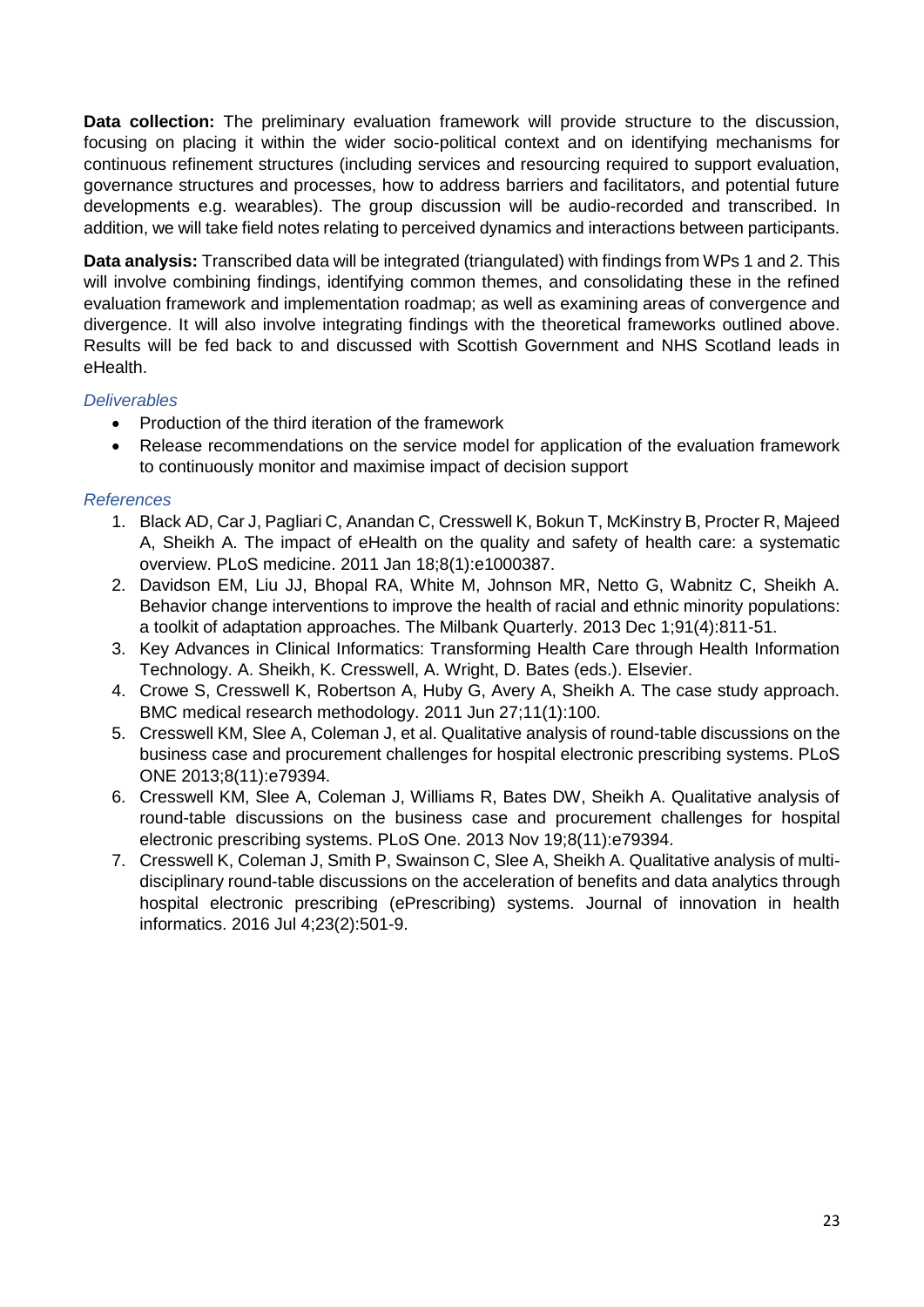# Appendix 2 – Investigating the use of data-driven artificial intelligence in health and social care decision support systems: a systematic review protocol

# **Background**

- Increasing focus on health information technology (HIT) to improve quality, safety and efficiency of care
- Decision support systems (DSS) have been shown to impact on improving practitioner performance
- Significant potential of DSS linked to artificial intelligence (AI) and machine learning (ML) in this respect but these are new technologies and their impact and associated challenges are to date uncertain

# **Definitions**

- AI can be defined as a technology or system that can emulate human performance typically by learning, coming to conclusions, appearing to understand complex content, engaging in natural dialogues with people, enhancing human cognitive performance or replacing people on the execution of non-routine tasks
- AI technologies can be divided into two broad categories:
	- o Data-driven AI: typically these technologies are driven by analysis of patterns and models emerging from very large datasets ('Big Data')
	- o Knowledge-driven AI: takes the form of expert systems software that is programmed to provide advice. These technologies are driven by logical reasoning through an existing knowledge base – often from research or guidance where data has already been synthesised and analysed.
- In reality there is some overlap between the two types of technologies, as the existing research knowledge base can feed into ML technologies, and algorithms derived from other types of AI can feed into expert systems.

# **Overall aim**

The overall aim of this work is to identify the existing evidence base surrounding the effectiveness of data-driven AI to support decision making.

# **Research questions**

- What types of data-driven AI are used to support decision-making in health and social care settings?
- What is the evidence surrounding effectiveness of AI to support decision-making in improving the quality, safety and efficiency of care?

| P (population)      | Health and social care users (patients and citizens), healthcare |
|---------------------|------------------------------------------------------------------|
|                     | professionals                                                    |
| I (intervention)    | AI used to support decision making                               |
| $C$ (comparator(s)) | Non-AI based approaches                                          |
| O (outcomes)        | Practitioner performance<br><b>Patient outcomes</b>              |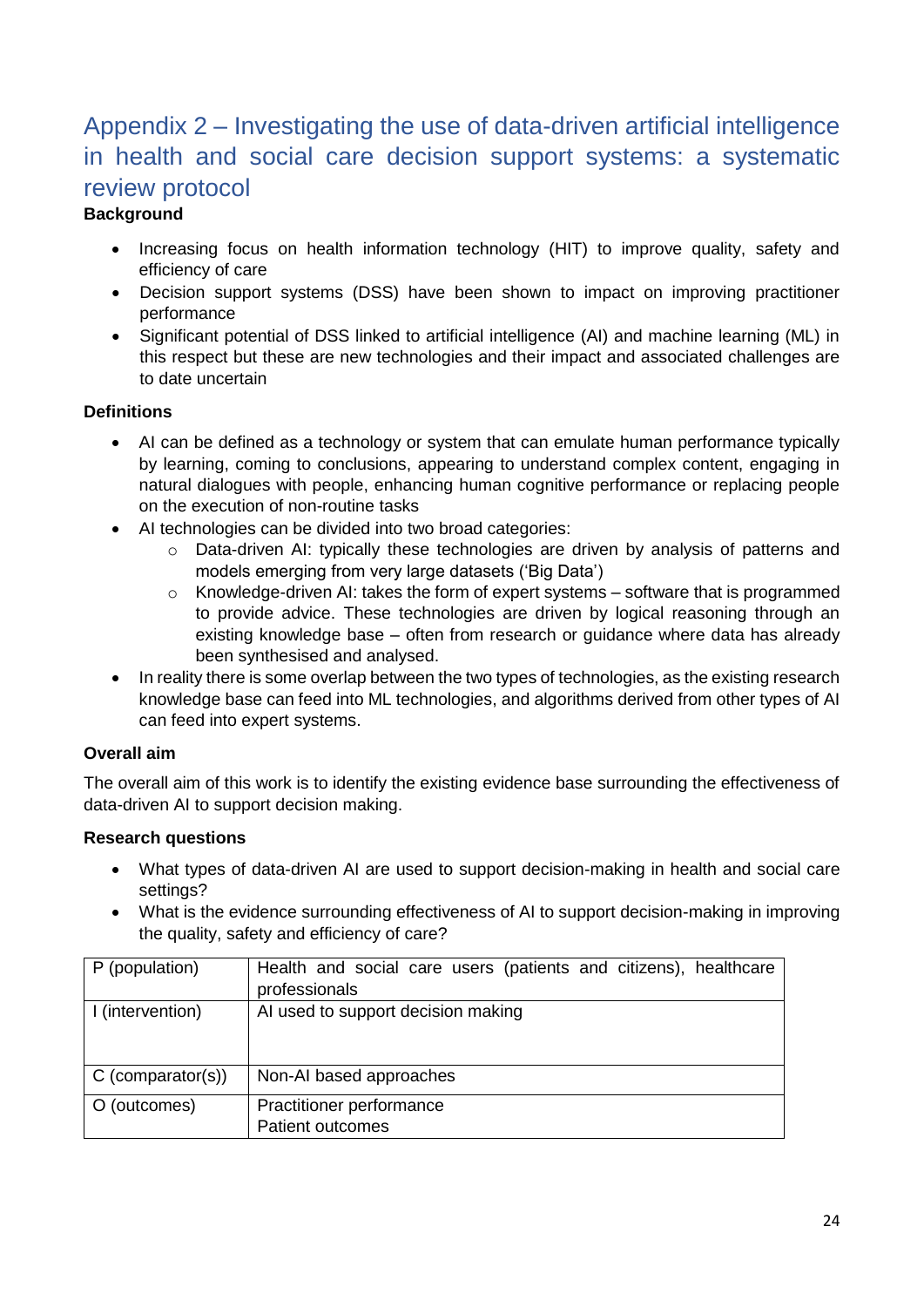# **METHODS AND ANALYSIS**

### **Design**

We will undertake a systematic review of published empirical research.

# **Eligibility criteria**

We will include studies in health and social care settings published in English that focus on:

- ML, natural-language processing (NLP) and deep learning
- the use of systems for clinical, managerial and self-management decision-making

The following study designs will be potentially eligible for inclusion:

 $\triangleright$  Randomised controlled trials (RCTs)

Studies will be excluded if they:

- $\triangleright$  Fall outside our scope of interest, for example if they:
	- $\circ$  Evaluate technology that is not commonly associated with technologies that are driven by analysis of patterns and models emerging from very large datasets
	- o Focus on the implementation of HIT in developing countries due to different contextual circumstances
	- $\circ$  Include settings that are outside health and social care

# *Outcome measures*

- $\triangleright$  Primary outcomes
	- o Impact on practitioner performance
	- o Impact on patient outcomes
- $\triangleright$  Secondary outcomes
	- o Methods used
	- o Intervention/technology

#### **Search methods**

We will search the published empirical literature from 2013 until 2018 for work investigating AI to support decision making. We will search the following major biomedical databases: MEDLINE and EMBASE.

We will also search the following specialist databases and conference repositories, as much work in this area in not published in biomedical sources: IEEE Xplore, Annual Conference on Neural Information Processing Systems (NIPS), International Conference on Machine Learning (ICML), International Conference on Artificial Intelligence and Statistics (AISTATS)

Specific search strategies will be employed for each database.

#### **Search terms**

We will divide search terms into three groups:

- Technology AI-related including: ML, AI, deep-learning, algorithm, automated, data-driven, computer-assisted, expert-systems, neural networks, support vector machines, decision trees, logistic regression, statistical mapping, statistical learning
- Decision support related: decision support, clinical support, computerised physician order entry
- Setting: healthcare, social care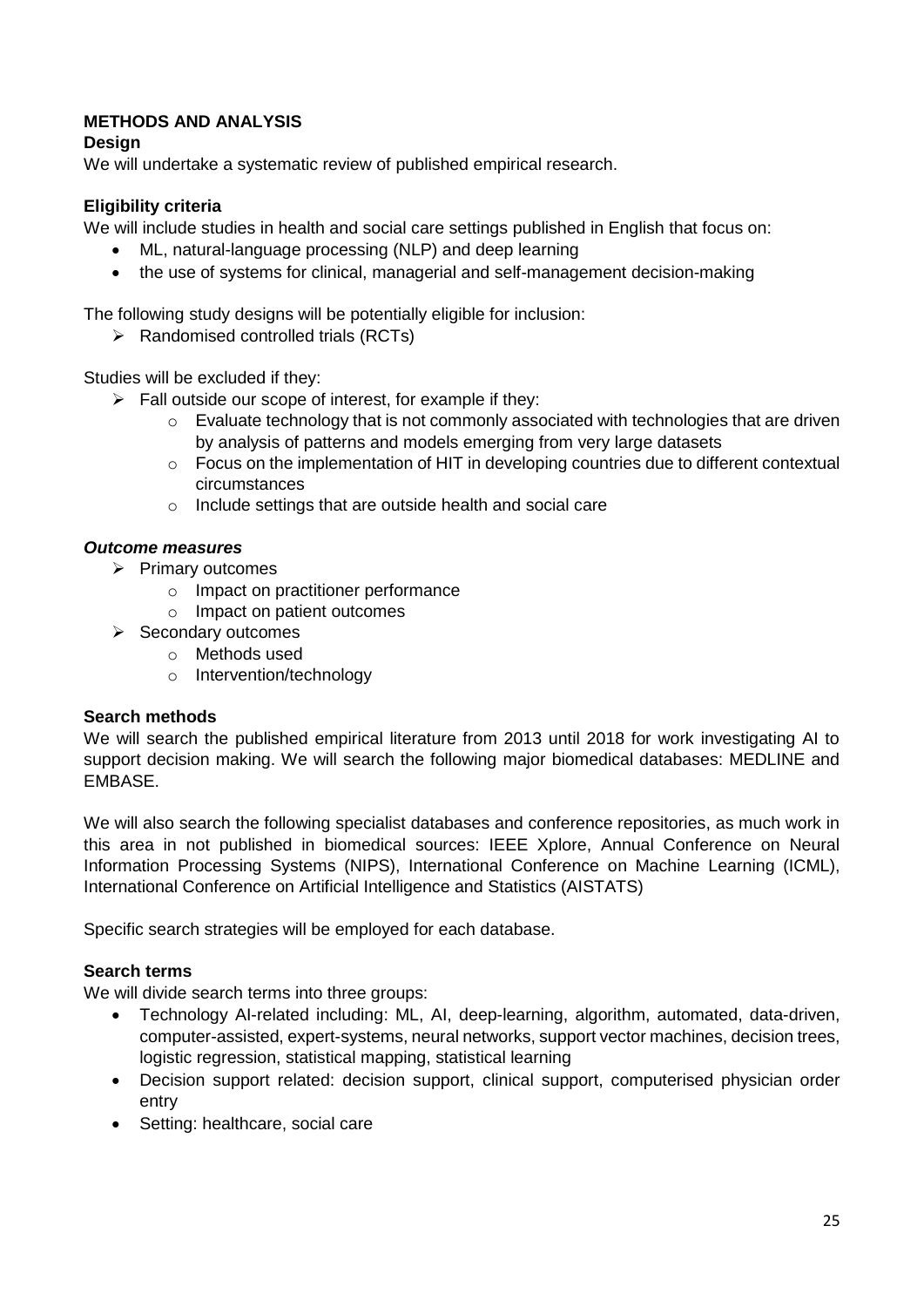Terms within groups will be combined using the Boolean operator OR and groups were combined using the Boolean operator AND.

#### **Study selection**

Titles and abstracts of studies identified from the searches will be checked by two investigators. The full text of all retrieved potentially eligible studies will be independently assessed against the above criteria. The investigators will decide which of the studies satisfy the inclusion criteria and the methodological quality of eligible studies will be recorded (discussed below). Any disagreements will be resolved by discussion, with referral to a third member of the research team, if necessary.

#### **Quality assessment and analysis**

Formal quality assessment of eligible studies will be independently undertaken by two reviewers using the methods detailed in section eight of the Cochrane Handbook for Systematic Reviews of Interventions. Disagreements will be resolved through discussion, with arbitration by a third reviewer if agreement cannot be reached.

#### **Data extraction**

Data will be abstracted onto a customised data extraction sheet by two independent reviewers. Any disagreements will be resolved through discussion, with arbitration by a third reviewer if necessary. Variables to be extracted will include: author and year; title of the study; country of origin; health/care setting; technology application(s); impact on practitioner performance; impact on patient outcomes; estimates of effectiveness; barriers and facilitators identified. Key findings from each study will be summarised and presented in tables.

#### **Data analysis**

A quantitative synthesis is likely to prove inappropriate due to the heterogeneity of technologies and care contexts. Data will therefore be descriptively summarised and narratively synthesised. We will follow four main steps in conducting an interpretive synthesis of our findings: (1) noting the range of functions and uses of existing systems; (2) noting the various methods used to measure impact and their appropriateness; and (3) summarising evidence of effectiveness.

# **ETHICS AND DISSEMINATION**

#### **Ethical issues**

Formal ethical approval and informed consent is not required, as this work does not draw on primary data from human participants.

#### **Publication plan**

The systematic review protocol will be registered with the PROSPERO International Prospective Register of Systematic Reviews [\(http://www.crd.york.ac.uk/prospero\)](http://www.crd.york.ac.uk/prospero)) and reported using Preferred Reporting Items for Systematic Reviews and Meta-analysis (PRISMA) guidelines in the peer-reviewed literature.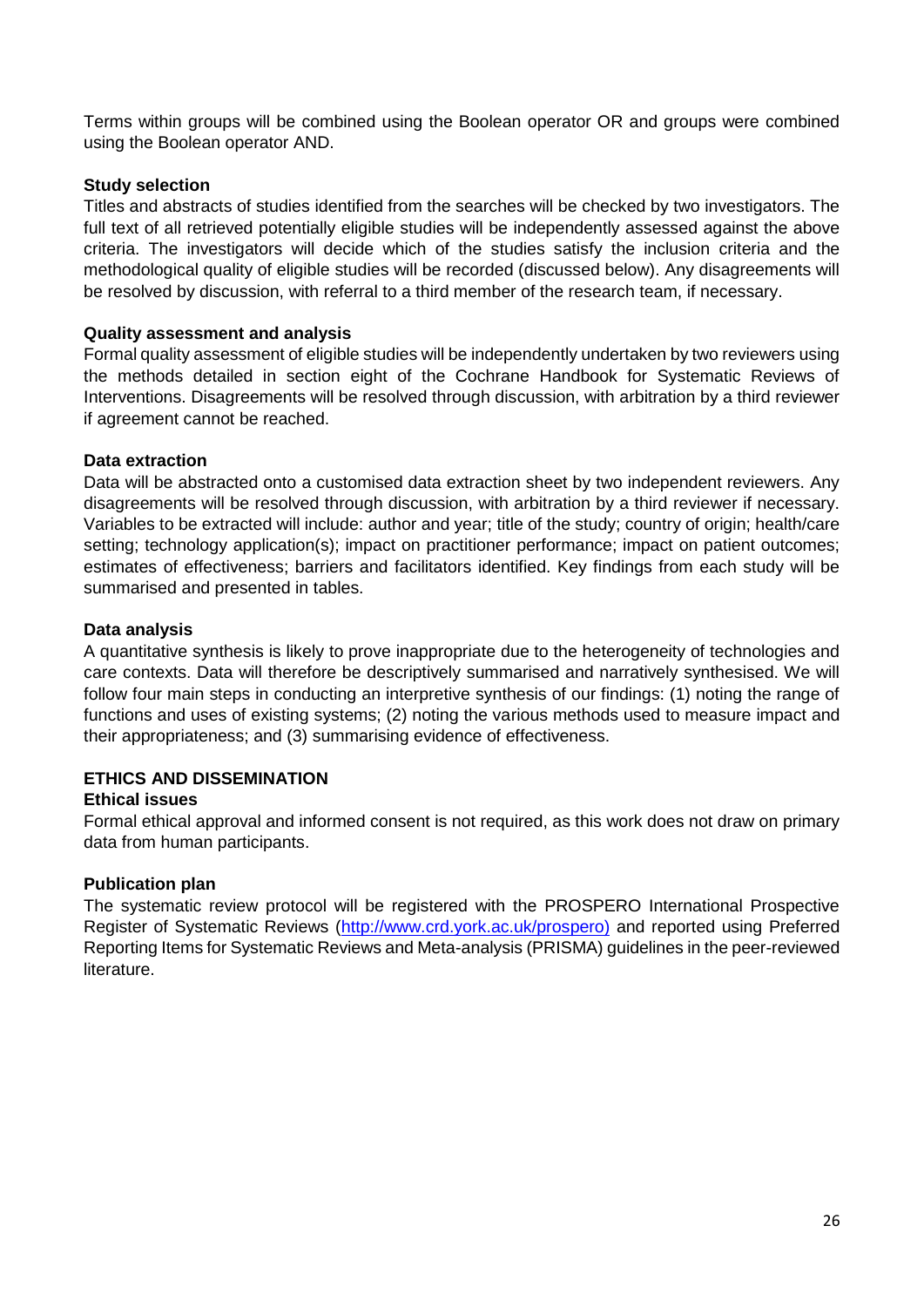# Appendix 3 – Topic guides and observation recording sheet

Sample topic guide for interviews with policymakers Background and role of interviewee

What is your understanding of what DSS is?

Where does decision support fit into the services you are delivering?

Views on DSS systems: expected benefits/impact of and drivers for DSS – which domains are of particular policy interest

Prompts:

- Self-management
- Shared decision-making
- Strengthening prevention and improving public health
- Reduction of unwarranted variation and harm
- Collaboration and coordination of care across sectors
- Maximising efficiency by reducing over-use of services.

What might enable the realisation of these benefits and over what time frame

Views on how impact can be achieved within and across settings and how it can be measured

Potential challenges implementing/using proposed solutions as well as ways to address these and ensure sustainability

What are potential unintended consequences and how can these be minimised/mitigated?

How would you like/expect the DSS landscape to evolve over the medium to longer-term?

How do you think the future of DSS could/should look like?

Definitions of "success" from various perspectives

In your area what would make it worthwhile to fund DSS work going forward?

Prompts:

- Which areas? Do any of the current early adopter /proof of concept projects seems especially relevant to your needs?
- Economic factors
- Any technical/technology related factors?

Expected challenges?

Anything else?

#### Sample topic guide for interviews with clinical leads

The interviews will follow user groups organised by Scottish Government (a few days after the demo to let interviewees digest the content). Some interviewees may not have been to the system demos – these will be shown a short demo by the interviewer before the interview.

#### **Phase 0 - background**

• Interviewee's background including current position and specific role in relation to the early adopter area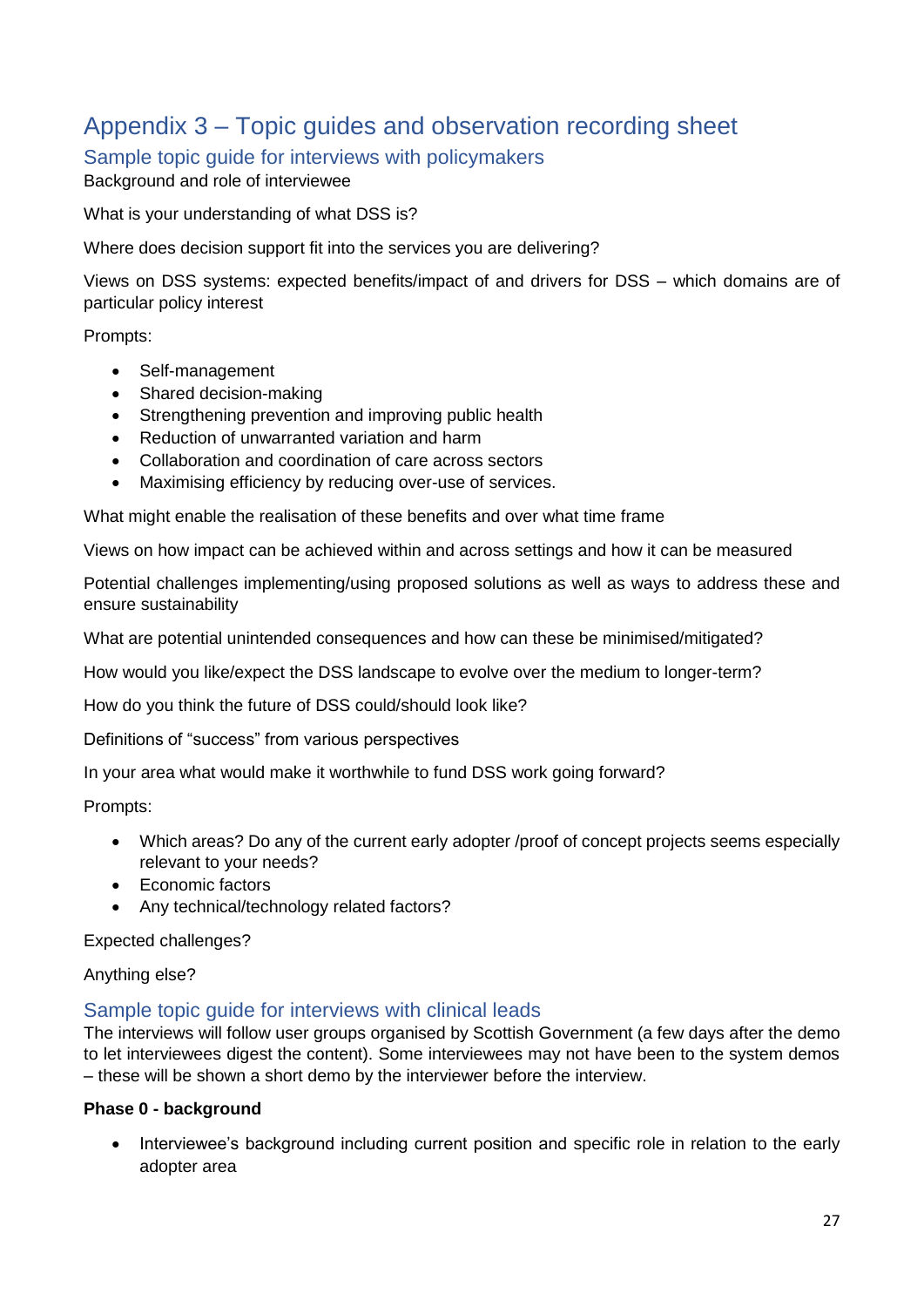o Informatics literacy and skills

#### **Phase 1 – wider impact of Decision Support Systems, what Scottish Government hopes Decision Support Systems will achieve more generally – what do they think?**

- o Expected impact/benefits (prompt: align with outcomes identified by Scottish Government in WP1)
- o How can these be measured
- o Can use Diabetes as a prompt: The system was associated with improved efficiency in working practices, but at the same time has resulted in a dramatic improvement in adherence to national guidelines – patients were 3-4 times more likely to receive appropriate screening for diabetes-related complications.

#### **Phase 2 – exploring reactions to the system demo**

- Experience of using Cambio and initial impressions of use in relation to clinical scenarios
	- o Positive features
	- o Expected impact/benefits and how these could be measured
	- o Initial and expected problems and concerns as well as ways to address these and ensure sustainability
	- $\circ$  Changes in work practices (new practices, workarounds, impact on the way the team functions and on patients/carers) and perceptions surrounding impact on skills and knowledge (and resulting attitudes and behaviours)
	- $\circ$  Changes that the user would like to see happening in the system (prompt: extra functionality)
	- o Perceived/anticipated consequences of the system on the quality of care, information flow, patient experience, roles and practices of (health and care) professionals, the organisation, the local community, efficiency? Data use?
	- o Training received and ongoing support that may be needed

# **Phase 3 - What further development of the Decision Support Systems/wider system are needed to help realise more of these Scottish Government goals?**

- Views on how it will integrate with existing local and national systems
- Views on multi-channel, vendor neutral nature of system
- Thoughts on the national and local implementation strategy
- What will "success" look like to you?

# Sample observation schedule

At the start of the user group, during the welcome and introduction slot, the researcher will be introduced to the group by the meeting chair. The facilitator will reiterate that participants can withdraw their consent at any time. There will also be dedicated time to ask the researcher questions and participants will be encouraged to approach the researcher directly, should they have any questions. During the introduction, every participant will introduce themselves so that the researcher can locate those who have consented to observation and note the locations of those to be omitted.

All participants will have been contacted/informed about the study in advance and will have given either their consent or would have refused to be observed. Job titles and gender of non-consenters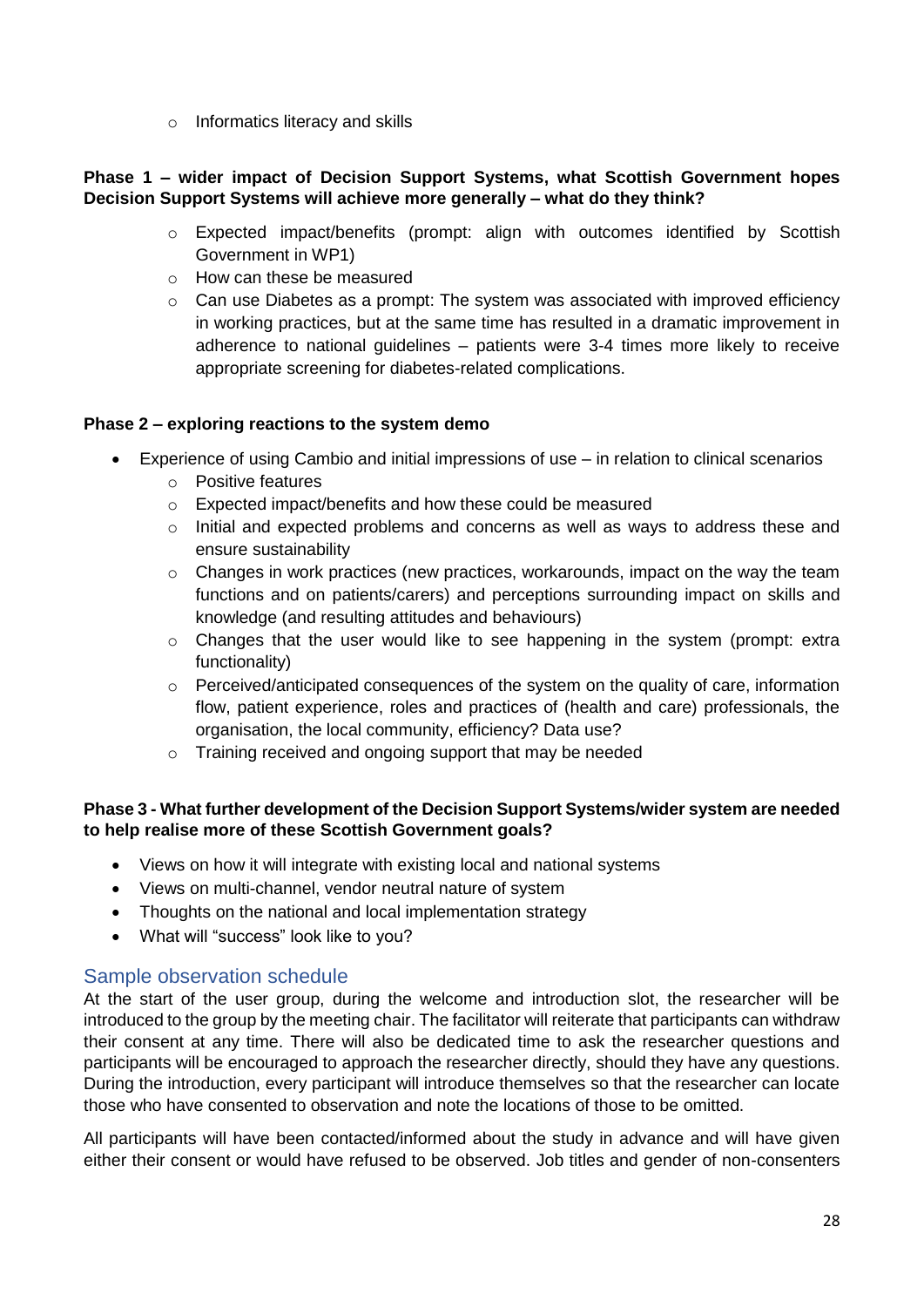will not be recorded and the job title of those present will only be recorded if it is volunteered at the beginning of the meeting.

Should there be any late additions, these will be approached by the researcher directly in order to restate their role.

During observations of a user group workshop, the researcher will focus on observing participants and the way information is shared regarding facilitators and barriers to implementing and evaluating Decision Support in practice.

The researcher will not record any part of the discussion in which a non-participant is speaking.

The researcher will aim at recording/noting descriptive elements including the following:

- Description of the layout and the way a facilitator uses the space;
- Description of the actors the gender and job title (the researcher will not record names)
- Insights to process The way a system was conceived, implemented and used
- Evaluation pathways and methodologies
- Insights to outcome practice/skills, workflow, behaviour/attitudes
- Reactions of actors to specific questions
- Feelings researcher's own impressions/feelings in relation to the observation

The researcher may follow up this descriptive element with more focussed observation of particular details that the researcher feels warrant further investigation in the light of the theoretical framework and emerging issues.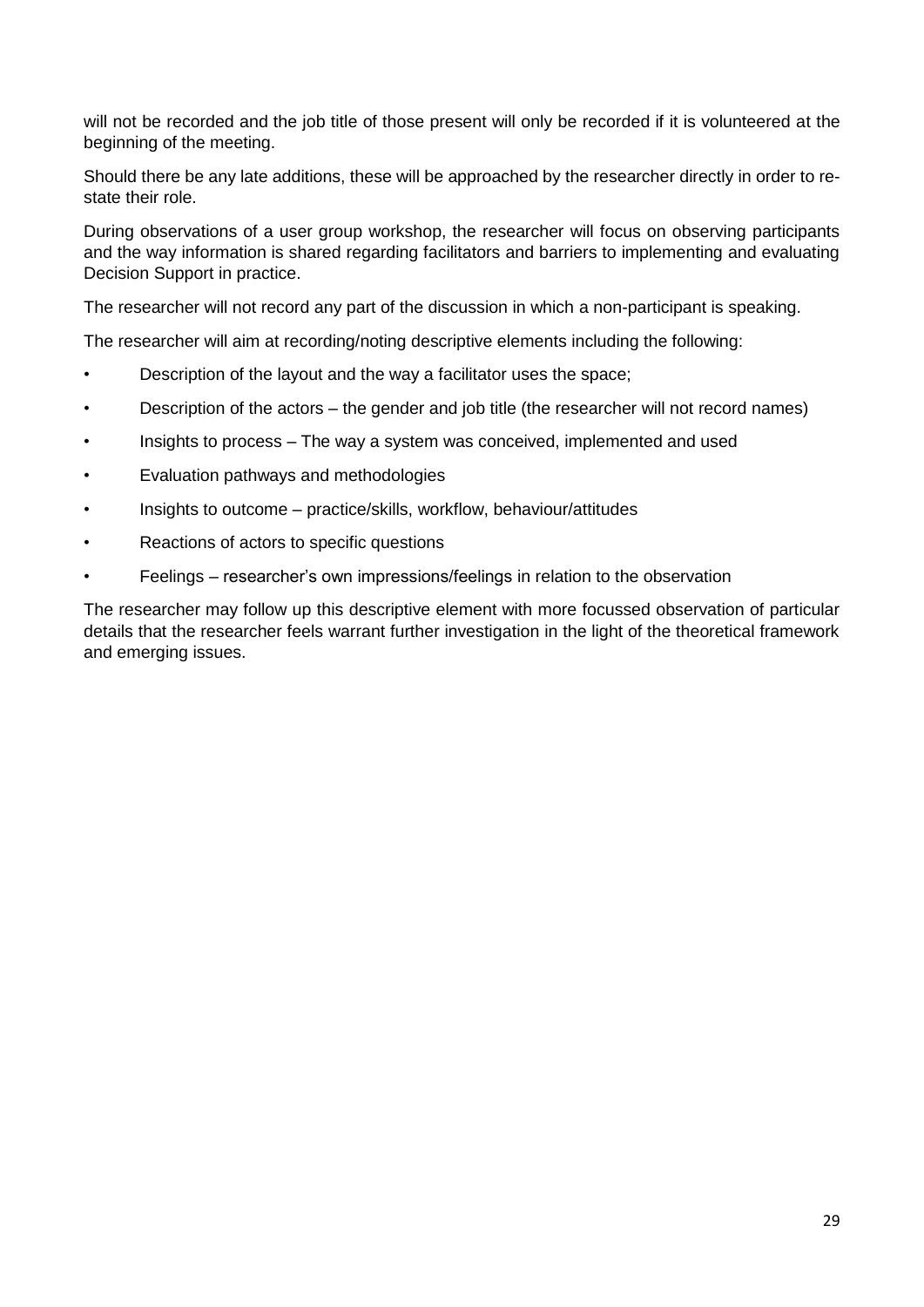# Appendix 4 – Extended version of the framework and integration with the literature

# Technological factors

#### **Table 1: Technological factors impacting implementation, adoption and optimisation based on the literature**

| <b>Usability</b>                                                                      | <b>Performance</b>                                                                | <b>Adaptability</b><br>and flexibility                                                                                | <b>Dependability</b>                     | <b>Data</b><br>availability,<br>integrity and<br>confidentiality                                        | Data<br>accuracy                                     | <b>Sustainability</b>                             |
|---------------------------------------------------------------------------------------|-----------------------------------------------------------------------------------|-----------------------------------------------------------------------------------------------------------------------|------------------------------------------|---------------------------------------------------------------------------------------------------------|------------------------------------------------------|---------------------------------------------------|
| Is there<br>alignment<br>between work<br>processes and<br>software<br>specifications? | Does use of<br>the system<br>slow down<br>workers?                                | Are systems<br>flexible enough<br>to fit in with the<br>nature of clinical<br>responsibilities<br>and local<br>needs? | Is the system<br>reliable and<br>stable? | Is data held<br>within the<br>system<br>available.<br>accessible and<br>usable to those<br>who need it? | Is the<br>data held<br>in the<br>system<br>accurate? | Will the<br>technology be<br>easily scaled<br>up? |
| Does the user<br>have to<br>navigate a<br>large number of<br>interfaces?              | Does the<br>system<br>improve the<br>efficiency of<br>workers?                    | Can system<br>design be<br>changed to<br>some extend to<br>suit emerging<br>needs?                                    |                                          | Are data in and<br>outputs of the<br>system<br>accurate and<br>appropriate?                             | Is the<br>data held<br>in the<br>system<br>trusted?  | Is use of the<br>technology<br>sustainable?       |
| Is the<br>technology<br>easy to<br>operate?                                           | Does the<br>system needs<br>effectively<br>integrate with<br>existing<br>systems? | Is information in<br>the system<br>organized by<br>relevance to the<br>specific use and<br>type of user?              |                                          | Is data only<br>available to<br>those who need<br>it?                                                   |                                                      |                                                   |

#### *References*

Shaw J, Shaw S, Wherton J, Hughes G, Greenhalgh T. Studying scale-up and spread as social practice: theoretical introduction and empirical case study. Journal of medical Internet research. 2017 Jul;19(7).

Sittig DF, Ash JS, Singh H. The SAFER guides: empowering organizations to improve the safety and effectiveness of electronic health records. Am J Manag Care 2014;20:418–23.

Greenhalgh T, Stramer K, Bratan T, Byrne E, Mohammad Y, Russell J. Introduction of shared electronic records: multi-site case study using diffusion of innovation theory. BMJ 2008 Oct 23;337:a1786.

Doebbeling BN, Chou AF, Tierney WM. Priorities and strategies for the implementation of integrated informatics and communications technology to improve evidence-based practice. Journal of general internal medicine. 2006 Feb 1;21(2):S50.

Beuscart-Zéphir MC, Anceaux F, Crinquette V, Renard JM. Integrating users' activity modeling in the design and assessment of hospital electronic patient records: the example of anesthesia. International journal of medical informatics. 2001 Dec 1;64(2-3):157-71.

Keshavjee K, Bosomworth J, Copen J, Lai J, Kucukyazici B, Lilani R, Holbrook AM. Best practices in EMR implementation: a systematic review. InAMIA 2006.

Rose AF, Schnipper JL, Park ER, Poon EG, Li Q, Middleton B. Using qualitative studies to improve the usability of an EMR. Journal of Biomedical Informatics 2005; 38(1):51-60.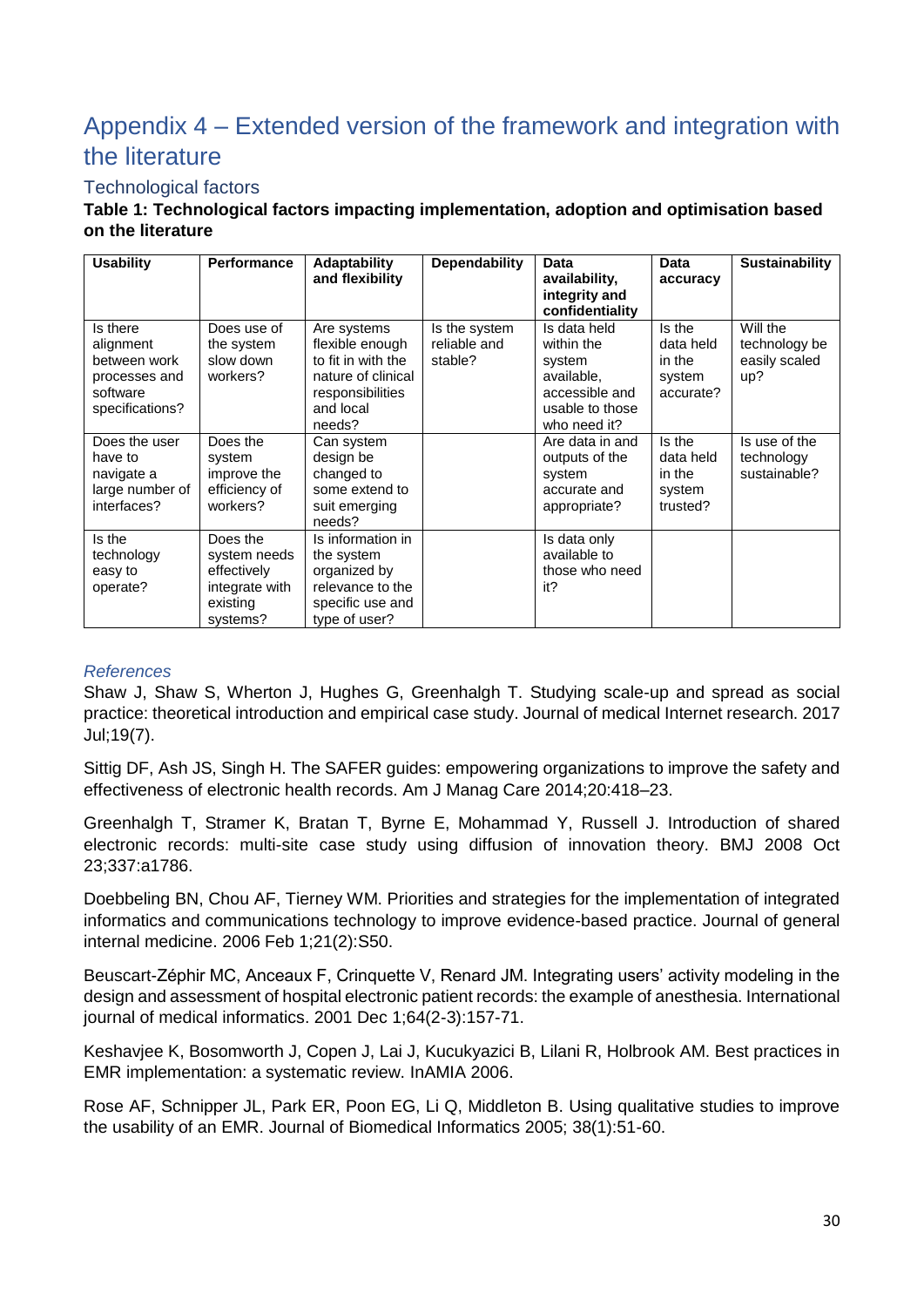# Social/human factors

### **Table 2: Social/human factors impacting implementation, adoption and optimisation based on the literature** (6,7,10-17)

| User<br>satisfacti<br>on                                                 | Complete/cor<br>rect use                                                        | <b>Attitudes</b><br>and<br>expectatio<br>ns                                                                       | <b>Engagem</b><br>ent                                              | <b>Experienc</b><br>es                                                               | Workload/ben<br>efits                                                              | Work<br>processes                                                                                                                                                                                  | <b>User input</b><br>in design                                                                                                                              |
|--------------------------------------------------------------------------|---------------------------------------------------------------------------------|-------------------------------------------------------------------------------------------------------------------|--------------------------------------------------------------------|--------------------------------------------------------------------------------------|------------------------------------------------------------------------------------|----------------------------------------------------------------------------------------------------------------------------------------------------------------------------------------------------|-------------------------------------------------------------------------------------------------------------------------------------------------------------|
| Are users<br>satisfied<br>with the<br>technolog<br>у?                    | Are features<br>and<br>functionality<br>implemented<br>and used as<br>intended? | What<br>benefits do<br>users<br>expect from<br>using the<br>technology<br>and how<br>can these<br>be<br>measured? | Do users<br>resist<br>use?                                         | Have<br>users got<br>negative<br>experience<br>with<br>previous<br>technologi<br>es? | Are the<br>benefits and<br>efforts<br>relatively equal<br>for all<br>stakeholders? | Have work<br>processes<br>been<br>mapped<br>before the<br>implementati<br>on?                                                                                                                      | Is there<br>effective<br>communicat<br>ion between<br>designers,<br>IT staff and<br>end-users<br>as well as<br>between<br>manageme<br>nt and end-<br>users? |
| Are there<br>any<br>concerns<br>in relation<br>to the<br>technolog<br>y? |                                                                                 | Do users<br>generally<br>accept the<br>technology?                                                                | Have<br>users<br>been<br>actively<br>engaged<br>from the<br>start? | Does the<br>system<br>increase<br>cognitive<br>demands<br>on users?                  | Do users find<br>the system of<br>value?                                           | Does the<br>system<br>change<br>relationships<br>with patients,<br>patterns of<br>communicati<br>on, and<br>professional<br>responsibiliti<br>es(e.g.<br>increase in<br>administrativ<br>e tasks)? | Is user<br>feedback<br>incorporate<br>d in system<br>design?                                                                                                |
|                                                                          |                                                                                 | Do users<br>understand<br>the drive<br>behind the<br>implementa<br>tion (safety,<br>quality,<br>efficiency)?      |                                                                    |                                                                                      | Does the<br>system<br>increase<br>workloads for<br>users?                          | Are<br>workarounds<br>being<br>employed by<br>users to<br>address<br>perceived<br>system<br>limitations?                                                                                           |                                                                                                                                                             |
|                                                                          |                                                                                 | Are<br>emerging<br>concerns<br>listened to<br>and<br>addressed?                                                   |                                                                    |                                                                                      |                                                                                    | Are these<br>changes<br>remaining<br>stable over<br>time?                                                                                                                                          |                                                                                                                                                             |
|                                                                          |                                                                                 | Has the<br>technology<br>fulfilled user<br>expectation<br>s?                                                      |                                                                    |                                                                                      |                                                                                    |                                                                                                                                                                                                    |                                                                                                                                                             |

#### *References*

Shaw J, Shaw S, Wherton J, Hughes G, Greenhalgh T. Studying scale-up and spread as social practice: theoretical introduction and empirical case study. Journal of medical Internet research. 2017 Jul;19(7).

Sittig DF, Ash JS, Singh H. The SAFER guides: empowering organizations to improve the safety and effectiveness of electronic health records. Am J Manag Care 2014;20:418–23.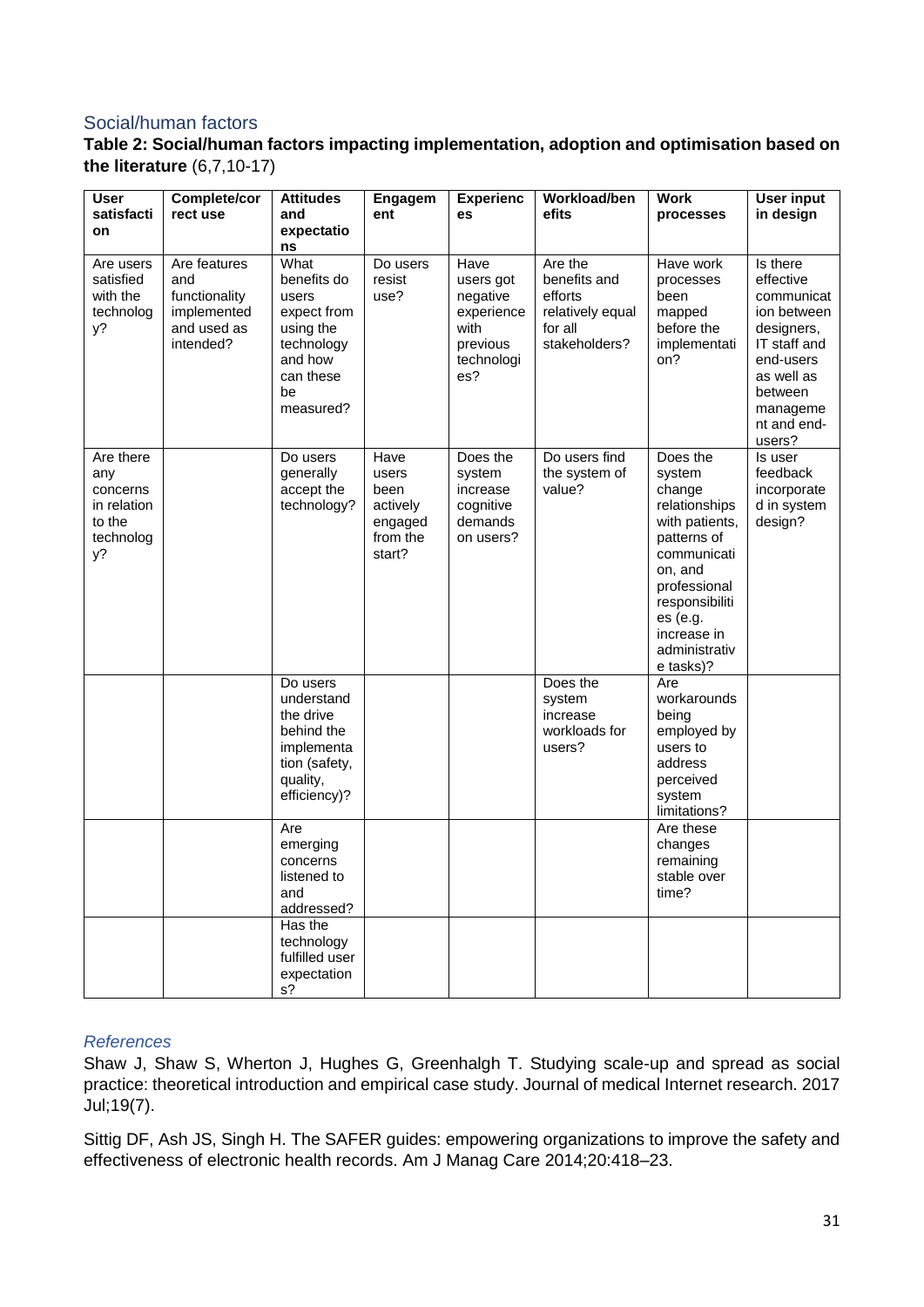Beuscart-Zéphir MC, Anceaux F, Crinquette V, Renard JM. Integrating users' activity modeling in the design and assessment of hospital electronic patient records: the example of anesthesia. International journal of medical informatics. 2001 Dec 1;64(2-3):157-71.

Keshavjee K, Bosomworth J, Copen J, Lai J, Kucukyazici B, Lilani R, Holbrook AM. Best practices in EMR implementation: a systematic review. InAMIA 2006.

Rose AF, Schnipper JL, Park ER, Poon EG, Li Q, Middleton B. Using qualitative studies to improve the usability of an EMR. Journal of Biomedical Informatics 2005; 38(1):51-60.

Granlien MF, Hertzum M, Gudmundsen J. The gap between actual and mandated use of an electronic medication record three years after deployment. Studies in Health Technology & Informatics 2008; 136:419-424.

Bates DW, Ebell M, Gotlieb E, Zapp J, Mullins HC. A proposal for electronic medical records in U.S. primary care. Journal of the American Medical Informatics Association 2003; 10(1):1-10.

Aarts J, Doorewaard H, Berg M. Understanding Implementation: The Case of a Computerized Physician Order Entry System in a Large Dutch University Medical Center. Journal of the American Medical Informatics Association 2004; 11(3):207-216.

Jaspers MW, Peute LW, Lauteslager A, Bakker PJ. Pre-post evaluation of physicians' satisfaction with a redesigned electronic medical record system. Studies in Health Technology & Informatics 2008; 136:303-308.

Singh, H. and Sittig, D.F., 2016. Measuring and improving patient safety through health information technology: The Health IT Safety Framework. BMJ Qual Saf, 25(4), pp.226-232.

# Organisational context

#### **Table 3: Organisational factors impacting implementation, adoption and optimisation based on the literature**

| Leadership<br>and<br>managemen                                                       | Communicati<br>on                                                                                                    | <b>Timelines</b>                                 | <b>Vision</b>                                                                                                                         | <b>Training</b><br>and<br>support                             | Champio<br>ns                                                                | <b>Resources</b>                                                                                                                 | <b>Monitoring</b><br>and<br>optimisati<br>on                                          |
|--------------------------------------------------------------------------------------|----------------------------------------------------------------------------------------------------------------------|--------------------------------------------------|---------------------------------------------------------------------------------------------------------------------------------------|---------------------------------------------------------------|------------------------------------------------------------------------------|----------------------------------------------------------------------------------------------------------------------------------|---------------------------------------------------------------------------------------|
| Is the<br>implementati<br>on a top<br>management<br>priority?                        | Have benefits<br>and<br>disbenefits of<br>the technology<br>been<br>communicated<br>to each<br>stakeholder<br>group? | Are<br>implementati<br>on timelines<br>adequate? | What<br>benefits do<br>organisation<br>s expect<br>from<br>implementin<br>g the<br>technology<br>and how can<br>these be<br>measured? | Is the<br>training<br>adequate<br>and<br>realistic?           | Are<br>champion<br>s and<br>boundary<br>spanners<br>effectively<br>utilised? | ls.<br>implementati<br>on<br>adequately<br>resourced?<br>(includes)<br>technology,<br>change<br>management<br>and<br>maintenance | Is system<br>performanc<br>e and use<br>monitored<br>and<br>optimised<br>over time?   |
| Are<br>management<br>structures to<br>support the<br>implementati<br>on<br>adequate? | Have aims<br>been<br>effectively<br>communicated<br>?                                                                |                                                  | Is a coherent<br>vision driving<br>development<br>$s$ ?                                                                               | Is time<br>allocated<br>to train<br>users<br>effectivel<br>y? | Do<br>negative<br>champion<br>s have<br>influence?                           | Has the<br>organisation<br>capacity to<br>innovate?                                                                              | Are<br>lessons<br>learnt<br>captured<br>and<br>incorporate<br>d in future<br>efforts? |
| Is the<br>implementati<br>on strategy<br>sufficiently<br>flexible?                   | Have realistic<br>timelines been<br>effectively<br>communicated<br>?                                                 |                                                  | Is there a<br>business<br>need for the<br>system?<br>(building a                                                                      | ls.<br>effective<br>support<br>in place<br>and there          |                                                                              |                                                                                                                                  | Is the<br>system<br>adequately<br>piloted?                                            |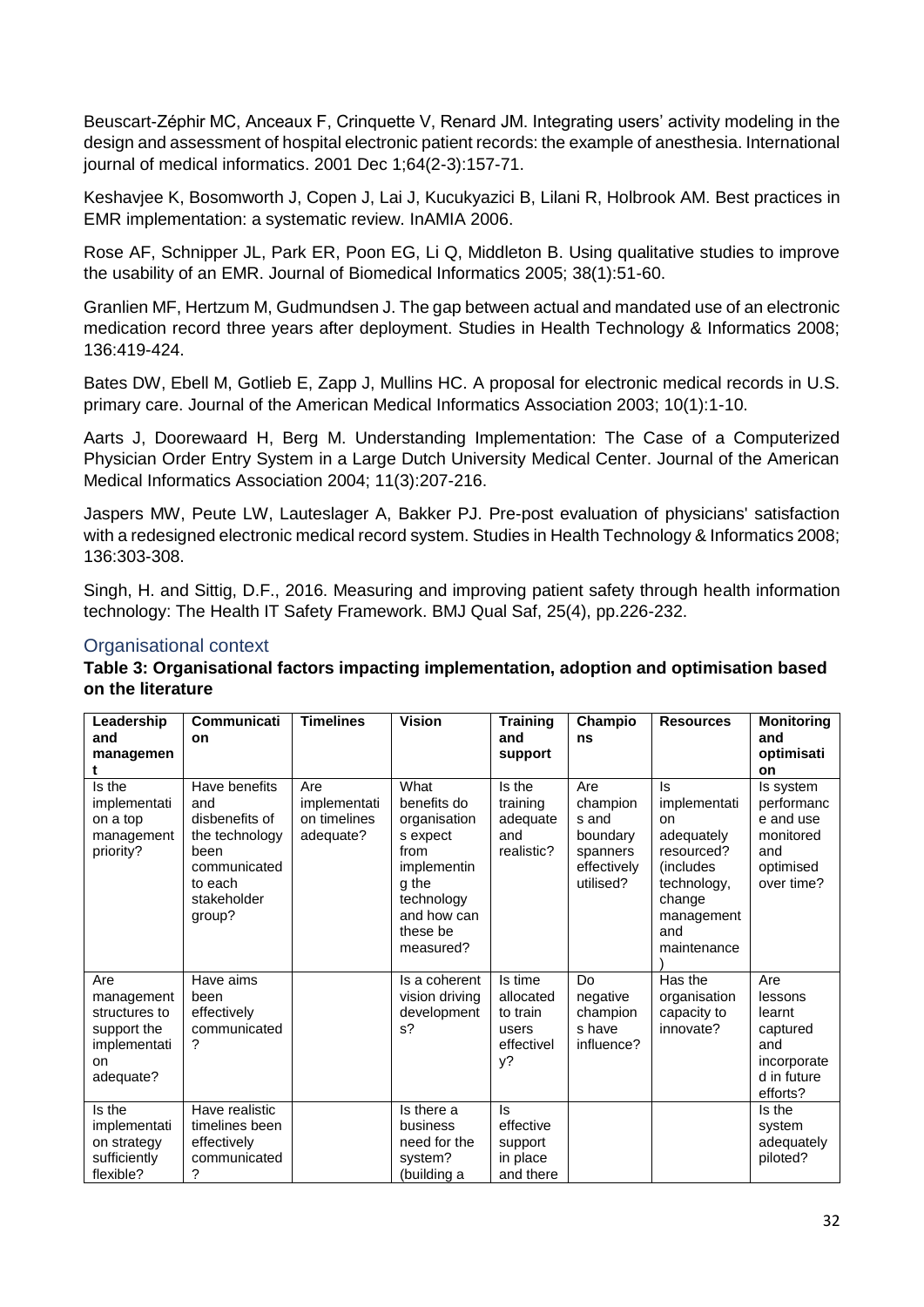|                                                                                          |                                                                                                       | solution, not<br>just<br>implementin<br>g a system) | when<br>needed?                                                                    |  |                                                                       |
|------------------------------------------------------------------------------------------|-------------------------------------------------------------------------------------------------------|-----------------------------------------------------|------------------------------------------------------------------------------------|--|-----------------------------------------------------------------------|
| Is staff<br>ownership<br>promoted<br>through<br>involvement<br>in decision<br>making?    | Have<br>concerns been<br>adequately<br>been<br>addressed?                                             | Is the vision<br>realistic?                         | Is the<br>training<br>well<br>timed<br>(i.e. not<br>too long<br>before<br>go-live? |  | Is risk<br>assessmen<br>t and<br>mitigation<br>in place?              |
| Has the<br>implementati<br>on team<br>defined roles<br>and is<br>adequately<br>resource? | Has the<br>implementatio<br>n strategy<br>been<br>communicated<br>?                                   |                                                     |                                                                                    |  | Has a<br>budget for<br>evaluation<br>activities<br>been<br>allocated? |
|                                                                                          | ls<br>communicatio<br>n between<br>management<br>and users two-<br>way?                               |                                                     |                                                                                    |  |                                                                       |
|                                                                                          | Are there<br>open channels<br>of<br>communicatio<br>n between<br>users,<br>managers and<br>suppliers? |                                                     |                                                                                    |  |                                                                       |

#### *References*

Shaw J, Shaw S, Wherton J, Hughes G, Greenhalgh T. Studying scale-up and spread as social practice: theoretical introduction and empirical case study. Journal of medical Internet research. 2017 Jul;19(7).

Aarts J, Doorewaard H, Berg M. Understanding Implementation: The Case of a Computerized Physician Order Entry System in a Large Dutch University Medical Center. Journal of the American Medical Informatics Association 2004; 11(3):207-216.

Singh, H. and Sittig, D.F., 2016. Measuring and improving patient safety through health information technology: The Health IT Safety Framework. BMJ Qual Saf, 25(4), pp.226-232.

Clemmer TP. Computers in the ICU: where we started and where we are now. [Review] [72 refs]. Journal of Critical Care 2004;(4):201-207.

Pendergast DK, Buchda VL. Charting the course. A quality journey. Nursing Administration Quarterly 27(4):330-5, 2003; 27(4):330-335.

Hendy J, Reeves BC, Fulop N, Hutchings A, Masseria C. Challenges to implementing the national programme for information technology (NPfIT): a qualitative study.[see comment]. BMJ 2005; 331(7512):331-336.

Morrison C, Jones M, Blackwell A, Vuylsteke A. Electronic patient record use during ward rounds: A qualitative study of interaction between medical staff. Critical Care 2008; 12(6).

McGowan JJ, Cusack CM, Poon EG. Formative evaluation: a critical component in EHR implementation. Journal of the American Medical Informatics Association 2008; 15(3):297-301.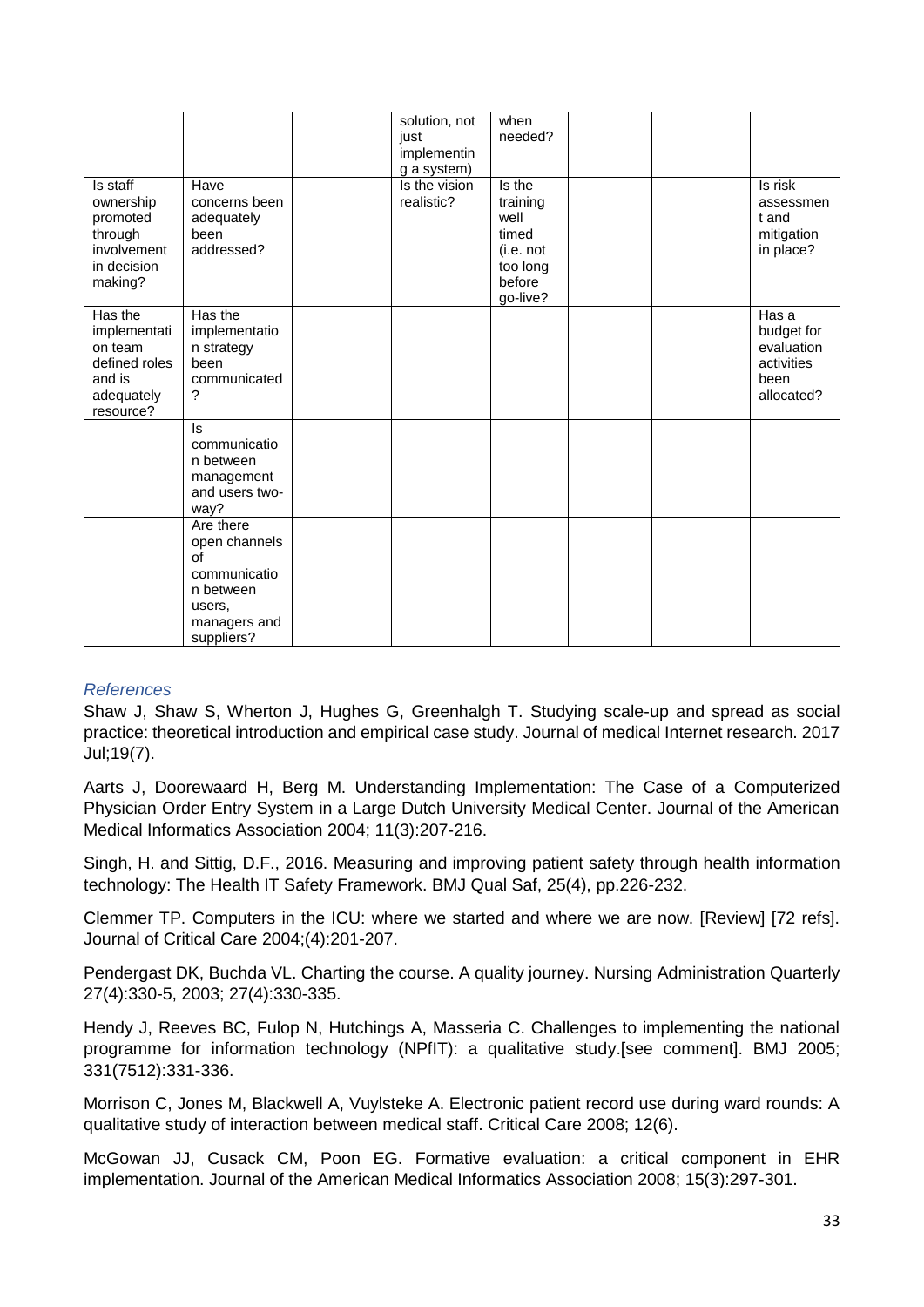#### Wider macro-environment

### **Table 4: Macro-environmental factors impacting implementation, adoption and optimisation based on the literature**

| <b>Media</b>                                        | Professional<br>groups                                           | <b>Political</b><br>context                                                                                           | Economic<br>considerations                                                                                                    | <b>Legal and</b><br>regulatory                                        | <b>Suppliers</b>                                                 | <b>Measuring</b><br>impact                                                                                                                                                    |
|-----------------------------------------------------|------------------------------------------------------------------|-----------------------------------------------------------------------------------------------------------------------|-------------------------------------------------------------------------------------------------------------------------------|-----------------------------------------------------------------------|------------------------------------------------------------------|-------------------------------------------------------------------------------------------------------------------------------------------------------------------------------|
|                                                     |                                                                  |                                                                                                                       | and incentives                                                                                                                | aspects                                                               |                                                                  |                                                                                                                                                                               |
| How is the<br>technology<br>viewed by<br>the media? | How is the<br>technology<br>viewed by<br>professional<br>groups? | What benefits<br>do<br>policymakers<br>expect from the<br>technology and<br>how can these<br>be measured?             | Are there clear<br>incentives for<br>organisations<br>and users to<br>implement? (e.g.<br>improvements in<br>quality of care) | Have legal<br>and<br>regulatory<br>frameworks<br>been<br>established? | Is supplier<br>management<br>effectively<br>organised?           | Are various<br>stakeholders<br>working<br>together to<br>define, validate,<br>test and refine<br>outcome<br>measures and<br>measurement<br>strategies?                        |
|                                                     |                                                                  | What is the<br>national<br>approach to<br>achieving<br>interoperability<br>and does the<br>system align<br>with this? | Is sufficient<br>funding in place<br>to support the<br>initiative?                                                            |                                                                       | ls.<br>responsibility<br>for safety<br>shared with<br>suppliers? | Is there vendor<br>involvement to<br>enable system<br>wide<br>learning? (e.g.<br>collection of<br>potential safety<br>risks and<br>unintended<br>consequences<br>of systems?) |
|                                                     |                                                                  | Is there<br>sufficient local<br>input in<br>decision<br>making whilst<br>still providing<br>central<br>guidance?      |                                                                                                                               |                                                                       | How has the<br>system been<br>procured?                          | Are both<br>retrospective<br>and prospective<br>outcomes<br>measures<br>used?                                                                                                 |
|                                                     |                                                                  | Is there a<br>coherent vision,<br>consistent<br>approach and a<br>clear direction<br>of travel?                       |                                                                                                                               |                                                                       |                                                                  | Are outcome<br>measured<br>important,<br>clinically<br>acceptable,<br>transparent,<br>feasible and<br>usable?                                                                 |
|                                                     |                                                                  | Is there a<br>strategy for<br>scale-up and<br>sustainability?                                                         |                                                                                                                               |                                                                       |                                                                  | Are there<br>measures of<br>improved value<br>and improved<br>outcomes?                                                                                                       |

#### *References*

Shaw J, Shaw S, Wherton J, Hughes G, Greenhalgh T. Studying scale-up and spread as social practice: theoretical introduction and empirical case study. Journal of medical Internet research. 2017 Jul;19(7).

Sittig DF, Ash JS, Singh H. The SAFER guides: empowering organizations to improve the safety and effectiveness of electronic health records. Am J Manag Care 2014;20:418–23.

Greenhalgh T, Stramer K, Bratan T, Byrne E, Mohammad Y, Russell J. Introduction of shared electronic records: multi-site case study using diffusion of innovation theory. Bmj. 2008 Oct 23;337:a1786.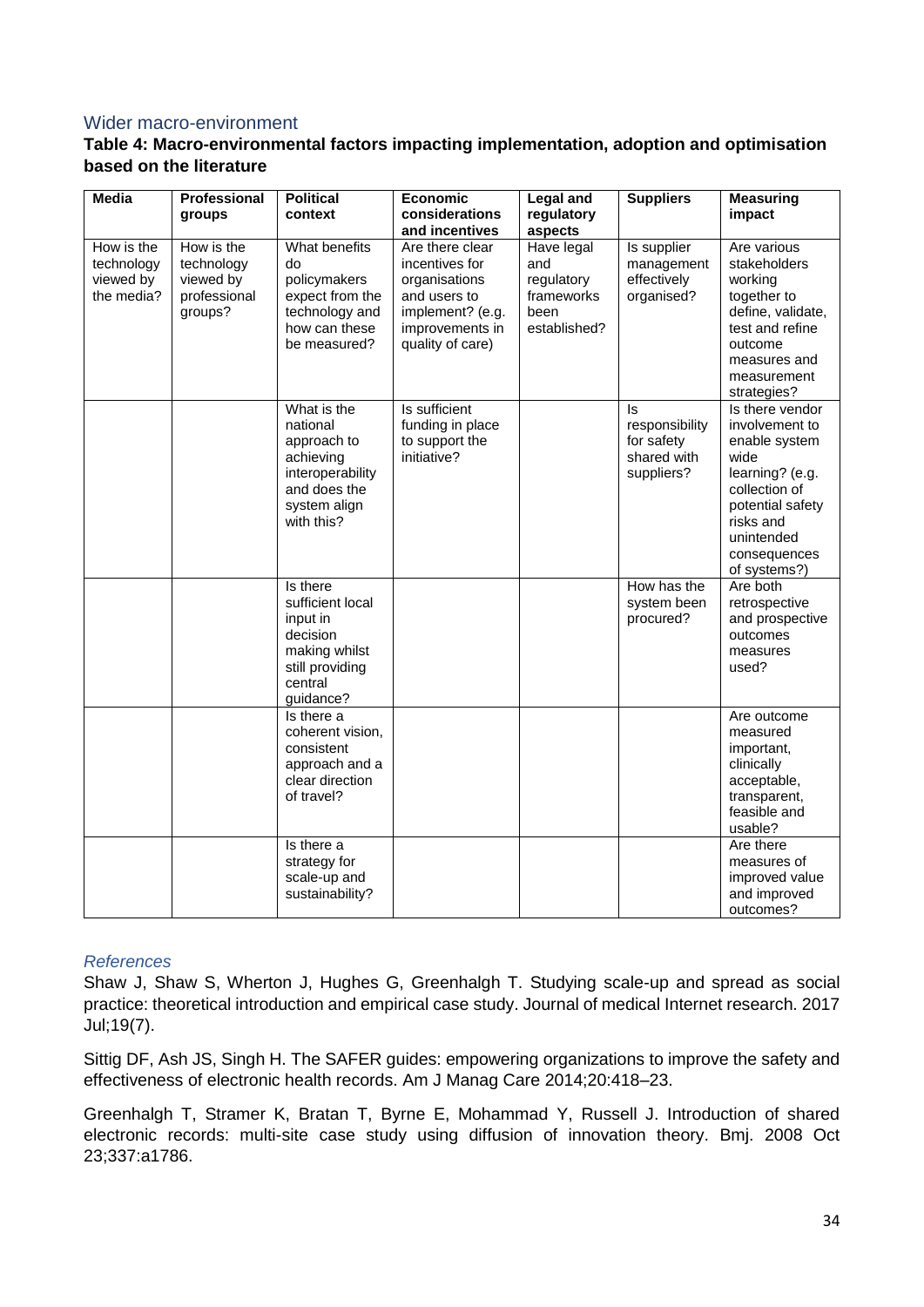Singh, H. and Sittig, D.F., 2016. Measuring and improving patient safety through health information technology: The Health IT Safety Framework. BMJ Qual Saf, 25(4), pp.226-232.

Clemmer TP. Computers in the ICU: where we started and where we are now. [Review] [72 refs]. Journal of Critical Care 2004;(4):201-207.

Karsten H, Laine A. User interpretations of future information system use: a snapshot with technological frames. International Journal of Medical Informatics 2007; 76:S136-S140.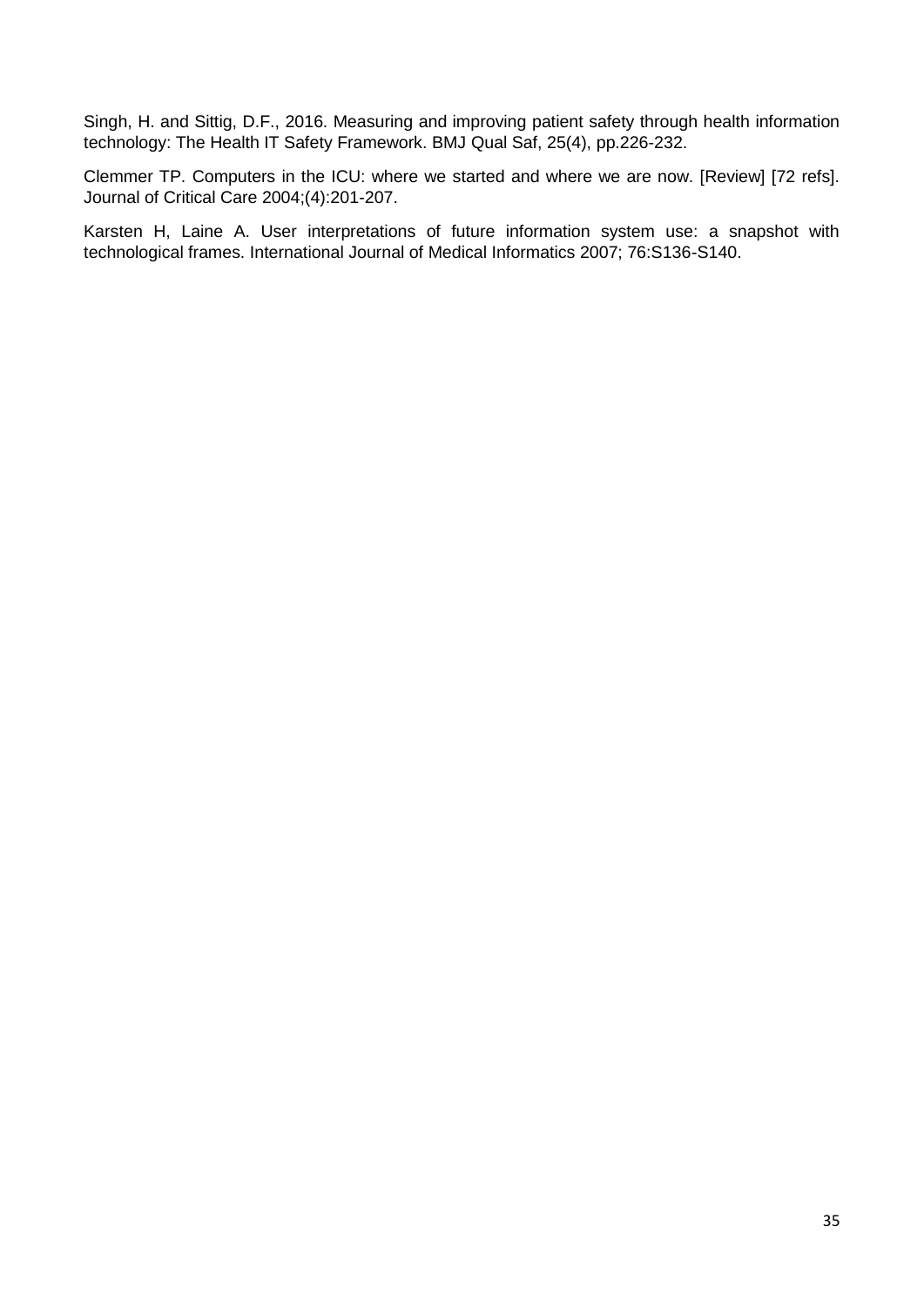# References

- 1. Scottish Government. Quality Strategy. Available from: http://www.gov.scot/Topics/Health/Policy/Quality-Strategy (last accessed: 01/01/18).
- 2. Power DJ, Sharda R. Decision support systems. In Springer handbook of automation 2009 (pp. 1539-1548). Springer Berlin Heidelberg.
- 3. Clinical Decision Support (CDS) Roadmap for NHS Scotland. Available from: http://www.scimp.scot.nhs.uk/wp-content/uploads/A-National-Clinical-Decision-Support-Roadmap-for-NHSScotland.pdf (last accessed: 14/12/17).
- 4. Exclusive: Former Skyscanner CTO to help deliver Scotland's new digital health service. Available from: http://futurescot.com/former-skyscanner-chief-technology-officer-to-helpdeliver-new-national-digital-health-platform-for-scotland/ (last accessed: 12/03/18).
- 5. WHO Global Patient Safety Challenge: Medication Without Harm. Available from: http://www.who.int/patientsafety/medication-safety/medication-without-harm-brochure/en/ (last accessed: 14/12/17).
- 6. Scottish Patient Safety Programme (SPSP). Available from: http://www.scottishpatientsafetyprogramme.scot.nhs.uk/ (last accessed: 14/12/17).
- 7. Scottish Patient Safety Programme Medicines. Available from: http://ihub.scot/spsp/medicines/ (last accessed: 14/12/17).
- 8. Koppel R, Metlay JP, Cohen A, Abaluck B, Localio AR, Kimmel SE et al. Role of computerized physician order entry systems in facilitating medication errors. JAMA 2005; 293:1197-1203.
- 9. Ash JS, Berg M, Coiera E. Some unintended consequences of information technology in health care: The nature of patient care information system-related errors. J Am Med Inform Assoc 2004; 11: 104-112.
- 10. Fernando B, Savelyich BSP, Avery AJ, Sheikh A, Bainbridge M, Horsfield P et al. Prescribing safety features of general practice computer systems: evaluation using simulated test cases. BMJ 2004; 328:1171-1172.
- 11. Bates D. CPOE and clinical decision support in hospitals: getting the benefits. Arch Intern Med 2010; 170: 1583-1584.
- 12. Strom BL, Schinnar R, Aberra F, Bilker W, Hennessy S, Leonard CE, et al. Unintended effects of computerized physician order entry nearly hard-stop alert to prevent drug interaction: a randomized controlled trial. Arch Intern Med 2010; 170: 1578-1583.
- 13. Catwell L, Sheikh A. Evaluating eHealth interventions: the need for continuous systemic evaluation. PLoS medicine. 2009 Aug 18;6(8):e1000126.
- 14. Sittig, D.F. and Singh, H., 2010. A new sociotechnical model for studying health information technology in complex adaptive healthcare systems. BMJ Quality & Safety, 19(Suppl 3), pp.i68-i74.
- 15. Sittig DF, Singh H. A new socio-technical model for studying health information technology in complex adaptive healthcare systems. In Cognitive Informatics for Biomedicine 2015 (pp. 59- 80). Springer, Cham.
- 16. Sligo J, Gauld R, Roberts V, Villa L. A literature review for large-scale health information system project planning, implementation and evaluation. International journal of medical informatics. 2017 Jan 1;97:86-97.
- 17. Wright A, Sittig DF, Ash JS, Bates DW, Feblowitz J, Fraser G, Maviglia SM, McMullen C, Nichol WP, Pang JE, Starmer J. Governance for clinical decision support: case studies and recommended practices from leading institutions. Journal of the American Medical Informatics Association. 2011 Jan 20;18(2):187-94.
- 18. Monteiro, E., Pollock, N. and Williams, R. (2014) 'Innovation in Information Infrastructures: Introduction', Journal of the Association for Information Systems, Special Issue on Innovation in Information Infrastructures, Volume 15, Special Issue, pp. i-x, Issues 4/5, April/May 2014.
- 19. Star SL, Ruhleder K. (1996) 'Steps toward an ecology of infrastructure: design and access for large information spaces' Inf Syst Res.;7(1):111–34.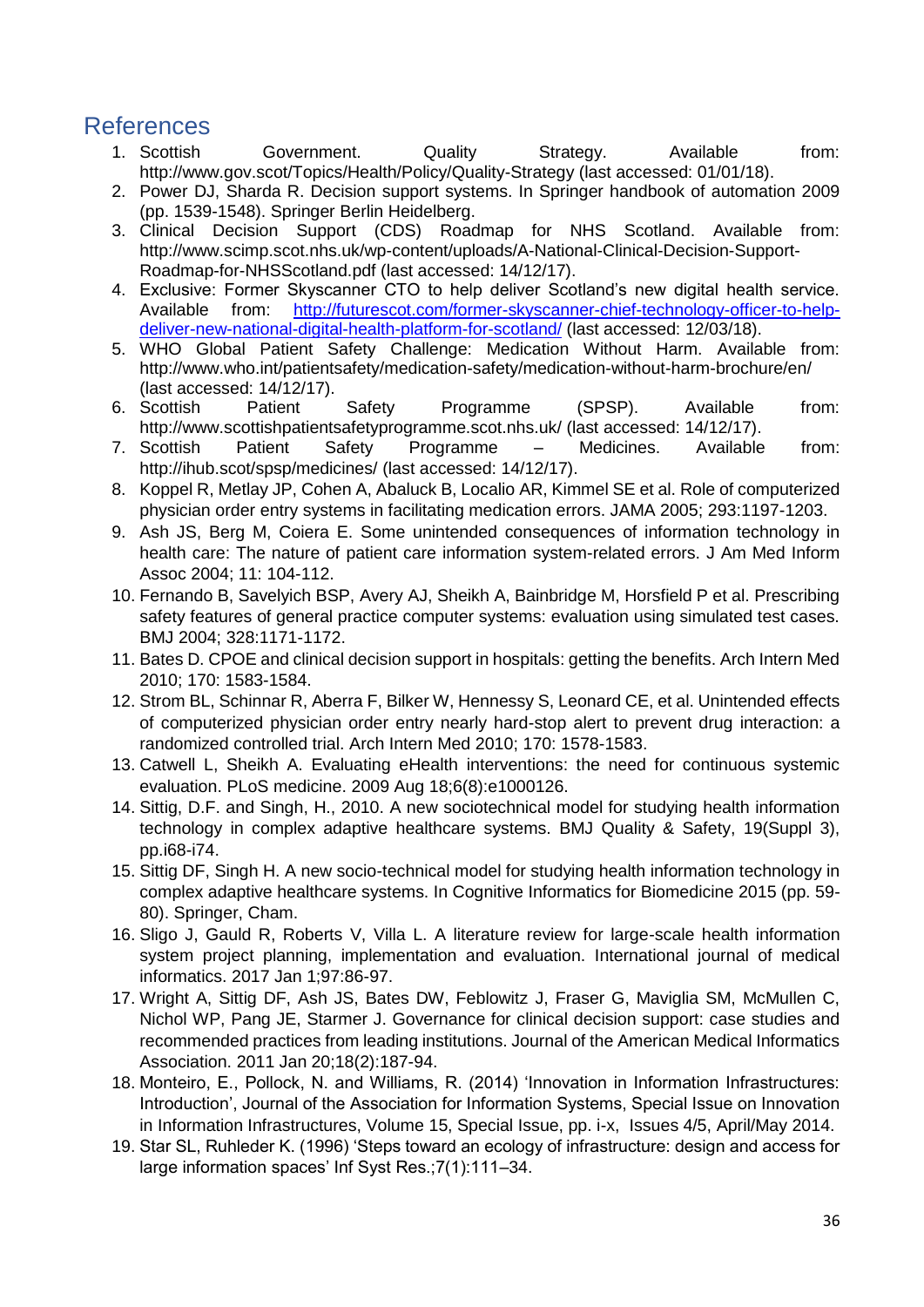- 20. Clinical Decision Support (CDS) Roadmap for NHSScotland SCIMP Conference. Available from: [https://www.scimp.scot.nhs.uk/wp-content/uploads/A-National-Clinical-Decision-](https://www.scimp.scot.nhs.uk/wp-content/uploads/A-National-Clinical-Decision-Support-Roadmap-for-NHSScotland.pdf)[Support-Roadmap-for-NHSScotland.pdf](https://www.scimp.scot.nhs.uk/wp-content/uploads/A-National-Clinical-Decision-Support-Roadmap-for-NHSScotland.pdf) (last accessed: 12/03/18).
- 21. Scotland's Digital Health and Care Strategy. Available from: [https://www.digihealthcare.scot/wp-content/uploads/2018/04/25-April-2018-SCOTLANDS-](https://www.digihealthcare.scot/wp-content/uploads/2018/04/25-April-2018-SCOTLANDS-DIGITAL-HEALTH-AND-CARE-STRATEGY-published.pdf)[DIGITAL-HEALTH-AND-CARE-STRATEGY-published.pdf](https://www.digihealthcare.scot/wp-content/uploads/2018/04/25-April-2018-SCOTLANDS-DIGITAL-HEALTH-AND-CARE-STRATEGY-published.pdf) (last accessed: 12/03/18).
- 22. UK Government urged to create artificial intelligence programme for the public sector. Available from: [https://www.holyrood.com/articles/news/uk-government-urged-create](https://www.holyrood.com/articles/news/uk-government-urged-create-artificial-intelligence-programme-public-sector)[artificial-intelligence-programme-public-sector](https://www.holyrood.com/articles/news/uk-government-urged-create-artificial-intelligence-programme-public-sector) (last accessed: 12/03/18).
- 23. Coyne IT. Sampling in qualitative research. Purposeful and theoretical sampling: merging or clear boundaries? J Adv Nurs. 1997;26(3):623-30.
- 24. Atkinson R, Flint J. Accessing hidden and hard-to-reach populations: Snowball research strategies. Soc. Res.Update. 2001;33(1):1-4.
- 25. Mays N, Pope C. Qualitative research in health care: Assessing quality in qualitative research. Br Med J 2000;320(7226):50-2.
- 26. Denzin NK, Lincoln YS. The Sage Handbook of Qualitative Research: Sage; 2005.
- 27. Cresswell K, Sheikh A. The NHS Care Record Service (NHS CRS): recommendations from the literature on successful implementation and adoption. Journal of Innovation in Health Informatics. 2009;17(3):153-60.
- 28. Scottish Government. Realistic Medicine. Available from: <https://www2.gov.scot/resource/0049/00492520.pdf> (last accessed: 12/03/18).
- 29. Cresswell KM, Sheikh A. Undertaking sociotechnical evaluations of health information technologies. Journal of Innovation in Health Informatics. 2014 Mar 18;21(2):78-83.
- 30. Coiera E. Building a national health IT system from the middle out. Journal of the American Medical Informatics Association. 2009 May 1;16(3):271-3.
- 31. Sheikh A, Cornford T, Barber N, Avery A, Takian A, Lichtner V, Petrakaki D, Crowe S, Marsden K, Robertson A, Morrison Z. Implementation and adoption of nationwide electronic health records in secondary care in England: final qualitative results from prospective national evaluation in "early adopter" hospitals. Bmj. 2011 Oct 17;343:d6054.
- 32. Black AD, Car J, Pagliari C, Anandan C, Cresswell K, Bokun T, McKinstry B, Procter R, Majeed A, Sheikh A. The impact of eHealth on the quality and safety of health care: a systematic overview. PLoS medicine. 2011 Jan 18;8(1):e1000387.
- 33. Ross J, Stevenson F, Lau R, Murray E. Factors that influence the implementation of e-health: a systematic review of systematic reviews (an update). Implementation Science. 2016 Dec;11(1):146.
- 34. Lluch M. Healthcare professionals' organisational barriers to health information technologies—A literature review. International journal of medical informatics. 2011 Dec 1;80(12):849-62.
- 35. Alkureishi MA, Lee WW, Lyons M, Press VG, Imam S, Nkansah-Amankra A, Werner D, Arora VM. Impact of electronic medical record use on the patient–doctor relationship and communication: A systematic review. Journal of general internal medicine. 2016 May 1;31(5):548-60.
- 36. Eden KB, Totten AM, Kassakian SZ, Gorman PN, McDonagh MS, Devine B, Pappas M, Daeges M, Woods S, Hersh WR. Barriers and facilitators to exchanging health information: a systematic review. International journal of medical informatics. 2016 Apr 1;88:44-51.
- 37. Ancker JS, Edwards A, Nosal S, Hauser D, Mauer E, Kaushal R. Effects of workload, work complexity, and repeated alerts on alert fatigue in a clinical decision support system. BMC medical informatics and decision making. 2017 Dec;17(1):36.
- 38. Nanji KC, Seger DL, Slight SP, Amato MG, Beeler PE, Her QL, Dalleur O, Eguale T, Wong A, Silvers ER, Swerdloff M. Medication-related clinical decision support alert overrides in